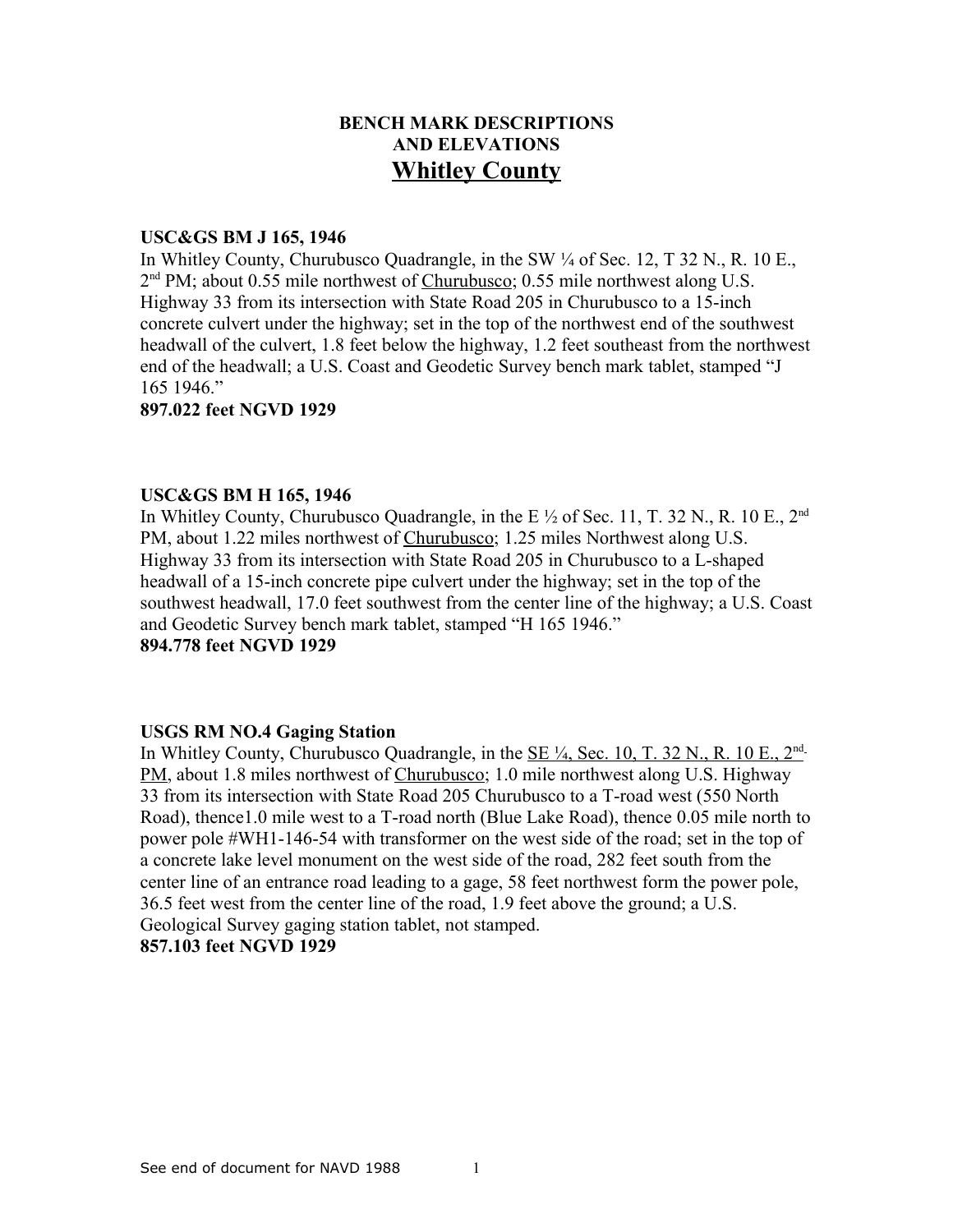### **DNR BM WIT 21, 1976**

In Whitley County, Churubusco Quadrangle, in the SE  $\frac{1}{4}$  of Sec. 10, T. 32, R. 10 E., 2<sup>nd</sup> PM, about 1.8 miles northwest of Churubusco; 1.0 mile northwest along U.S. Highway 33 from its intersection with State Road 205 in Churubusco to a T-road west (550 north Road), thence 1.0 mile west to a T-road north (Blue Lake Road), thence 0.05 mile north to a T-road west leading to a gage; set in the top of a concrete post on the south side of the T-road, 14.3 feet south from the center line of the road, 4.2 feet northeast from the gage; a Department of Natural Resources control station tablet, stamped "WIT 21 1976." **853.101 feet NGVD 1929**

#### **DNR TBM WLK 32, 1976**

In Whitley County, Churubusco Quadrangle, in SW 1/4 of Sec. 11, T. 32 N., R. 10 E., 2<sup>nd</sup> PM, about 2.3 miles northeast of Coesse; 2.25 miles north along 500 East Road from its intersection with Penn Central Railroad track at Coesse to a northwest-southeast crossroad (Old Trial Road), thence 1.35 miles southeast to a private drive north; set in the north side of an 18-inch wild cherry tree in the northeast quarter of the junction, 56 feet east from the center line of the private drive north, 26.5 feet north from the center line of the road, 0.7 foot above the ground; a railroad spike driven thru an aluminum tag, stamped "DNR TBM WLK 32 1976."

**839.971 feet NGVD 1929**

## **DNR TBM WLK 33A 1976**

In Whitley County, Churubusco Quadrangle, in the NE ¼ of Sec. 11, T. 31 N., R. 10 E., 2<sup>nd</sup> PM, about 3.0 miles northeast of Coesse; 2.25 miles north along 500 East Road from its intersection with the Penn Central Railroad at Coesse to a northwest-southeast crossroad (Old Trail Road), thence 1.9 miles southeast to a T-road north (De La Balme Road), thence 0.55 mile north to a turn east and the Eel River Fort Monument; set in the top of the northwest corner of the concrete base of the monument, 31.0 feet north from the extended east-west center line of De La Balme Road, 12.0 feet west from the extended north-south center line of De La Balme Road, 0.9 foot above the ground; a chiseled triangle.

# **833.015 feet NGVD 1929**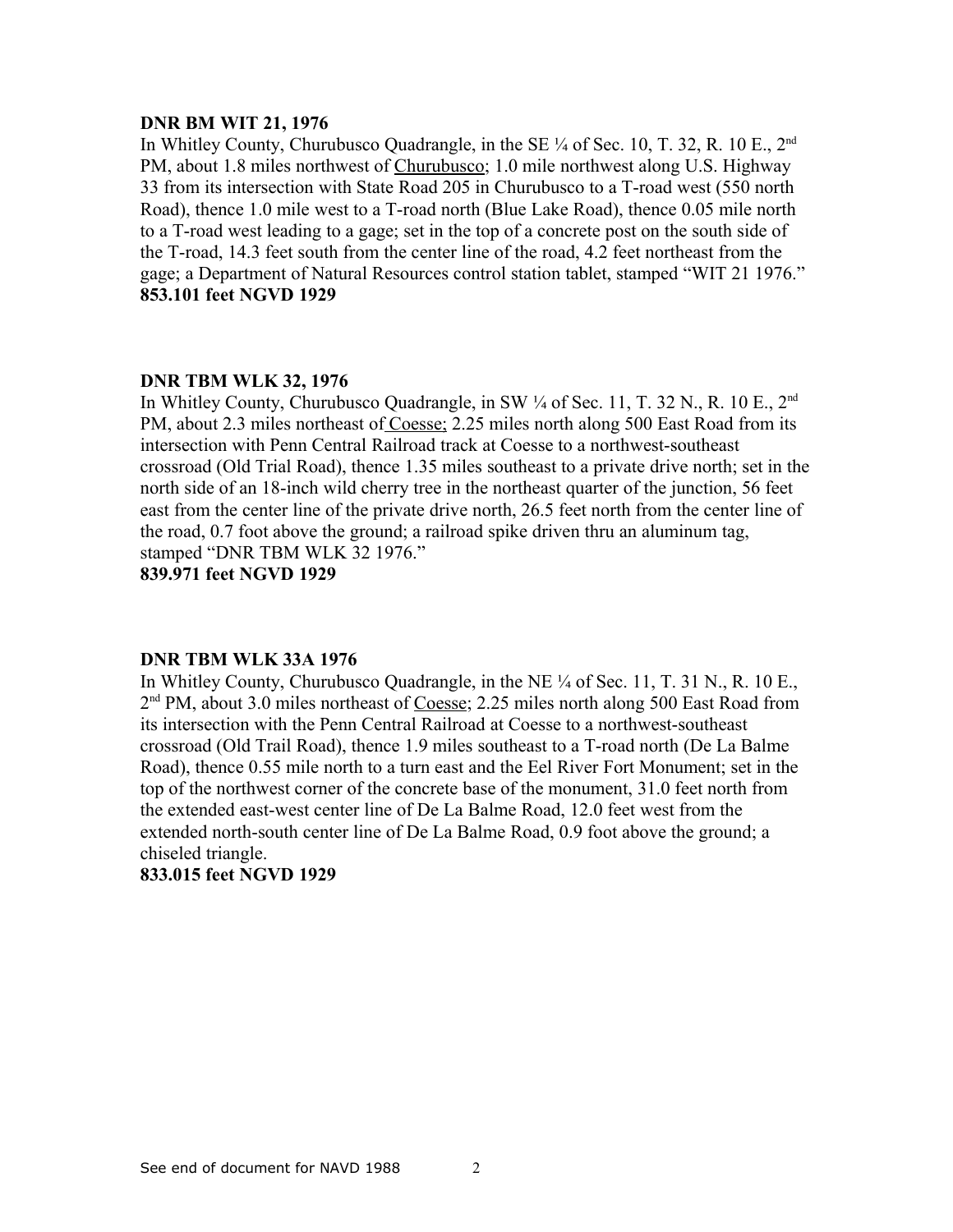## **DNR BM WIT 16, 1976**

In Whitley County, Churubusco Quadrangle, in the SW ¼ of Sec. 1, T. 31 N., R. 10 E., 2<sup>nd</sup> PM, about 3.4 miles northeast of Coesse; 2.25 miles north along 500 East Road from its intersection with the Penn Central Railroad at Coesse to a northwest-southeast crossroad (Old Trail Road), thence 1.9 miles southeast to a T-road north (De La Balme Road), thence 0.85 mile generally north and east to the La Balme Monument on the north side of the road; set in the top of a concrete post, 44.4 feet north from the center line of the road, 10.8 feet south from a barbed-wire fence, 6.6 feet north from the northwest corner of the monument, 4.4 feet northeast from the west end of a steel picket fence, flush with the ground; a Department of Natural Resources brass control station tablet, stamped "WIT 16 1976."

# **833.151 feet NGVD 1929**

## **DNR BM WLK 34 A 1976**

In Whitley County, Churubusco Quadrangle, in the SW ¼ of Sec. 1, T. 31 N., R. 10 E., 2<sup>nd</sup> PM, about 4.0 miles northeast of Coesse; 2.25 miles north along 500 East Road from its intersection with the Penn Central Railroad at Coesse to a northwest-southeast crossroad (Old Trail Road), thence 3.0 miles southeast to a T-road north (Johnson Road), thence 1.3 miles north to a T-road west (De La Balme Road); set in the west end of an 18-inch pipe culvert under the road in the northwest quarter of the junction, 250 feet north from the center lie of the T-road west, 14.0 feet west form the center line of the north-south road, 3.1 feet below the roadway; the center of two filed notches. **839.127 feet NGVD 1929**

## **USC&GS BM W 196, 1946**

In Whitley County, Churubusco Quadrangle, in the NE ¼ of Sec. 1, T. 31 N., R. 10 E., 2<sup>nd</sup> PM, about 4.3 miles northeast of Coesse; 2.25 miles north along 500 East Road from its intersection with the Penn Central Railroad at Coesse to a northwest-southeast crossroad (Old Trail Road), thence 3.0 miles southeast to a T-road north (Johnson Road), thence 1.9 miles north to a 66-foot bridge over Eel River; set in the top of the southeast end of the southwest concrete curb, 12.5 feet southwest from the center line of the road, 0.7 foot northwest from the southeast end of the curb, 0.6 foot above the roadway; a U.S. Coast and Geodetic Survey bench mark tablet, stamped "W 196 1946." **823.870 feet NGVD 1929** (Revised Elevation)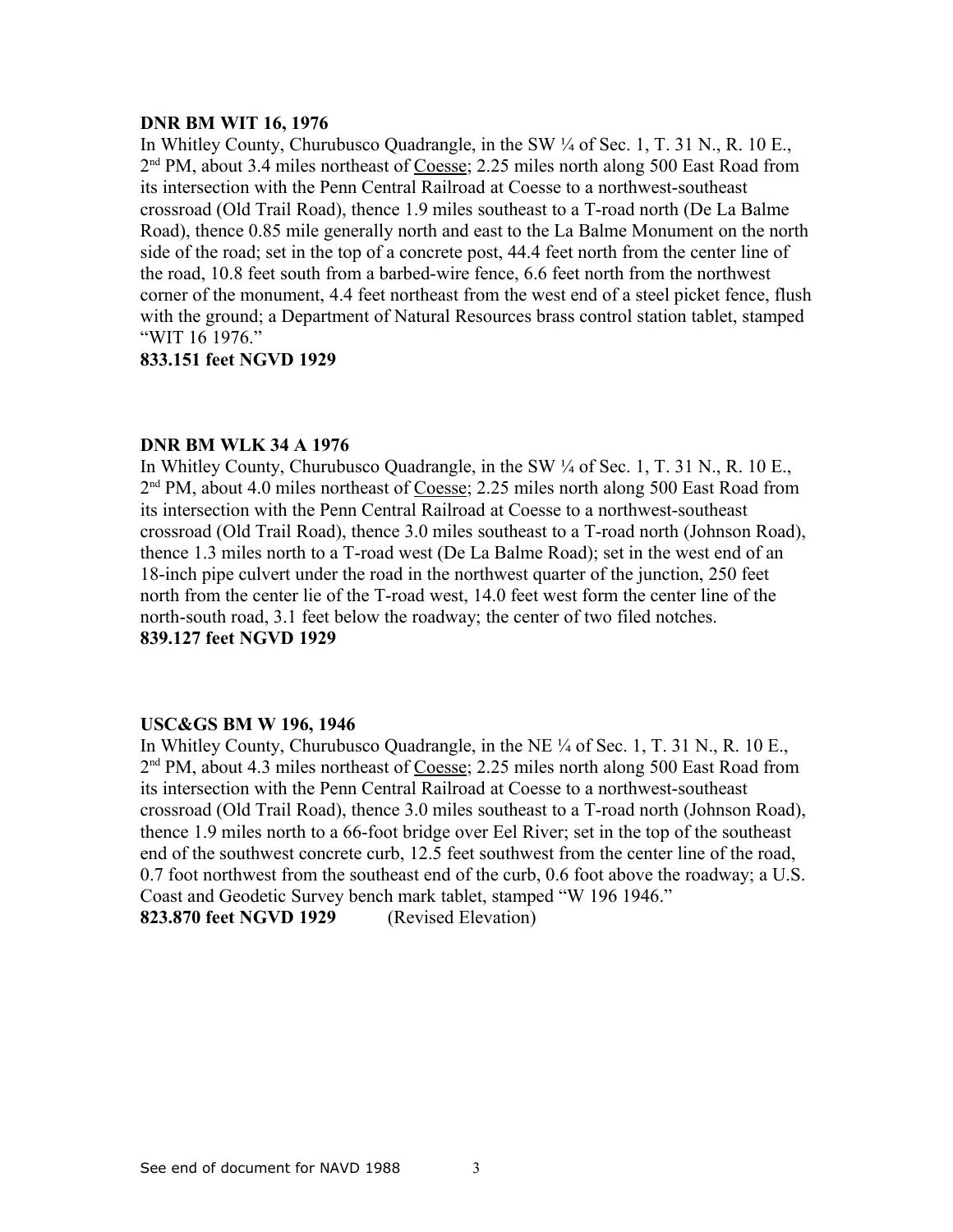## **USC&GS BM X 196, 1946**

In Whitley County, Churubusco Quadrangle, in the SE  $\frac{1}{4}$  of Sec. 34, T. 32 N., R. 10 E., 2<sup>nd</sup> PM, about 5.0 miles northeast of Coesse; 2.25 miles north along 500 East Road from its intersection with the Penn Central Road at Coesse to a northwest-southeast crossroad (Old Trail Road), thence 3.0 miles southeast to a T-road north (Johnson Road), thence 4.0 miles north to an east-west crossroad (150 North Road); set in the top of a concrete post in the southeast quarter of the intersection, 180 feet east from the center line of Johnson Road, 24.0 feet south from the center line of the east-west road, 2.4 feet northwest from a metal witness post, 2.1 feet above the roadway, 0.1 foot above the ground; a U.S. Coast and Geodetic Survey bench mark tablet, stamped "X 196 1946." **877.377 feet NGVD 1929**

## **DNR TBM WLK 100, 1976**

In Whitley County, Columbia City Quadrangle, in the NE  $\frac{1}{4}$ , Sec. 2, T. 31 N., R. 9 E., 2<sup>nd</sup> PM, about 1.55 miles northeast of Columbia City; 1.7 miles generally northeast along State Road 9 from the courthouse in Columbia City to a concrete bridge over Blue Babe Branch; set in the top of the southwest end of the northwest end of the northwest concrete curb of the bridge, 19.3 feet northwest from the center line of the highway, 1.3 feet northeast form the southwest end of the curb, 0.4 foot above the roadway; a chiseled triangle.

**839.712 feet NGVD 1929**

## **DNR TBM WLK 23, 1976**

In Kosciusko County, Columbia City Quadrangle, in the Beaver Reserve T. 31 N., R. 9 E., 2<sup>nd</sup> PM, about 2.1 miles south of Columbia City; 0.2 mile west along Van Buren Street from its intersection with State Road 9 in Columbia City to a north-south crossroad (Line Street, State Road 205), thence 1.7 miles generally south to a T-road south (Washington Road), thence 0.55 mile south to Nolt Cemetery entrance road west; set in the top of the base of the southern entrance pillar, 21.3 feet west from the center line of the road, 9.0 feet south from the center line of the entrance road, 0.4 foot northeast from the northeast corner of the pillar, flush with the ground; a painted chiseled triangle. **826.978 feet NGVD 1929**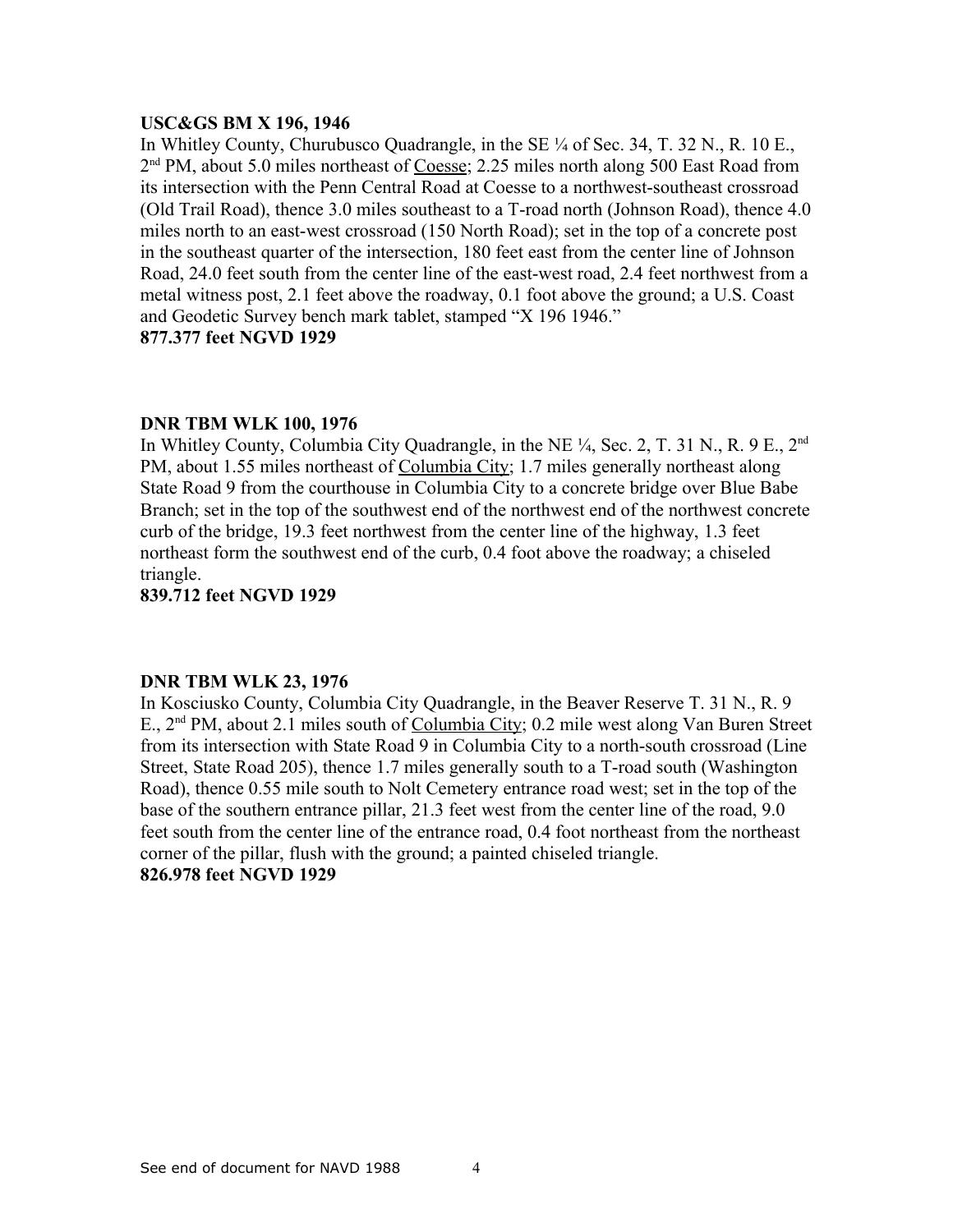## **DNR TBM WLK 18, 1976**

In Whitley County, Columbia City Quadrangle, in the Beaver Reserve, T. 31 N., R. 9 E., 2<sup>nd</sup> PM, about 1.7 miles southwest of Columbia City; 1.7 miles south and southwest along State Road 205 from its intersection with Van Buren Street in Columbia City to a T-road south (Washington Road), thence 0.05 mile south to an east-west crossroad (200 South Road), set in the east side of REMC power pole #07596 in the southwest quarter of the intersection, 92 feet south from the center line of the east-west road, 19.0 feet west from the center line of the north-south road, 0.6 foot above the ground; a railroad spike driven thru an aluminum tag, stamped "DNR TBM WLK 18 1976." **827.027 feet NGVD 1929**

## **DNR BM WIT 33, 1976**

In Whitley County, Columbia City Quadrangle, in the NW ¼ of Sec. 22, T. 31 N., R. 9 E., 2nd PM, about 1.7 miles south of Columbia City; 0.2 mile west along Van Buren Street from its intersection with State Road 9 in Columbia City to a north-south crossroad (Line Street, State Road 205), thence 1.8 miles south to a T-road east (200 South Road), thence 0.15 east to a concrete bridge over **Blue River**; set in the top of the southeast corner of the bridge, 32.4 feet west from a field entrance road south, 14.0 feet south from the center line of the entrance road south, 14.0 feet south form the center line of the road, 1.8 feet below the bridge curbing; a Department of Natural Resources control station tablet, stamped "WIT 33 1976."

**812.858 feet NGVD 1929**

## **DNR BM WIT 32, 1976**

In Whitley County, Columbia City Quadrangle, in the NW ¼ of Sec. 14, T. 31 N., R. 9 E., 2<sup>nd</sup> PM, about 0.7 mile south of Columbia City; 0.95 mile south along State Road 9 (Main Street) from the courthouse in Columbia City to an east-west crossroad, thence 0.05 mile west to a bridge over **Blue River**; set in the top of the south end of the east concrete bridge seat; 24.3 feet south from the center line of the road, 3.0 feet below the roadway, 0.5 foot east from the west face of the bridge seat; a Department of Natural Resources brass control station tablet, stamped "WIT 32 1976" **821.854 feet NGVD 1929**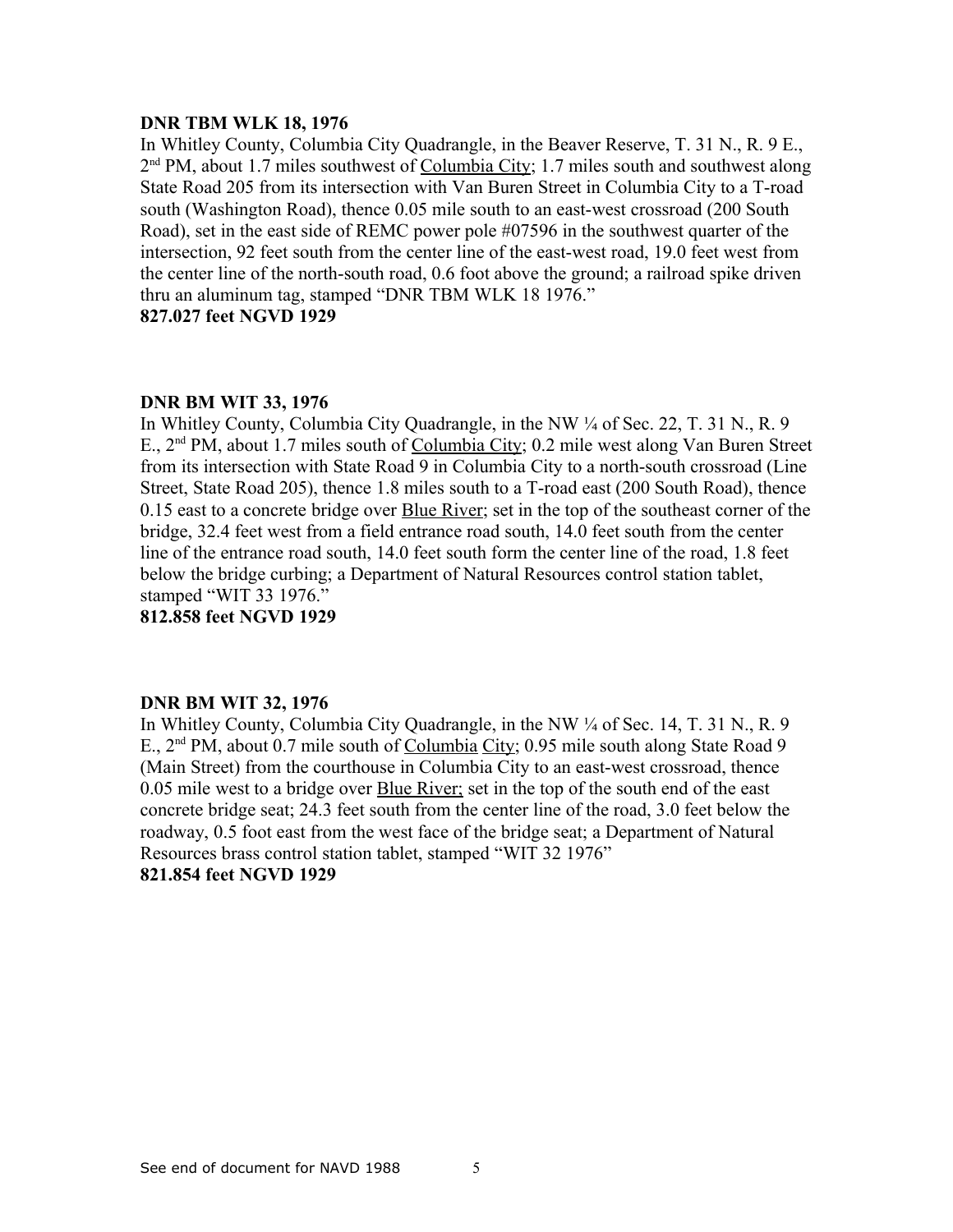#### **USC&GS BM W 14, 1930**

In Whitley County, Columbia City Quadrangle, in the SW ¼ of Sec. 11, T. 31 N., R. 9 E., 2<sup>nd</sup> PM, in Columbia City; 0.45 mile south along State Road 9 (Main Street) from the courthouse in Columbia City to a turn southwest and a T-road southeast (Chicago Street), thence 0.35 mile southeast to a north-south crossroad (Ohio Street); set in the top of a concrete post in the northeast quarter of the intersection, 352 feet southeast from the center line of Chicago Street, 33.1 feet northeast from the northeast rail of the west bound track, 1.5 feet southeast from a metal witness post; a U.S. Coast and Geodetic Survey bench mark tablet, stamped "W 14 1930."

**845.668 feet NGVD 1929**

## **USC&GS BM K 333, 1968**

In Whitley County, Columbia City Quadrangle, in the SW ¼ of Sec. 11, T. 31 N., R. 9 E., 2<sup>nd</sup> PM, in Columbia City; 0.5 mile south along State Road 9 (Main Street) from the courthouse in Columbia City to a northwest-southwest railroad crossing (Penn Central Railroad); set in the top of a copper coated steel rod driven to refusal in the southeast quarter of the crossing, 51 feet southeast from the center line of the highway, 20.8 feet southwest from the southwest rail of the east bound track, 2.5 feet southeast from a power pole, 0.5 foot northeast from a metal witness post, 0.2 foot above the ground; a U.S. Coast and Geodetic Survey bench mark tablet, stamped "K 333 1968". **840.609 feet NGVD 1929**

## **DNR BM WIT 31, 1976**

In Whitley County, Columbia City Quadrangle, in the SW ¼ of Sec. 11, T. 31 N., R. 9 E., 2<sup>nd</sup> PM, in Columbia City; 0.5 mile south along State Road 9 (Main Street) from the courthouse in Columbia City to a northwest-southeast railroad crossing (Penn Central Railroad), thence 0.05 mile northwest to a bridge over Blue River; set in the top of the southeast end of the southwest headwall of the bridge, 13.0 feet southwest from the southwest rail of the east bound track, 1.7 feet below the track, 1.6 feet northwest from the southeast end of the headwall; a Department of Natural Resources control station tablet, stamped "WIT 31 1976".

## **838.939 feet NGVD 1929**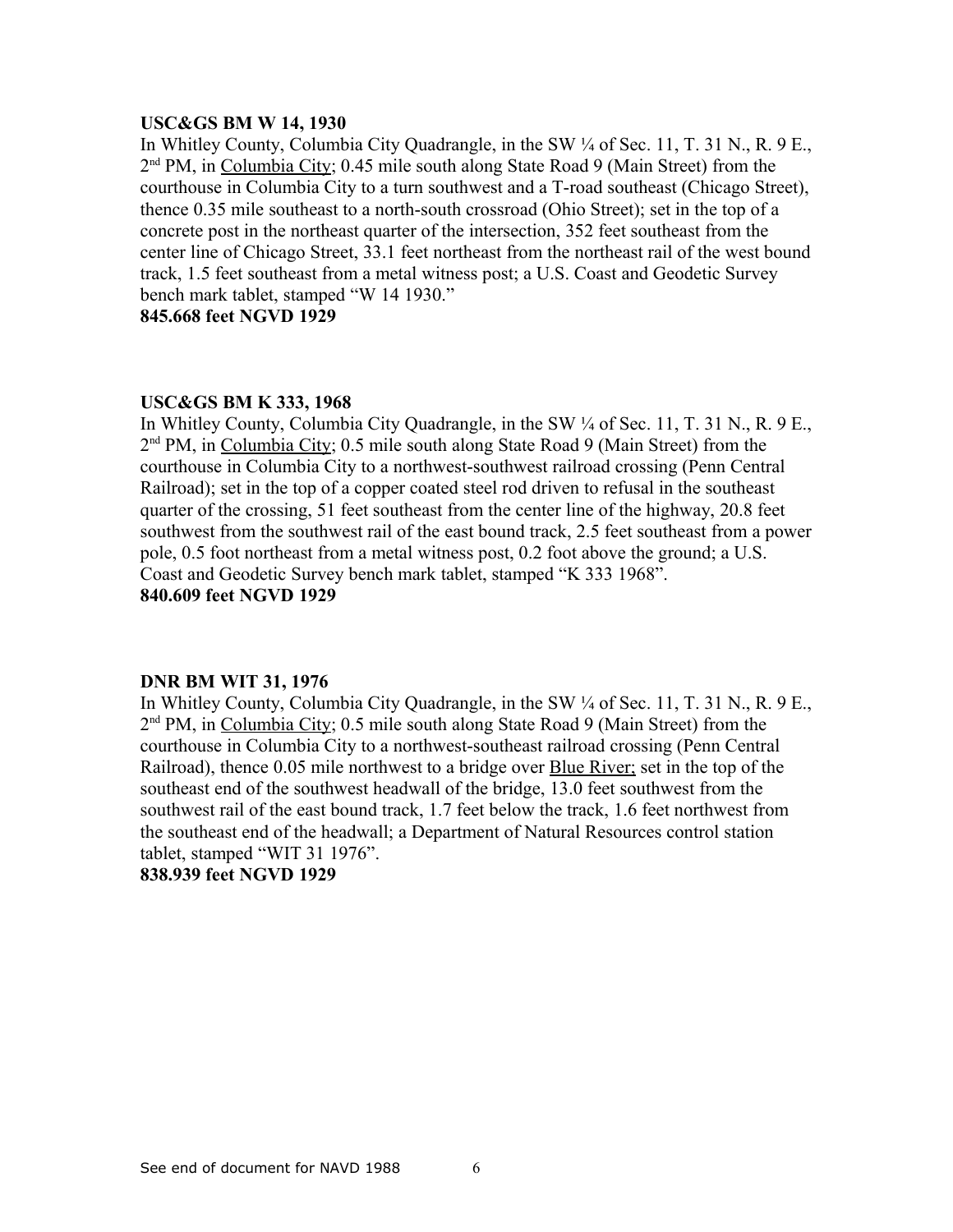### **DNR BM WIT 30, 1976**

In Whitley County, Columbia City Quadrangle, in the SW ¼ Sec. 11, T. 31 N., R. 9 E., 2<sup>nd</sup> PM, in Columbia City; 0.3 miles south along State Road 9 from the courthouse in Columbia City to the State Road 9 bridge over Blue River; set in the top of the north end of the west concrete base of the west guardrail, 22.9 feet west from the center line of the road, 0.5 feet east from the west face of the guardrail base, 0.4 foot above the roadway; a Department of Natural Resources brass control station tablet, stamped "WIT 30 1976." **828.905 feet NGVD 1929**

## **DNR BM WIT 29, 1976**

In Whitley County, Columbia City Quadrangle, in the SW ¼ of Sec. 11, T. 31 N., R. 9 E., 2<sup>nd</sup> PM, in Columbia City; 0.15 mile east along State Road 205 (Van Buren Street) from the courthouse in Columbia City to a north-south crossroad (Whitley Street), thence 0.2 mile south to a bridge over Blue River; set in the top of the west end of the north bridge abutment, 13.6 feet west from the center line of the road, 0.5 foot below the roadway; a Department of Natural Resources brass control station tablet, stamped "WIT 29 1976." **829.610 feet NGVD 1929** Presumed Destroyed, See WIT 29 RESET 1995 Page 55

## **Columbia City BM 24 CASG 8**

In Whitley County, Columbia City Quadrangle, in the NE ¼ of Sec. 11, T. 31 N., R. 9 E., 2<sup>nd</sup> PM, about 0.8 mile east of Columbia City; 0.75 mile east along State Road 205 (Van Buren Street) from the courthouse in Columbia City to a concrete bridge over Blue River; set in the top of a concrete post, 246 feet west from the west end of the bridge, 50 feet east from the extended center line of a farm drive north, 21.5 feet south from the center line of the road, 3.1 feet above the ground; a Columbia City bench mark tablet, stamped "24 CASG 8."

# **836.283 feet NGVD 1929**

## **Columbia City BM 24 CASG 14**

In Whitley County, Columbia City Quadrangle, in the NE ¼ of Sec. 11, T. 31 N., R. 9 E., 2<sup>nd</sup> PM, about 0.8 mile east of Columbia City; 0.75 mile east along State Road 205 (Van Buren Street) from the courthouse in Columbia City to a concrete bridge over Blue River; set in the top of a concrete post, 246 feet west from the west end of the bridge, 36.0 feet east from the extended center line of a farm drive north, 27.3 feet north from the extended center line of the road, 3.3 feet above the ground, 2.6 feet north from a fire plug; a Columbia City bench mark tablet, stamped "24 CASG 14." **837.474 feet NGVD 1929**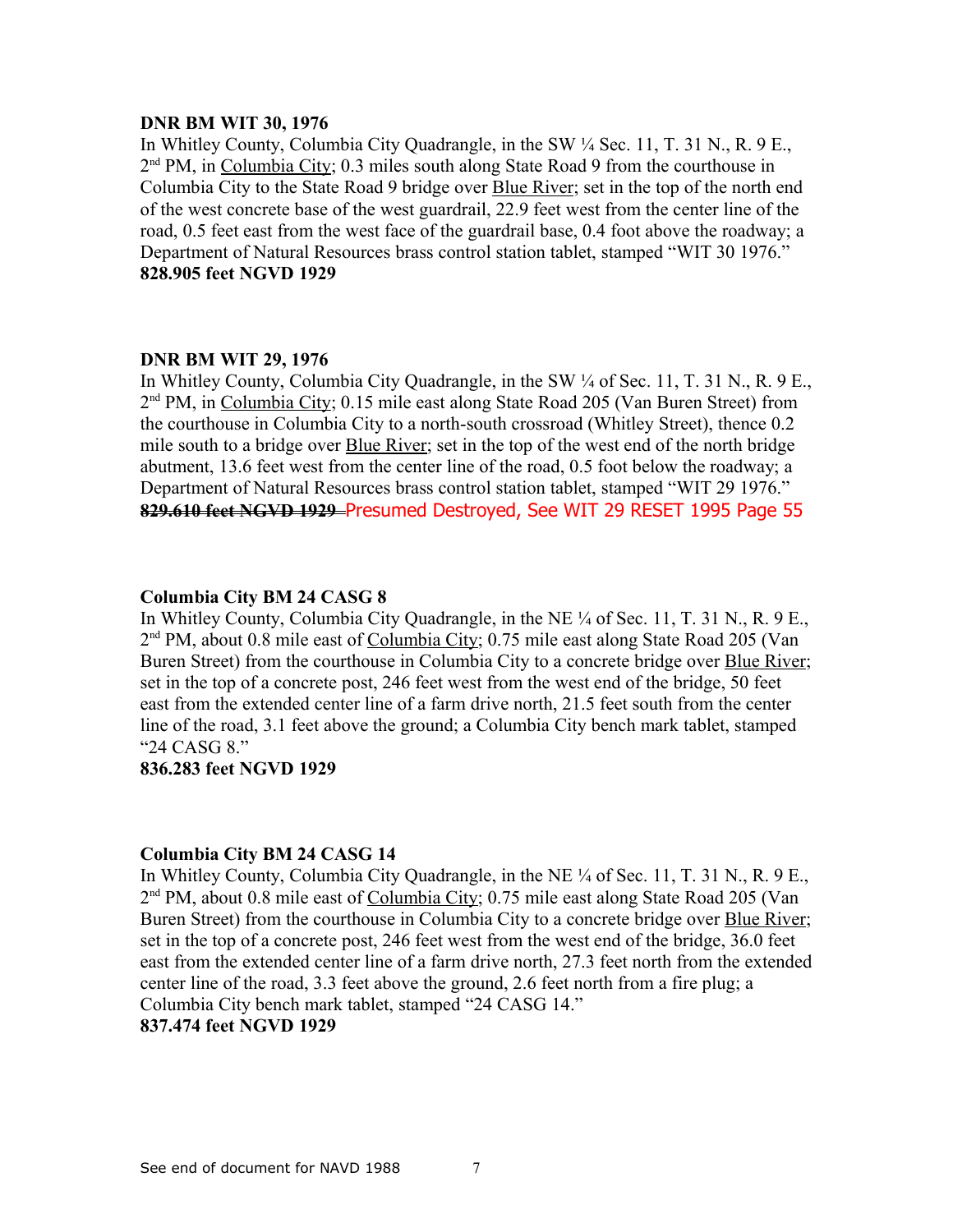#### **DNR BM WIT 28, 1976**

In Whitley County, Columbia City Quadrangle, in the NE ¼ of Sec. 11, T. 31 N., R. 9 E., 2<sup>nd</sup> PM, about 0.8 mile east of Columbia City; 0.8 mile east along State Road 205 (Van Buren Street) from the courthouse in Columbia City to a concrete bridge over Blue River; set in the top of the west end of the north concrete guardrail, 15.4 feet northwest from the center line of the road, 0.8 foot above the roadway; a Department of Natural Resources brass control station tablet, stamped "WIT 28 1976."

**833.146 feet NGVD 1929**

## **ISHC BM WHIT F-17**

In Whitley County, Columbia City Quadrangle, in the SE ¼ of Sec. 2, T. 31 N., R. 9 E., 2<sup>nd</sup> PM, about 1.1 miles northeast of Columbia City; 0.75 mile east along U.S. Highway 30 from its intersection with State Road 9 at Columbia City to twin concrete bridges over Blue River; set in the top of the northwest end of the northeast concrete curb of the west bound bridge, 19.5 feet northeast from the center line of the road, 4.6 feet southeast from the northwest end of the curb, 1.0 foot above the roadway; a Indiana State Highway Commission bench mark tablet, stamped "WHIT F-17."

**843.188 feet NGVD 1929**

## **USC&GS BM C 196 RESET 1966**

In Whitley County, Columbia City Quadrangle, in the NW  $\frac{1}{4}$ , Sec. 2, T. 31 N., R. 9 E., 2<sup>nd</sup> PM, about 0.95 mile north of Columbia City; 1.0 mile north along State Road 9 from the courthouse in Columbia City to a T-road west; set in the top of a concrete post in the northwest quarter of the junction, 219 feet north from the center line of the T-road west, 52 feet west from the center line of the highway, 1.4 feet south from a metal witness post, 0.2 foot above the ground; a U.S. Coast and Geodetic Survey bench mark tablet, stamped "C 196 RESET 1966."

#### **872.638 feet NGVD 1929**

(Revised Elevation)

## **USC&GS BM E 196, 1946**

In Whitley County, Columbia City Quadrangle, in the SE ¼, Sec. 34, T. 32 N., R. 9 E., 2<sup>nd</sup> PM, about 2.2 miles northeast of Columbia City; 2.4 miles generally northeast along State Road 9 from the courthouse in Columbia City to a 6-foot box culvert under the highway; set in top of the southeast end of the northwest headwall of the culvert, 26.0 feet northwest from the center line of the headwall of the culvert, 26.0 feet northwest from the center line of the highway, 1.5 feet southwest from the northeast end of the headwall, 0.5 foot below the roadway; a U.S. Coast and Geodetic Survey bench mark tablet, stamped "E 196 1946."

## **851.298 feet NGVD 1929**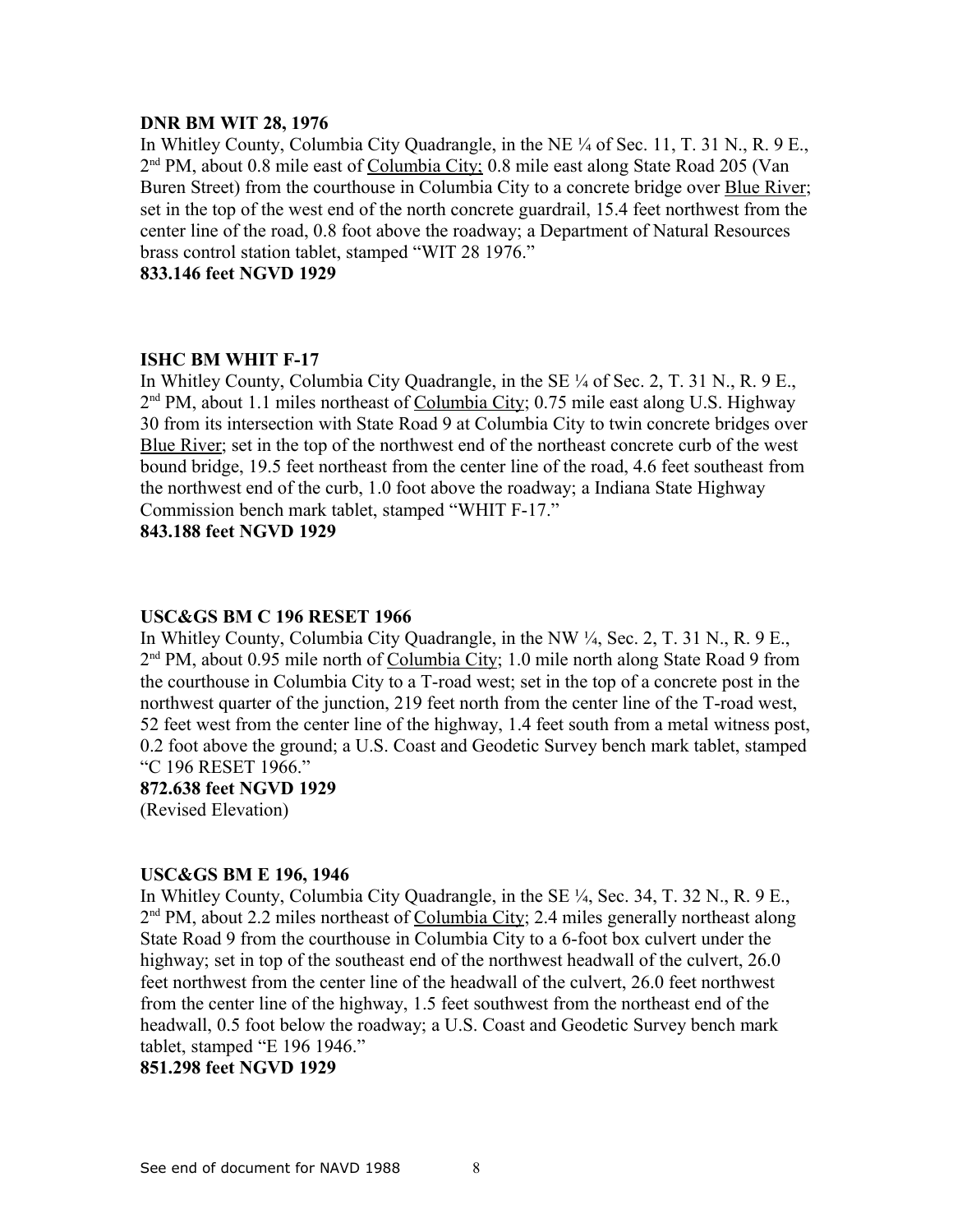#### **DNR BM WIT 27, 1976**

In Whitley County, Columbia City Quadrangle, in the SW ¼, Sec. 35, T. 32 N., R. 9 E., 2<sup>nd</sup> PM, about 2.35 miles northeast of Columbia City; 2.1 mile generally northeast along State Road 9 from the courthouse in Columbia City to a T-road east (Cider Mill Road), thence 0.6 mile east to a plate girder bridge over Blue River; set in the top of the north end of the west concrete bridge seat, 13.4 feet north from the center line of the road, 3.8 feet below the roadway, 1.1 feet west from the east face of the bridge seat; a Department of Natural Resources control station tablet, stamped "WIT 27 1976." **833.694 feet NGVD 1929**

## **DNR TBMWLK 101, 1976**

In Whitley County, Columbia City Quadrangle, in SW 1/4 of Sec. 35, T. 32 N., R. 9 E., 2<sup>nd</sup> PM, about 2.35 miles northeast of Columbia City; 2.1 miles generally northeast along State Road 9 from the courthouse in Columbia City to a T-road East (Cider Mill Road), thence 0.6 mile east to a plate girder bridge over Blue River; set in the top of the threaded end of a bolt on the top of the east end of the south steel plate girder, 12.6 feet south from the center line of the road, 0.9 foot west from the east end of the girder, 0.2 foot south from the south steel guardrail, level with the roadway; a filed cross. **838.394 feet NGVD 1929**

#### **DNR TBM WLK 102, 1976**

In Whitley County, Columbia City Quadrangle, in the SW  $\frac{1}{4}$  of Sec. 36, T, 32 N, R, 9 E. 2<sup>nd</sup> PM, about 3.1 miles northeast of Columbia City; 2.1 miles generally northeast along State Road 9 from the courthouse in Columbia City to a T-road east (Cider Mill Road), thence 1.6 miles east to a T-road north (Riley Road); set in the top of the west end of the north headwall of a 1-foot pipe culvert under the road in the northwest quarter of the junction, 56 feet west from the center line of the T-road north, 12.9 feet north from the center line of the east-west road, 0.4 foot east from the west end of the headwall, 0.5 foot above the road; a chiseled triangle.

**858.469 feet NGVD 1929**

#### **DNR TBM WLK 103, 1976**

In Whitley County, Columbia City Quadrangle, in the SE ¼ of Sec. 25, T. 32 N., R. 9 E., 2<sup>nd</sup> PM, about 4.2 miles northeast of Columbia City; 2.1 miles generally northeast along State Road 9 from the courthouse in Columbia City to a T-road east (Cider Mill Road), thence 1.6 miles east to a T-road north (Riley Road), thence 1.45 miles generally northeast to a T-road east (Crone Road), set in the top of the concrete base of a fence post in the southeast quarter of the junction, 31.5 feet east form the center line of the road, 16.0 feet south from the center lie of the T-road east, 1.2 feet northeast from the railroad track fence corner post; a chiseled pentagon.

#### **859.949 feet NGVD 1929**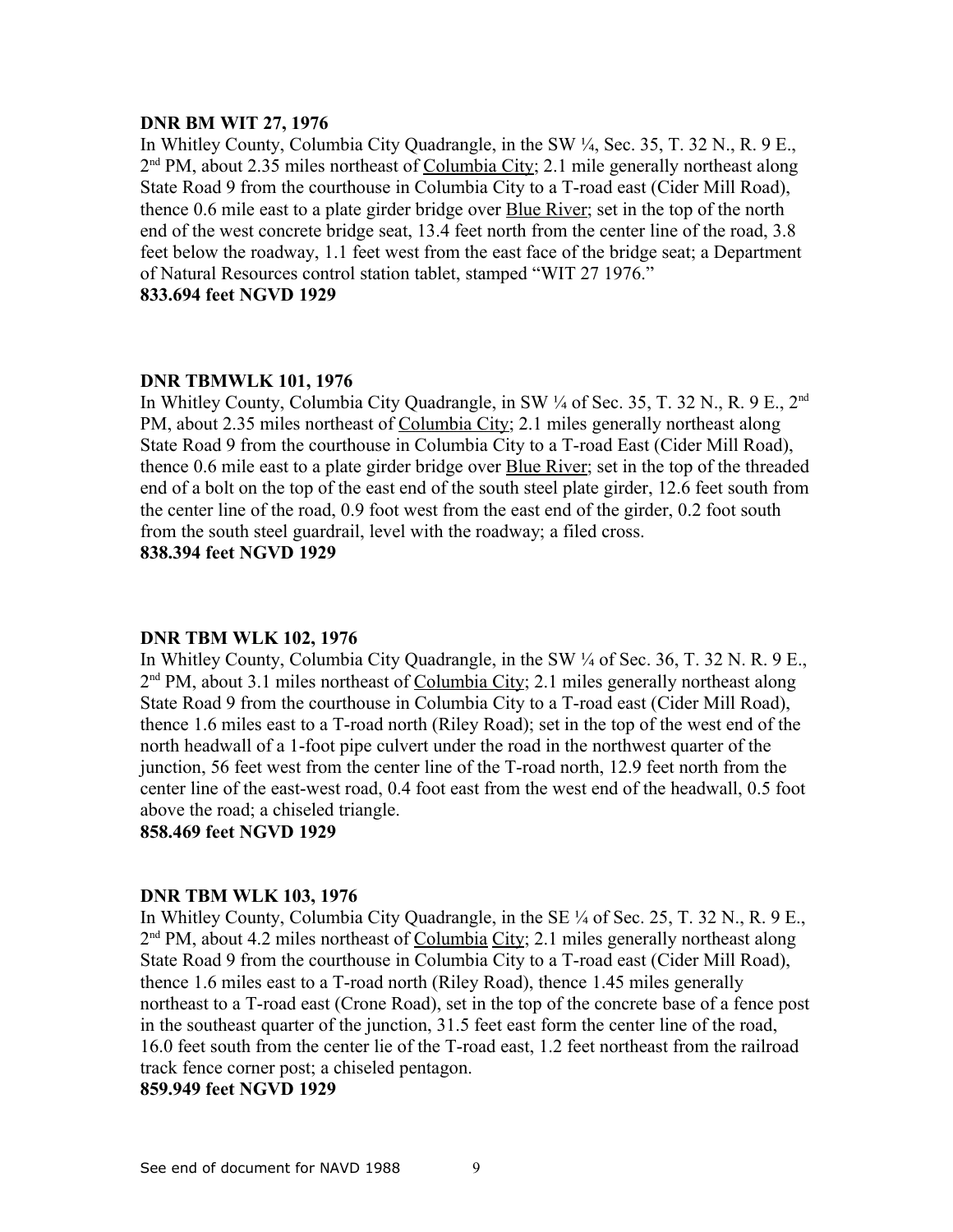## **DNR BM WIT 25, 1976**

In Whitley County, Columbia City Quadrangle, in the NE ¼, Sec. 25, T. 32 N., R. 9 E., 2<sup>nd</sup> PM, about 4.6 miles northeast of Columbia City; 2.1 miles generally northeast along State Road 9 from the courthouse in Columbia City to a T-road north (Riley Road), thence 1.9 miles generally north to a concrete bridge over Blue River; set in the top of the west end of the south bridge abutment, 14.5 feet west from the center line of the road, 0.5 foot south from the north face of the abutment, 0.3 foot below the roadway; a Department of Natural resources brass control station tablet, stamped "WIT 25 1976." **848.288 feet NGVD 1929**

# **USGS BM 124 M 1945**

In Whitley County, Columbia City Quadrangle, in the NE ¼ Sec. 25, T. 32 N., R. 9 E., 2<sup>nd</sup> PM, about 4.7 miles northeast of Columbia City; 2.1 miles generally northeast along State Road 9 from the courthouse in Columbia City to a T-road east (Cider Mill Road), thence 1.6 miles east to a T-road north (Riley Road), thence 2.0 miles generally Northeast to an east-west crossroad (300 North Road); set in the top of a concrete post in the southwest quarter of the junction; 74 feet east from the center line of the north-south road, 23.0 feet south from the center line of the east-west road, 20.5 feet northwest from the northwest corner of a church 0.1 foot above the ground; a U.S. Geological Survey bench mark tablet, stamped "124 M 1945."

**862.052 feet NGVD 1929**

(Revised Elevation)

## **DNR BM WIT 24, 1976**

In Whitley County, Columbia City Quadrangle, in the SW ¼ of Sec. 19, T. 32 N., R. 10 E., 2<sup>nd</sup> PM, about 2.0 miles northwest of Collins; 0.25 mile north along 550 East Road from its junction with Johnson Road at Collins to a T-road west (Burd Road), thence 1.9 miles west to a 70-foot concrete bridge seat, 15.8 feet north from the center line of the road, 4.5 feet below the bridge floor, 0.6 feet west from the east face of the bridge seat; a Department of Natural Resources control station tablet, stamped "WIT 24 1976." **845.579 feet NGVD 1929**

## **USGS UE 871**

In Whitley County, Columbia City Quadrangle, in the NE ¼ of Sec. 30, T. 32 N., R. 10 E., 2nd PM, about 1.2 miles northwest of Collins; 0.25 mile north along 550 East Road from its junction with Johnson Road at Collins to a T-road west (Burd Road), thence 1.0 mile west to a north-south crossroad (450 East Road); set in the top of the north concrete headwall of a 12-inch pipe culvert under Burd Road in the northwest quarter of the intersection, 68 feet west from the center line of the north-south road, 14.0 feet northeast from the center line of the east-west road, level with the roadway, near the center of the headwall; a chiseled square. **871.004 feet NGVD 1929**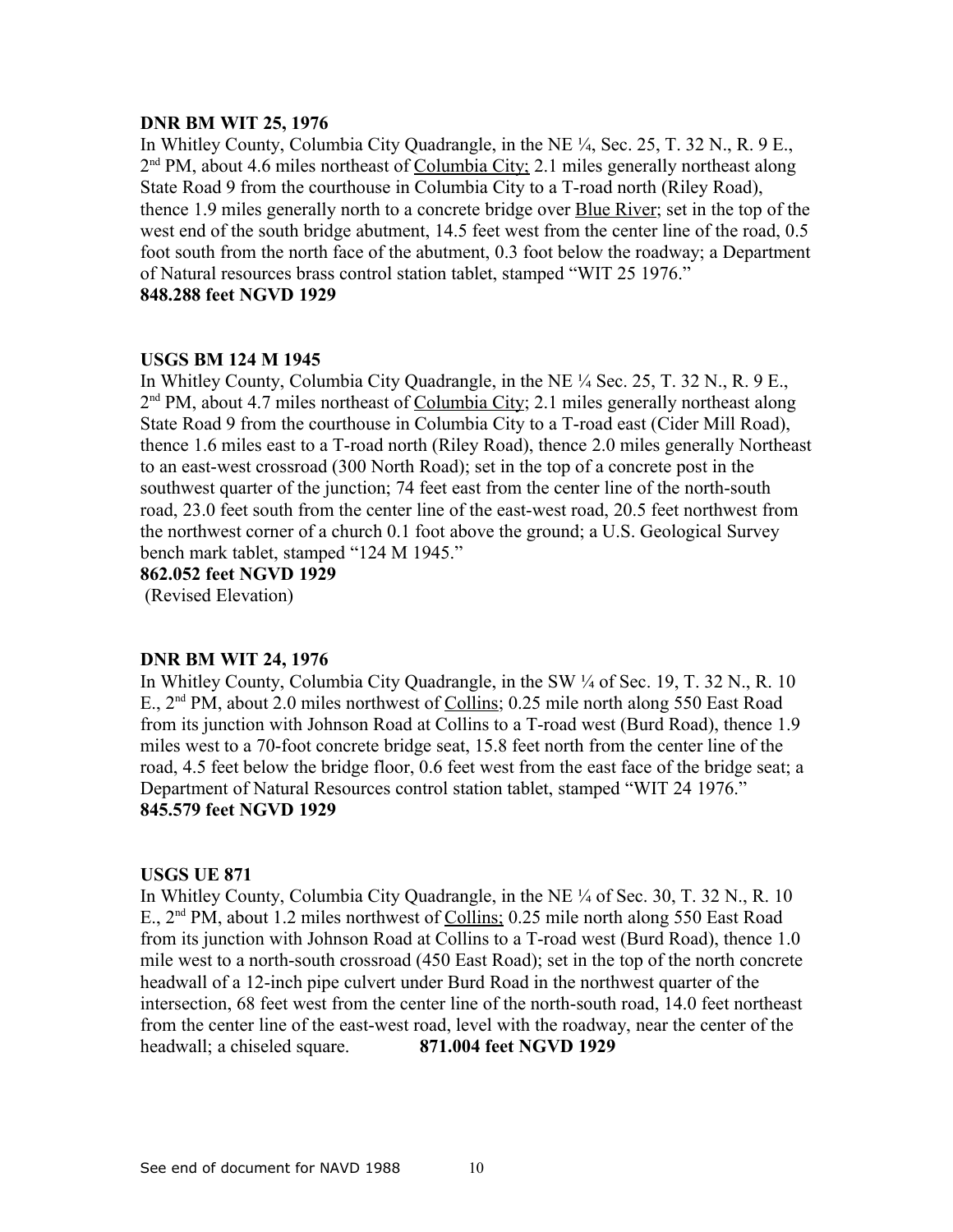#### **DNR BM WIT 23, 1976**

In Whitley County, Columbia City Quadrangle, in the NE ¼, Sec. 19, T. 32 N., R. 10 E., 2<sup>nd</sup> PM, about 1.8 miles northwest of Collins; 0.25 mile north along 550 East Road from its junction with Johnson Road at Collins to a T-road west (Burd Road), thence 1.0 mile west to a north-south crossroad (450 East Road), thence 0.96 mile north to a 60-foot concrete bridge over **Blue River**; set in the top of the west end of the south concrete bridge seat, 12.5 feet west from the center line of the road, 3.1 feet below the bridge floor, 0.9 foot south from the north face of the bridge seat; a Department of Natural Resources brass control station tablet, stamped "WIT 23 1976." **853.752 feet NGVD 1929**

## **DNR TBM WLK 104, 1976**

In Whitley County, Columbia City Quadrangle, in the NW ¼ of Sec. 20, T. 32 N., R. 10 E., 2nd PM, about 1.8 miles northwest of Collins; 0.25 mile north along 550 East Road from its junction with Johnson Road at Collins to a T-road west (Burd Road), thence 1.0 mile west to a north-south crossroad (450 East Road), thence 0.96 mile north to a 60-foot concrete bridge over **Blue River**; set in the top of the east end of the north concrete bridge seat, 14.5 feet east from the center line of the road, 3.0 feet below the bridge floor, 0.9 foot north from the south face of the bridge seat; a chiseled trapezoid. **853.642 feet NGVD 1929**

#### **DNR TBM WLK 105, 1976**

In Whitley County, Columbia City Quadrangle, in the NW  $\frac{1}{4}$  of Sec. 17, T. 32 N., R. 10 E., 2nd PM, about 4.2 miles southeast of Merriam (Noble County); at the "T"-road intersection of 450 East Road and Anderson Road; set in the top of a concrete base of a railroad rail fence post in the northeast quarter of the junction, 56 feet east from the center line of 450 East Road, 19.0 feet north from the center line of Anderson Road, 0.8 foot southeast of a railroad rail fence post; a chiseled triangle.

## **878.862 feet NGVD 1929**

#### **DNR BM WIT 22, 1976**

In Whitley County, Columbia City Quadrangle, in the SE ¼, Sec. 17, T. 32 N., R. 10 E., 2<sup>nd</sup> PM, about 4.55 miles southeast of <u>Merriam (</u>Noble County); at the Anderson Road steel plate girder bridge over **Blue River**; set in the top of the south end of the east concrete bridge seat, 13.0 feet south from the center line of the road, 4.0 feet below the roadway, 2.3 feet east from the west face of the bridge seat; a Department of Natural Resources control station tablet, stamped "WIT 22 1976." **856.378 feet NGVD 1929**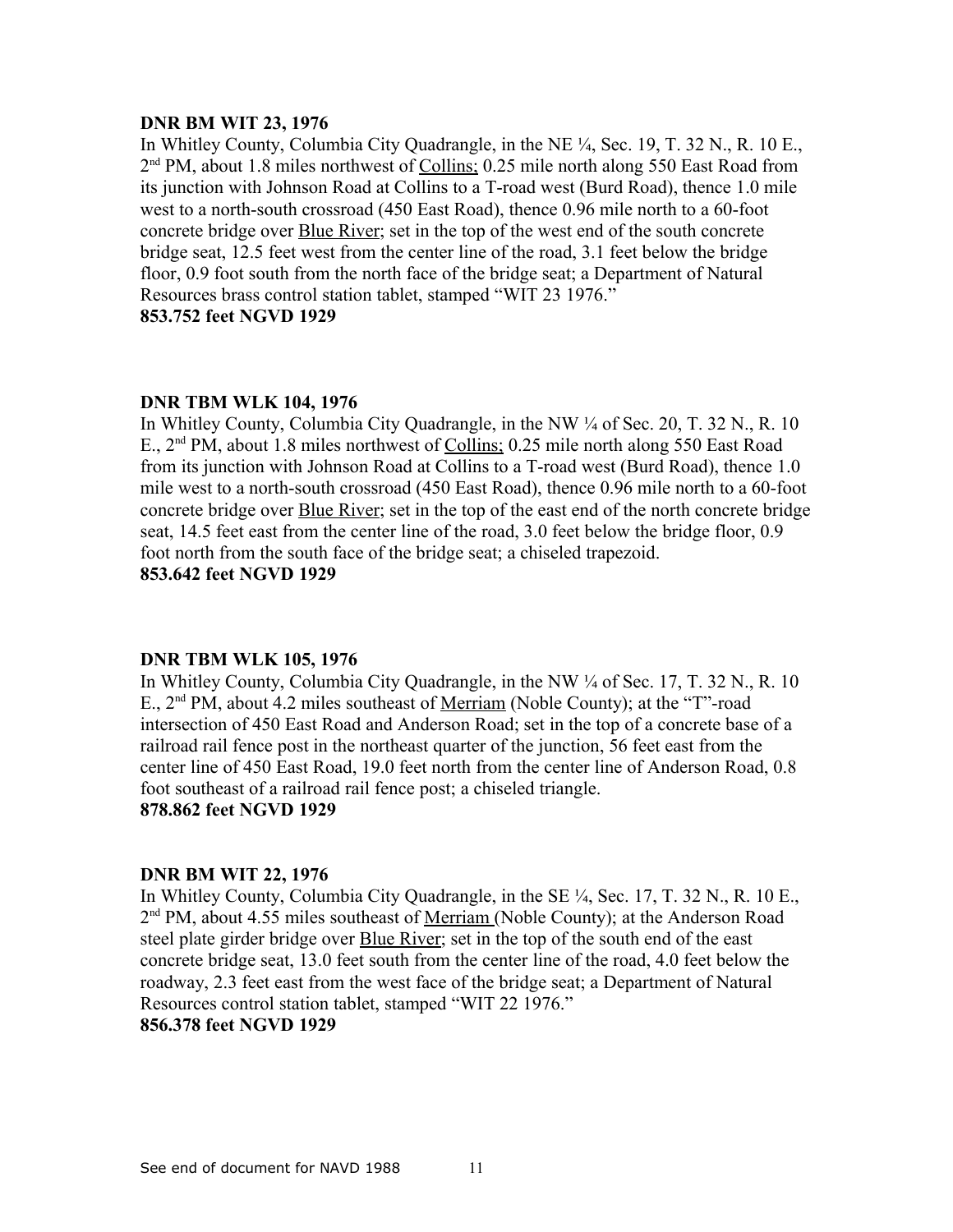## **DNR TBM WLK 106, 1976**

In Whitley County, Columbia City Quadrangle, in the SE  $\frac{1}{4}$  of Sec. 8 T. 32 M., R. 10 E., 2<sup>nd</sup> PM, about 4.15 miles southeast of <u>Merriam (</u>Noble County); 3.2 miles southeast along U.S. Highway 33 from its intersection with State Road 9 at Merriam to a north-south crossroad (550 East Road), thence 1.85 miles south to a farm drive west; set in the north side of a 24-inch walnut tree, in the southwest quarter of the junction, 425 feet north form the center line of a T-road east (500 North Road), 290 feet south from the center line of the farm drive west, 17.2 feet west from the center line of the road, 0.3 foot above the ground; a railroad spike driven thru an aluminum tag, stamped "DNR TBM WLK 106." **865.049 feet NGVD 1929**

# **DNR BM WIT 18, 1976**

In Whitley County, Columbia City Quadrangle, in the NW ¼, Sec. 9, T. 32 N., R. 10 E., 2<sup>nd</sup> PM, about 3.85 miles southeast of <u>Merriam</u> (Noble County); at the 550 East Road 70foot concrete bridge over Blue River; set in the top of the east end of the north bridge seat, 12.2 feet east from the center line of the road, 3.0 feet below the roadway, 1.0 foot north from the south face of the bridge seat; a Department of Natural Resources control station tablet, stamped "WIT 18 1976".

**854.342 feet NGVD 1929**

## **USC&GS BM H 196 RESET 1966**

In Whitley County, Columbia City Quadrangle, in the NE ¼ of Sec. 10, T. 32 N., R. 9 E., 2<sup>nd</sup> PM, about 3.15 miles southwest of <u>Merriam</u> (Noble County), 3.45 miles southwest along State Road 9 from its intersection with U.S. Highway 33 at Meriam to a driveway west leading to a house and barn on the west side of the highway; set in the top of a concrete post on the west side of the highway, 528 feet south from the center line of the highway, 1.5 feet south from a metal witness post, 0.3 foot above the ground; a U.S. Coast and Geodetic Survey bench mark tablet, stamped "H 196 Reset 1966". **950.188 feet NGVD 1929** (Revised Elevation)

## **DNR BM WIT 34, 1976**

In Whitley County, Columbia City Quadrangle, in the NE ¼ of Sec. 11, T. 32 N., R. 9 E., 2<sup>nd</sup> PM, about 2.8 miles south of <u>Merriam</u> (Noble County); at the 250 East Road bridge over the channel between Cedar and Little Cedar Lakes; set in the top of a concrete post, 142 feet southwest from the southwest corner of the bridge, 32.8 feet west from the center line of the road, 2.4 feet northeast from the utility pole #WH 141-119, level with the roadway; a Department of Natural Resources control station tablet, stamped "WIT 34 1976". **913.226 feet NGVD 1929**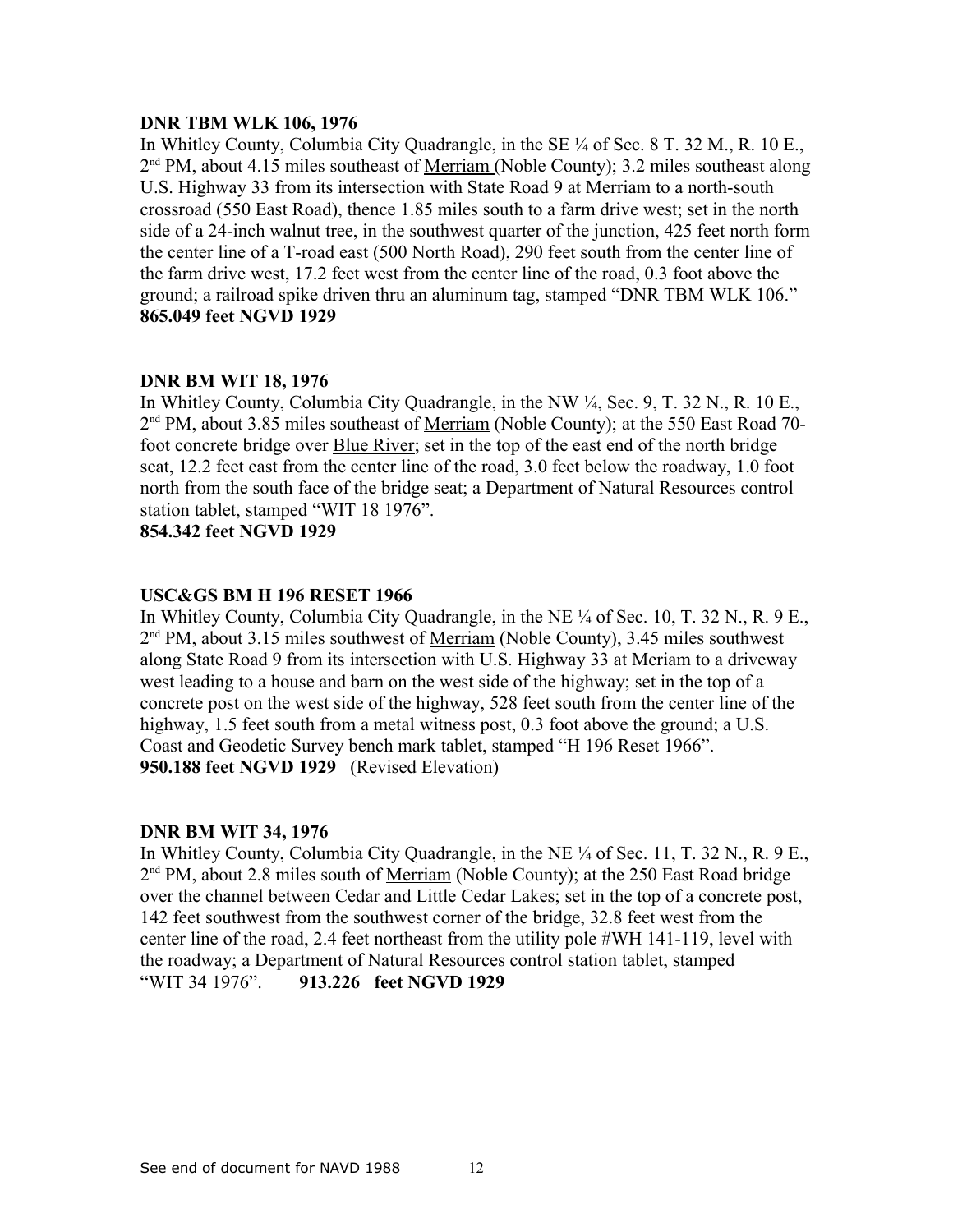## **USC&GS BM L 196, 1946**

In Whitley County, Columbia City Quadrangle, in the SE ¼ of Sec. 22, T. 32 N., R. 9 E., 2<sup>nd</sup> PM, about 3.2 miles north-northeast of Columbia City; 3.5 miles generally north along State Road 9 from its intersection with U.S. Highway 30 at Columbia City to an 18-foot concrete bridge over Cole Ditch; set in the top of the west end of the south abutment of the bridge, 23 feet west from the center line of the highway, 1.0 foot below the roadway, 0.6 foot west from the concrete bridge banister; a U.S. Coast and Geodetic Survey bench mark tablet. Stamped "L 196 1946".

## **848.820 feet NGVD 1929**

## **USCE BM**

In Whitley County, Columbia City Quadrangle, in the SW ¼, Sec. 23, T. 31 N., R. 9 E., 2<sup>nd</sup> PM, about 2.2 miles south of Columbia City; at the Main Street (State Road 9) concrete bridge over Eel River; set in the top of the northwest wingwall of the bridge, 22.0 feet west from the center line of the road, 1.0 foot above the road, 0.4 foot south from the north face of the wingwall; a U.S. Corps of Engineers survey mark tablet, not stamped. **811.208 feet NGVD 1929**

## **USGS BM TT 56 RCD 1946**

In Whitley County, Columbia City Quadrangle, in the NW ¼ of Sec. 23, T. 31 N., R. 9 E., 2<sup>nd</sup> PM, about 1.7 miles south of Columbia City; at the intersection of State Road 9 (Main Street) and 200 South Road; set in the top of a concrete post, in the southeast quarter of the intersection, 38.7 feet east from the center line of the road, 2.4 feet southwest from power pole #GA48, 0.6 foot below the ground; a U.S. Geological Survey bench mark tablet, stamped "TT 56 RCD 1946."

**825.594 feet NGVD 1929**

## **DNR TBM WLK 24, 1976**

In Whitley County, Columbia City Quadrangle, in the NE ¼ of Sec. 23, T. 31N., R. 9 E., 2<sup>nd</sup> PM, about 1.8 miles southeast of Columbia City; 1.8 miles generally south along Main Street (State Road 9) from the courthouse in Columbia City to an east-west crossroad (200 South Road), thence 0.2 mile east to a private drive south; set in the north side of REMC power pole # 06752, 152 feet west from the center line of the private drive, 18.8 feet south from the center line of the road, 3.0 feet below the roadway, 1.0 foot above the ground; a railroad spike driven thru an aluminum tag, stamped "DNR TBM WLK 24 1976".

# **816.746 feet NGVD 1929**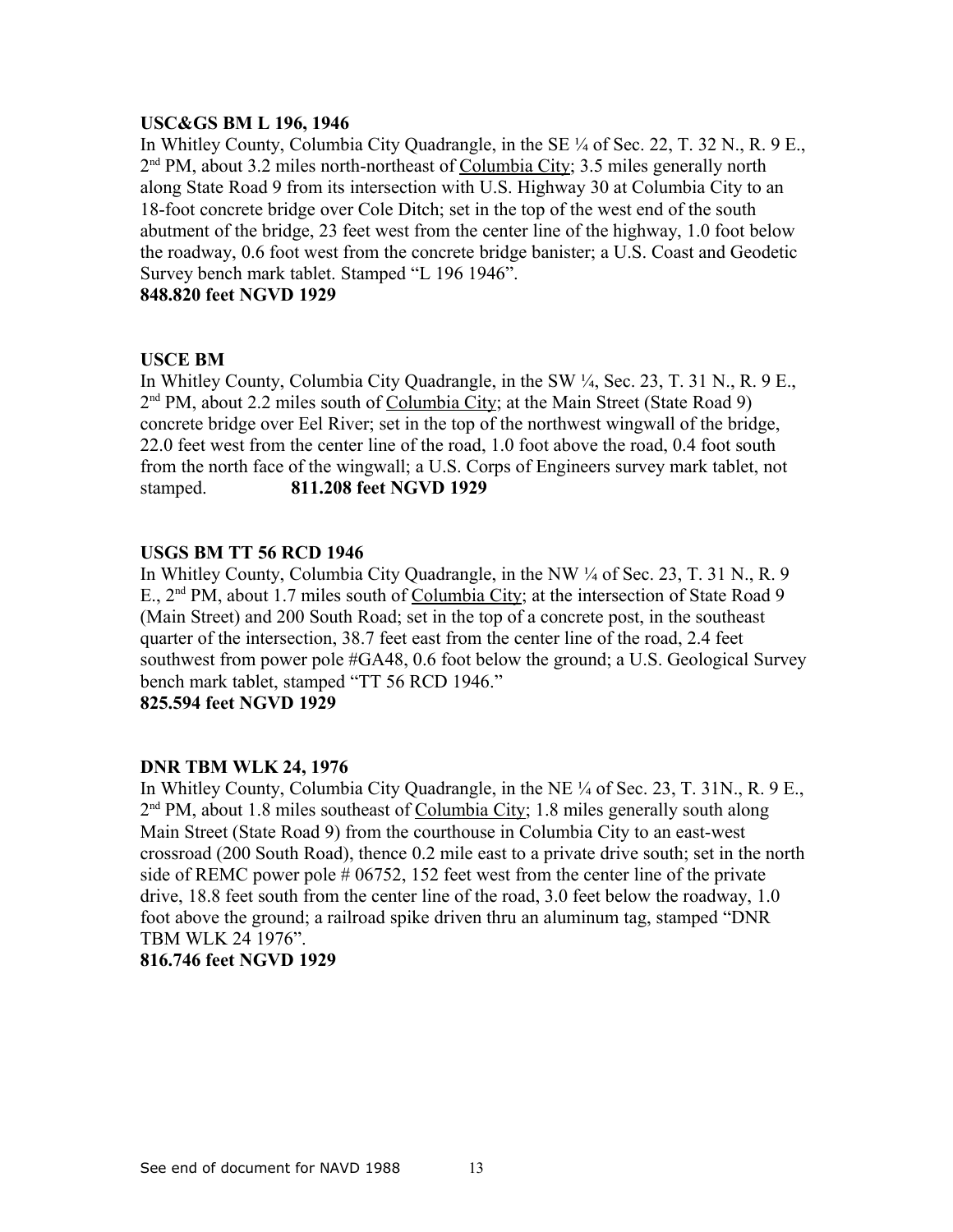## **DNR BM WIT 12, 1976**

In Whitley County, Columbia City Quadrangle, in the SW ¼ of Sec. 13,T. 31 N., R. 9 E., 2<sup>nd</sup> PM, about 2.1 miles southeast of Columbia City; at the 200 South Road concrete bridge over Eel River; set in the top of the northwest bridge seat, 14.0 feet north from the center line of the road, 2.7 feet below the roadway, 0.9 foot east from the west face of the bridge seat; a Department of Natural Resources control station tablet, stamped "WIT 12 1976". **805.639 feet NGVD 1929**

## **DNR BM WIT 13, 1976**

In Whitley County, Columbia City Quadrangle, in the SE  $\frac{1}{4}$  of Sec. 13, T. 31 N., R. 9 E., 2<sup>nd</sup> PM, about 2.1 miles southeast of Columbia City; 0.6 mile south along Main Street (State Road 9) from the courthouse in Columbia City to a T-road east (Raber Road), thence 1.7 miles southeast to a concrete bridge over Eel Creek; set in the top of the southeast bridge seat, 11.8 feet south from the center line of the road, 2.0 feet below the roadway, 0.5 foot east from the west face of the bridge seat; a Department of Natural Resources control station tablet, stamped "WIT 13 1976". **808.896 feet NGVD 1929**

## **USC&GS BM C 305, 1963**

In Whitley County, Columbia City Quadrangle, in the NE ¼ of Sec. 13, T. 31 N., R. 9 E., 2<sup>nd</sup> PM, about 1.9 miles southeast of Columbia City; 0.6 mile south along Main Street (State Road 9) from the courthouse in Columbia City to a northwest-southeast railroad crossing thence 1.6 miles southeast to a 50-foot stone arch bridge over Eel River; set in the top of the northeast headwall, 8.3 feet northeast of the northern most rail, 2.5 feet below the track surface, 0.8 foot southeast form the northwest end of the headwall; a U.S. Coast and Geodetic Survey bench mark tablet, stamped "C 305 1963". **825.710 feet NGVD 1929**

## **ISHC BM WHTL F-11**

In Whitley County, Columbia City Quadrangle, in the NE ¼ of Sec. 13, T. 31 N., R. 9 E., 2<sup>nd</sup> PM, about 1.9 miles southeast of Columbia City; 0.5 mile south along Main Street (State Road 9) from the courthouse in Columbia City to a T-road southeast (Lincoln Way Road), thence 1.6 mile southeast to a concrete bridge over Eel River; set in the top of a concrete guardrail base, 20.7 feet north from the center line of the road, 1.0 foot above the roadway, 0.3 foot east from the west end of the concrete guardrail; a Indiana State Highway Commission bench mark tablet, stamped "WHTL F-11". **813.097 feet NGVD 1929**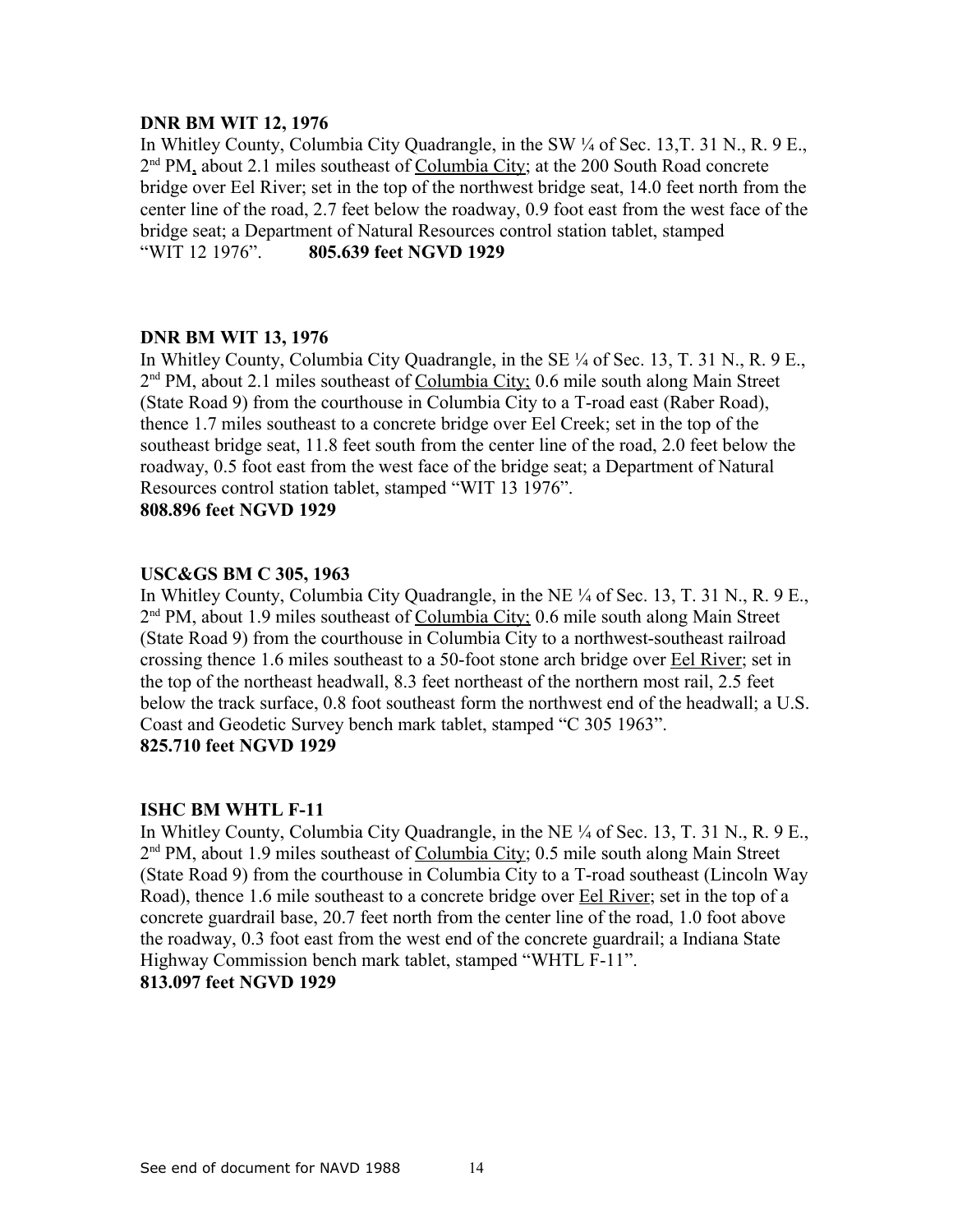## **DNR TBM WLK 25, 1976**

In Whitley County, Columbia City Quadrangle, in the SW ¼ of Sec. 7, T. 31 N., R. 10 E., 2<sup>nd</sup> PM, about 2.0 miles southeast of Columbia City; 0.5 mile south along Main Street (State Road 9) from the courthouse in Columbia City to a T-road southeast (Lincoln Way Road), thence 1.2 miles east to a concrete deck bridge over Eel River; set in the top of the north headwall of the culvert, 73 feet east from the east end of the bridge, 14.0 feet north from the center line of the road, 0.4 feet west from the east face of the headwall, 0.3 foot above the roadway; a painted chiseled triangle.

**807.301 feet NGVD 1929**

## **DNR TBM WLK 26, 1976**

In Whitley County, Columbia City Quadrangle, in the NW  $\frac{1}{4}$  of Sec. 18, T. 31 N., R. 10 E., 2<sup>nd</sup> PM, about 2.0 mile southeast of Columbia City; at the 100 South Road concrete bridge over Eel Creek; set in the top of the southeast support of the bridge, 13.5 feet south from the center line of the road, 0.5 foot below the roadway, 0.3 foot northeast from the southeast face; a painted chiseled triangle.

**807.563 feet NGVD 1929**

## **ISCH BM WHIT F-14**

In Whitley County, Columbia City Quadrangle, in the SW  $\frac{1}{4}$  of Sec. 7, T. 31 N., R. 10 E. 2<sup>nd</sup> PM, about 2.1 miles southeast of Columbia City; at the U.S. Highway 30 twin concrete bridges over Eel River; set in the top of the northwest concrete curb of the northwest bound bridge, 20.5 feet northeast from the center line of the road, 1.0 foot above the roadway, 0.5 foot southeast from the northwest end of the curb; an Indiana State Highway Commission bench mark tablet, stamped "WHIT F-14". **812.990 feet NGVD 1929**

## **DNR TBM WLK 27, 1976**

In Whitley County, Columbia City Quadrangle, in the SW ¼ of Sec. 7, T. 31 N., R. 10 E., 2<sup>nd</sup> PM, about 2.1 mile southeast of Columbia City; at the U.S. Highway 30 twin concrete bridges over Eel River; set in the top of the concrete guardrail corner post on the northeast corner of the northwest bound bridge, 21.1 feet northeast from the center line of the bridge, 3.3 feet above the roadway, 0.5 foot northwest from northeast face of the corner post; a painted chiseled triangle.

**815.426 feet NGVD 1929**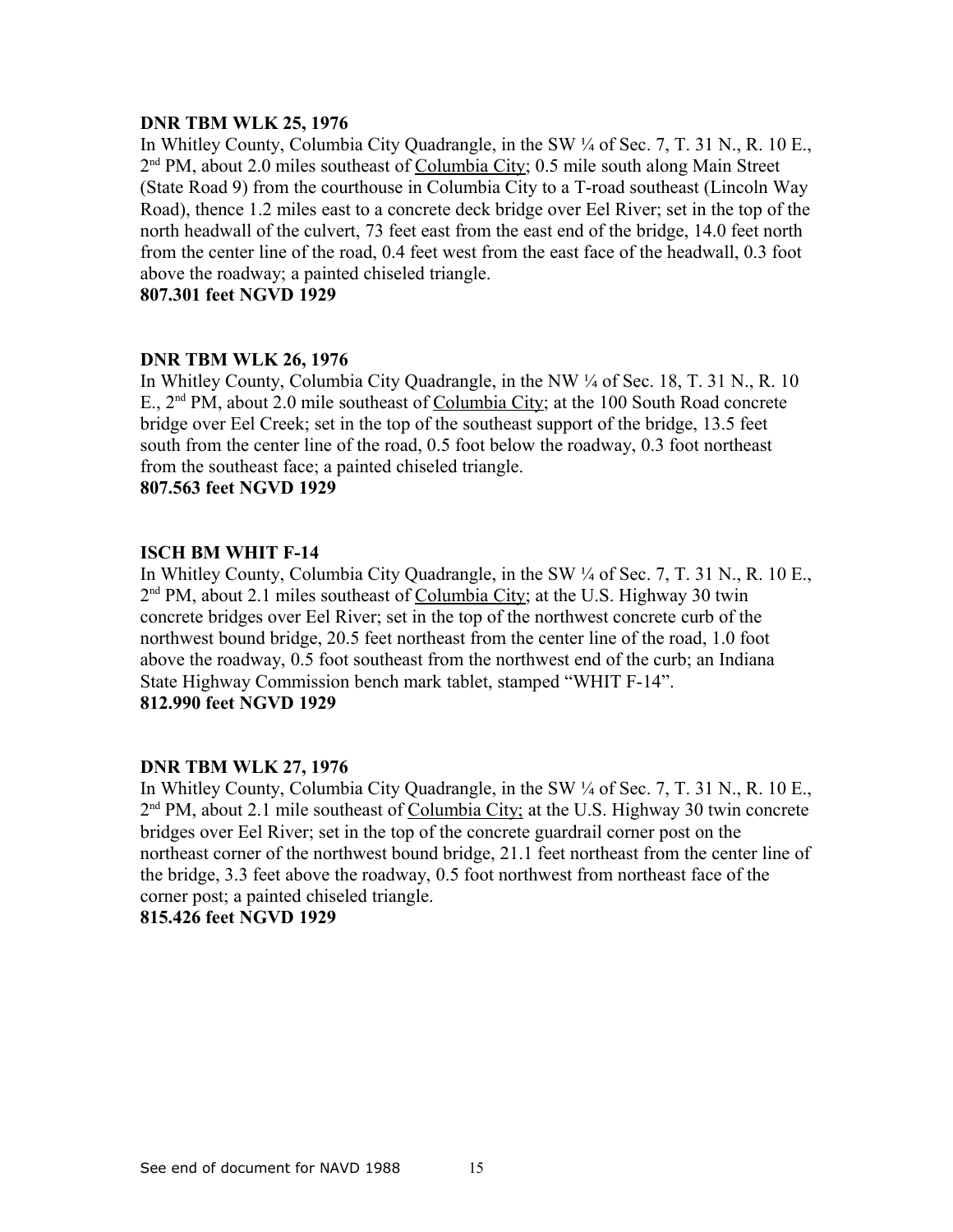## **DNR TBM WLK 28, 1976**

In Whitley County, Columbia City Quadrangle, in the SE ¼ of Sec. 7, T. 31 N., R. 10 E., 2<sup>nd</sup> PM, about 2.8 miles southeast of Columbia City; 0.5 mile south along Main Street (State Road 9) from the courthouse in Columbia City to a T-road southeast (Lincoln Way Road), thence 0.7 mile southeast to a T-road east (100 South Road), thence 2.1 miles east to a north-south crossroad (300 East Road), thence 0.2 mile north to a concrete culvert under the road; set in the top of the west concrete headwall, 113 feet south from the center line of a T-road east (Hartman Road), 14.7 feet west from the center line of the road, 3.9 feet northeast from the southwest face of the southwest wingwall; a painted chiseled triangle. **816.477 feet NGVD 1929**

## **USCE BM**

In Whitley County, Columbia City Quadrangle, in the NE ¼ of Sec. 7, T. 31 N., R. 10 E., 2<sup>nd</sup> PM, about 2.8 miles east of Columbia City; at the 300 East Road concrete decked bridge over Eel River; set in the top of the southwest corner of the bridge floor, 12.5 feet west from the center line of the road, level with the roadway; a U.S. Corps of Engineers survey mark tablet, not stamped. **809.970 feet NGVD 1929**

## **DNR TBM WLK 29, 1976**

In Whitley County, Columbia City Quadrangle, in the SW ¼ of Sec. 5, T. 31 N., R. 10 E., 2<sup>nd</sup> PM, about 3.0 miles eat of Columbia City; 2.1 miles generally east along Van Buren Street (State Road 205) from the courthouse in Columbia City to a Y-junction (Old Trail Road), thence 0.95 mile east to a 12-inch pipe culvert under the road; set in the top of the northwest concrete headwall, 13.5 feet northwest from the center line of the road, 0.4 foot below the roadway, 0.3 foot northeast from the southwest face of the headwall; a painted chiseled triangle. **833.031 feet NGVD 1929**

## **DNR TBM WLK 30, 1976**

In Whitley County, Columbia City Quadrangle, in the SW ¼, Sec. 4, T. 31 N., R. 10 E., 2<sup>nd</sup> PM, about 3.0 miles northwest of Coesse; 2.25 miles north along 500 East Road from its intersection with Penn Central Railroad at Coesse to a southeast-northwest crossroad (Old Trail Road), thence 1.05 mile northwest to a 6-foot pipe culvert under the road; set in the top of the north end of the pipe, 30.0 feet east from the center line of a field entrance road south, 24.5 feet north from the center line of the road, 5.0 feet below the roadway; the center of two filled notches. **808.694 feet NGVD 1929**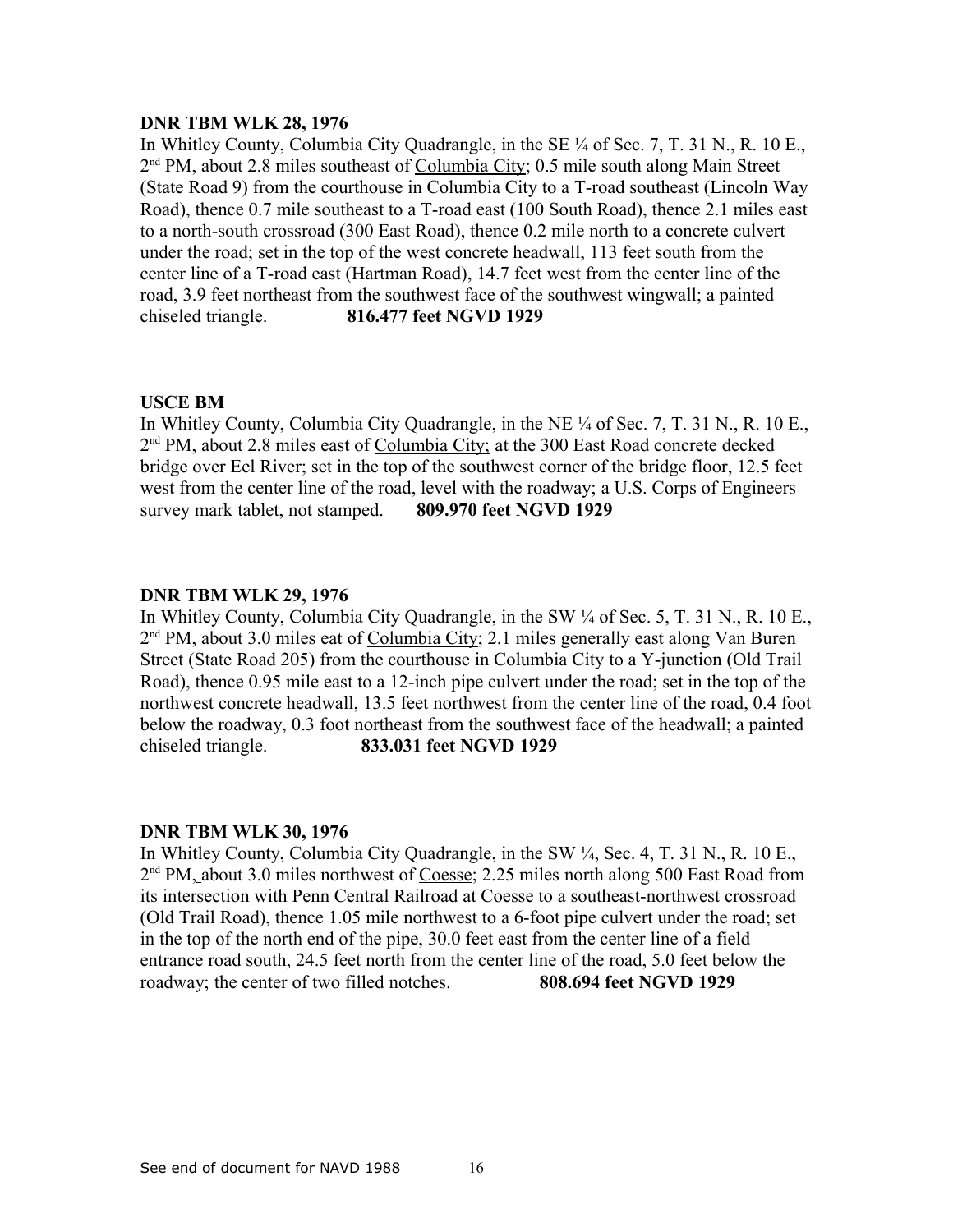## **DNR BM WIT 14, 1976**

In Whitley County, Columbia City Quadrangle, in the NE ¼ of Sec. 9, T. 31 N., R. 10 E., 2<sup>nd</sup> PM, about 2.3 miles north of Coesse; at the Old Trail Road 50-foot steel truss bridge over Eel River; set in the top of the west bridge seat, 12.4 feet southwest from the center line of the road, 3.0 feet below the bridge floor, 1.2 feet northwest from the southeast face of the bridge seat; a Department of Natural Resources control station tablet, stamped "WIT 14 1976". **812.647 feet NGVD 1929**

#### **DNR TBM WLK 31A 1976**

In Whitley County, Columbia City Quadrangle, in the Chapine Reserve, T. 31 N., R. 10 E., 2nd PM, about 2.15 miles northeast of Coesse; 2.25 miles north along 500 East Road from its intersection with the Penn Central Railroad at Coese to a northwest-southeast crossroad (Old Trail Road), thence 0.7 mile southeast to a 24-inch pipe culvert under the road; set in the top of the northwest end of the Northeast concrete headwall of the culvert, 12.5 feet northeast from the center line of the road, 0.6 foot below the roadway, 0.4 foot southeast from the northwest end of the headwall; a chiseled triangle. **833.559 feet NGVD 1929**

#### **DNR BM WIT 15, 1976**

In Whitley County, Columbia City Quadrangle, in the Chapine Reserve, T. 31 N., R. 10 E., 2<sup>nd</sup> PM, about 2.35 miles northeast of Coesse; 2.25 miles north along 500 East Road from its intersection with the Penn Central Railroad at Coesse to a northwest-southeast crossroad (Old Trail Road), thence 0.9 mile southeast to a T-road north (Ruckman Road), thence 0.2 mile north to a concrete bridge over Eel River; set in the top of the southwest wingwall of the bridge, 12.0 feet west from the center line of the road, 8.4 feet north from the south end of a metal guardrail, 4.2 feet northeast from the southwest end of the wingwall, 0.2 foot below the roadway; a Department of Natural Resources control station tablet, stamped "WIT 15 1976". **818.514 feet NGVD 1929**

#### **USGS BM 125 M 1945**

In Whitley County, Columbia City Quadrangle, in the E  $\frac{1}{2}$  of Sec. 27, T. 32 N., R. 9 E., 2<sup>nd</sup> PM, about 2.4 miles north-northeast of Columbia City; 2.65 miles generally north along State Road 9 from its intersection with U.S. Highway 30 at Columbia City to an east-west crossroad (250 North Road); set in the top of a concrete post in the southwest quarter of the intersection, 252 feet south from the southeast corner of a church (Thorn Creek Bethel), 46.5 feet west from the center line of the highway, 19.0 feet south from the center line of the road, 0.3 foot above the ground; a U.S. Geological Survey bench mark tablet, stamped "125M 1945 868". **867.964 feet NGVD 1929**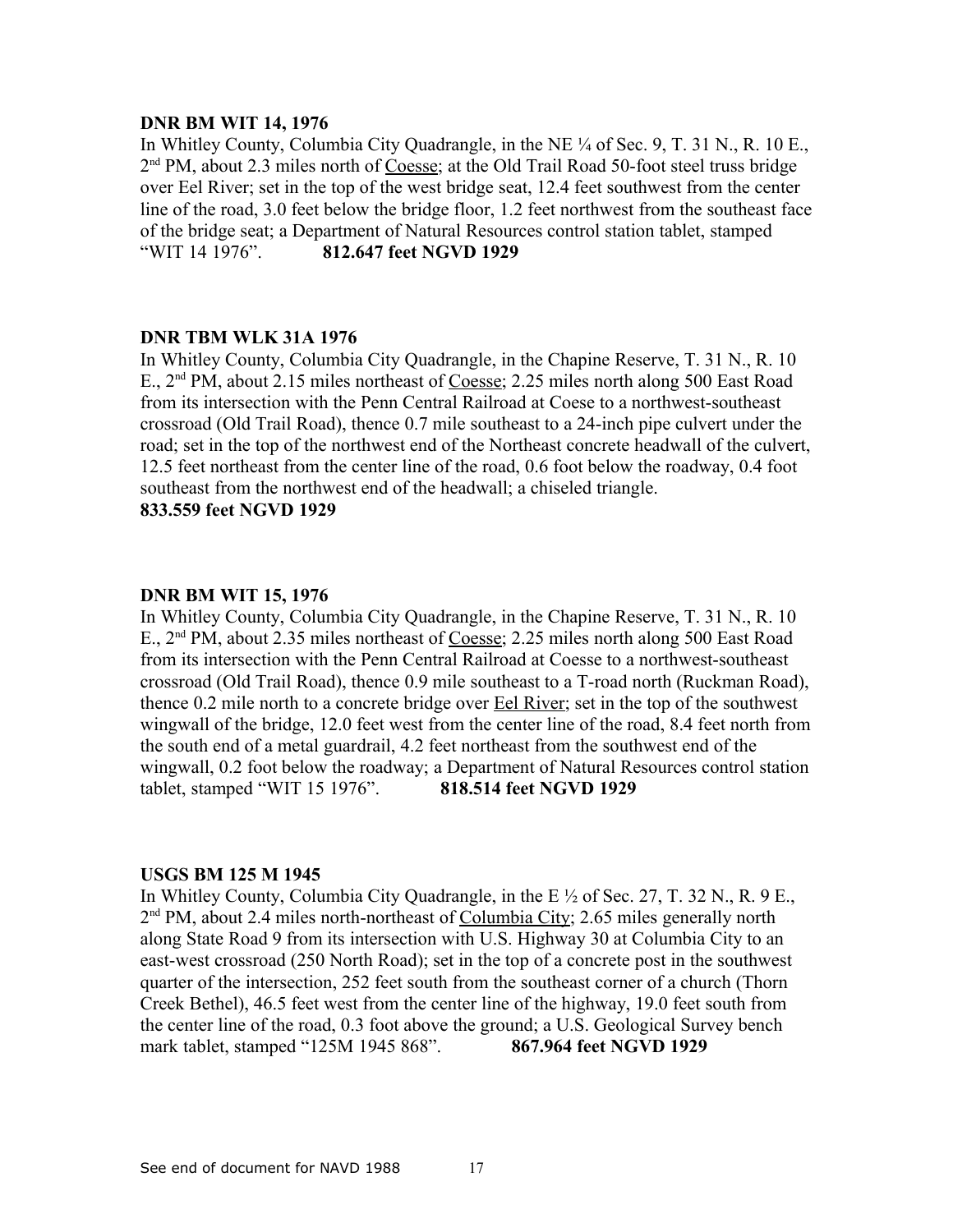## **DNR BM WIT 26, 1976**

In Whitley County, Columbia City Quadrangle, in the SE ¼ of Sec. 25, T. 32 N., R. 9 E., 2<sup>nd</sup> PM, about 3.8 miles northeast of Columbia City; 2.1 miles generally northeast along State Road 9 from the courthouse in Columbia City to a T-road east (Cider Mill Road), thence 1.6 mile east to a T-road north (Riley Road), thence 0.9 mile generally north to a 18-foot bridge over Rouch Ditch; set in the top of the east end of the north bridge abutment, 10.0 feet east from the center line of the road, 1.4 feet north from the south face of the abutment, 0.3 foot below the roadway, a Department of Natural Resources brass control station tablet, stamped "WIT 26 1976". **835.256 feet NGVD 1929**

# **USGS RM Gaging Station Round Lake**

In Whitley County, Columbia City Quadrangle, in the S  $\frac{1}{2}$  of Sec. 12, T. 32 N., R. 9 E., 2<sup>nd</sup> PM, about 3.2 miles south of <u>Merriam</u> (Noble County); 4.2 miles southwest along State Road 9 from its intersection with U.S. Highway 33 at Merriam to an east-west crossroad (500 North Road), thence 1.0 mile east to a north-south crossroad (250 East Road), thence 0.6 mile generally north to a north-east Y-junction (Colony Avenue), thence 0.4 mile east to a northeast-southeast Y-junction; set in the top of a concrete lake level monument on the south side of Colony Avenue, 79 feet northeast from the center line of the southeast road, 19.9 feet southeast from the northeast road, 8.3 feet north from the north end of a control structure in Thorn Creek, 1.8 feet above the ground; a U.S. Geological Survey gaging station tablet, not stamped.

**906.860 feet NGVD 1929**

## **USC&GS RM NO. 3 HIVELY 2 1966**

In Whitley County, Columbia City Quadrangle, in the SW ¼ of Sec. 11, T. 32 N., R. 9 E., 2<sup>nd</sup> PM, about 3.4 miles southwest of <u>Merriam</u> (Noble County); 3.8 miles southwest along State Road 9 from its intersection with U.S. Highway 33 at Meriam to a private drive west; set in the top of a concrete post in the northeast quarter of the junction, 88 feet north from the extended center line of the private drive, 50 feet east from the center line of the highway, 1.5 feet south from a metal witness post, flush with the ground; a U.S. Coast and Geodetic Survey reference mark tablet, stamped "Hively RM No. 3 1966". **946.148 feet NGVD 1929**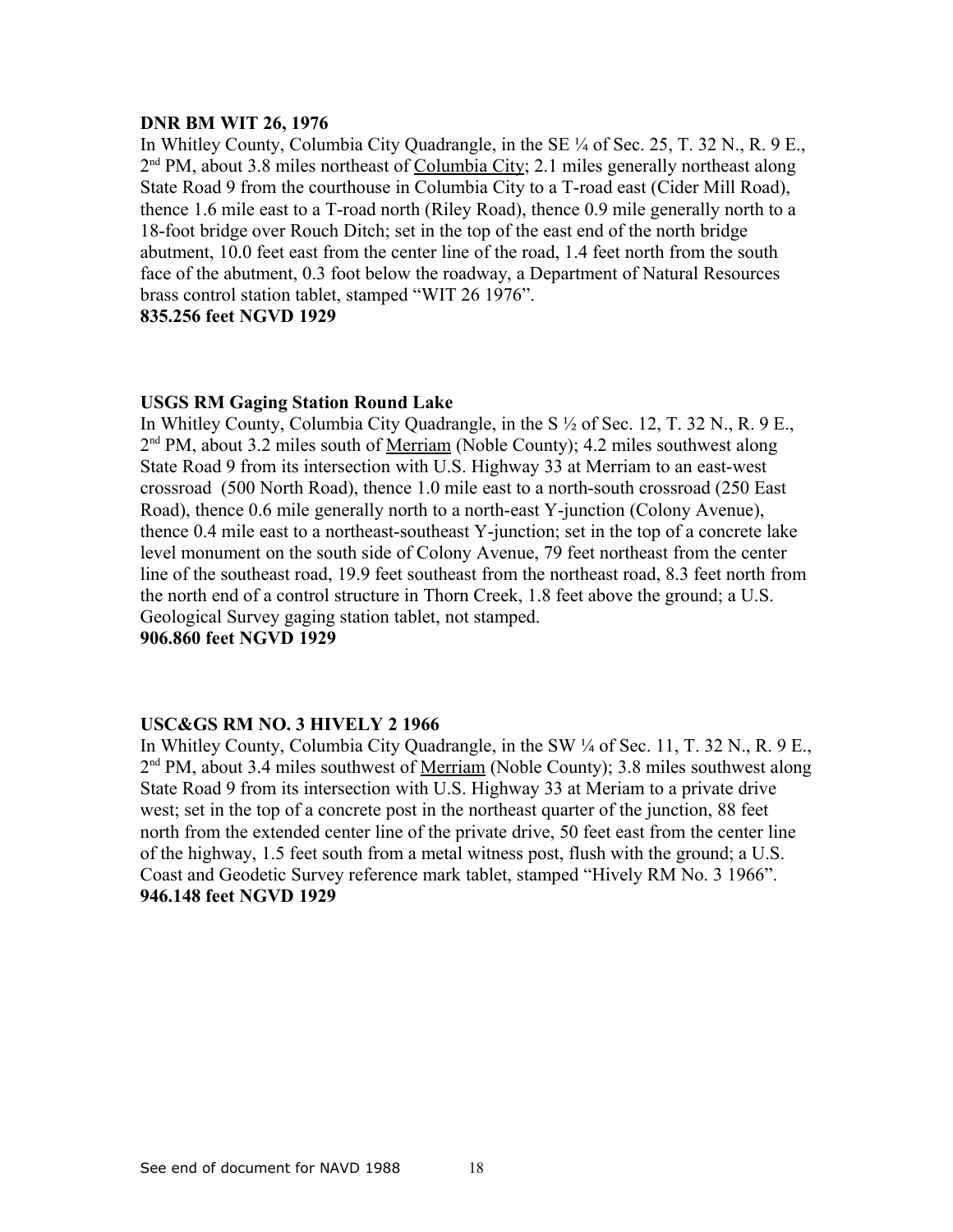## **USGS BM 133M 1945 (RM N0.3)**

In Whitley County, Columbia City Quadrangle, in the SW ¼ of Sec. 12, T. 32 N., R. 9 E., 2<sup>nd</sup> PM, about 3.2 miles south of <u>Merriam</u> (Noble County); 4.2 miles southwest along State Road 9 from its intersection with U.S. Highway 33 at to an east-west crossroad (500 North Road), thence 1.0 mile east to a north-south crossroad (250 East Road), thence 0.6 mile north to a Y-junction (Colony Avenue); set in the top of a concrete post on the east side of the road, 117 feet north from the center line of Colony Avenue, 20.0 feet east from the center line of 250 East Road, 1.1 feet above the roadway, flush with the ground; a U.S. Geological Survey bench mark tablet, stamped "133M 1945 911". **911.106 feet NGVD 1929 (Could not Locate 12/2005) RDN**

## **USGS RM No. 4 Gaging Station Shriner Lake**

In Whitley County, Columbia City Quadrangle, in the W ½ of Sec. 12, T. 32 N., R. 9 E., 2<sup>nd</sup> PM, about 3.1 miles south of <u>Merriam</u> (Noble County); 4.2 miles southwest along State Road 9 from its intersection with U.S. Highway 33 to an east-west crossroad (500 North Road), thence 1.0 mile east to a north-south crossroad (250 East Road), thence 0.7 mile north to an outlet channel for Shriner Lake; set in the top of a concrete lake level monument on the west side of the road, 27.2 feet west from the center line of the road, 7.0 feet east from the edge of the lake, 6.1 feet southeast from the south end of a retaining wall at the outlet culverts; a U.S. Geological Survey gaging station tablet, not stamped. **910.595 feet NGVD 1929 \*\*Destroyed\*\* See IDNR LAKE MONUMENT\*\***

## **USC&GS HIVELY 2 1966 Azimuth**

In Whitley County, Columbia City Quadrangle, in the NW ¼ of Sec. 11, T. 32 N., R. 9 E., 2<sup>nd</sup> PM, about 3.2 miles southwest of <u>Merriam;</u> 3.6 miles southwest along State Road 9 from its intersection with U.S. Highway 33 at Merriam (Noble County) to a private drive west; set in the top of a concrete post in the southeast quarter of the junction, 104 feet south from the center line of the private drive, 52 feet east from the center line of the highway, 40.1 feet south from power pole #188, 4.0 feet below the roadway, flush with the ground; a U.S. Coast and Geodetic Survey azimuth mark tablet, stamped "HIVELY No. 2 1966". **945.986 feet NGVD 1929**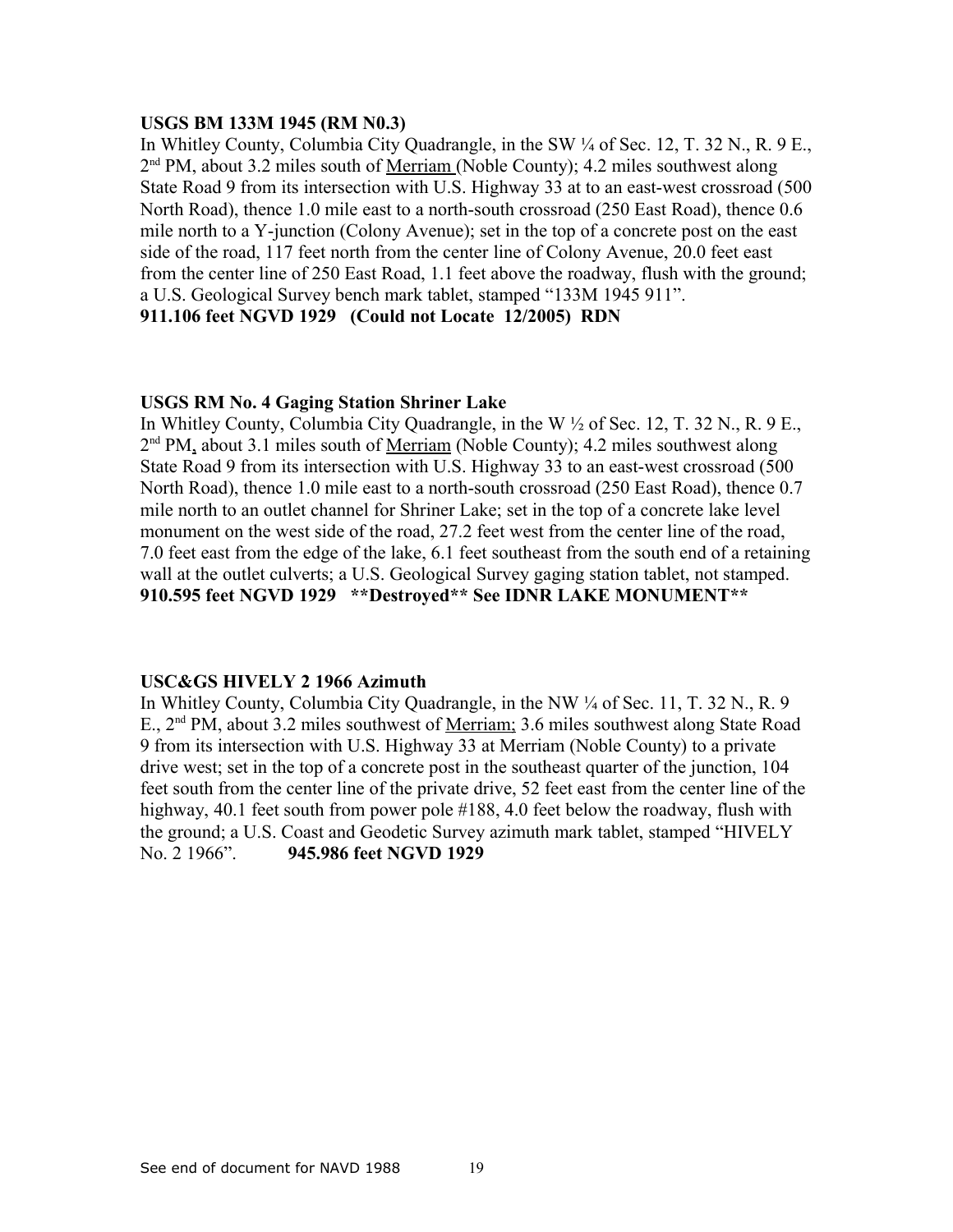### **USC&GS HIVELY 2 1966**

In Whitley County, Columbia City Quadrangle, in the SE ¼ of Sec. 10, T. 32 N., R. 9 E., 2<sup>nd</sup> PM, about 3.4 miles southwest of <u>Merriam</u> (Noble County); 3.8 miles southwest along State Road 9 from its intersection with U.S. Highway 33 at Merriam to a private drive west; set in the top of a concrete post in the northwest quarter of the junction, 100 feet north form the center line of the private drive, 72 feet west from the center line of the highway, 65 feet northwest from the northeast corner of a house, 4.0 feet south from a fence, flush with the ground; a U.S. Coast and Geodetic Survey triangulation station tablet, stamped "HIVELY 2 1966".

**947.928 feet NGVD 1929** (Revised Elevation)

#### **USC&GS BM N 196 reset 1966**

In Whitley County, Columbia City Quadrangle, in the SE  $\frac{1}{4}$  of Sec. 10, T. 32 N., R. 9 E., 2<sup>nd</sup> PM, about 3.4 miles southwest of <u>Merriam (</u>Noble County); 3.8 miles southwest along State Road 9 from its intersection with U.S. Highway 33 at Merriam to a private drive west leading to a house and barn; set in the top of a concrete post in the northwest quarter of the junction, 117 feet west from the center line of the highway, 38 feet north-northeast from the northeast corner of the house, 2.0 feet southwest from a power pole with transformer, 1.0 foot south from a fence, flush with the ground; a U.S. Coast and geodetic Survey bench mark tablet, stamped "N 196 RESET 1966".

**948.441 feet NGVD 1929** (Revised Elevation)

#### **USC&GS BM F 165, 1946**

In Whitley County, Ege Quadrangle, in the SE  $\frac{1}{4}$  of Sec. 3, T. 33 N., R. 10 E.,  $2<sup>nd</sup> PM$ . about 2.1 miles northwest of Churubusco; 2.1 miles northwest along U.S. Highway 33 from its intersection with State Road 205 in Churubusco to a 15-inch concrete pipe culvert under the highway; set in the top of the northwest end of the southwest culvert headwall, 258 feet northwest from the center line of the highway, 1.4 feet southeast from the northwest end of the headwall, 1.1 feet below the highway; a U.S. Coast and Geodetic Survey bench mark tablet, stamped "F 165 1946".

### **884.627 feet NGVD 1929**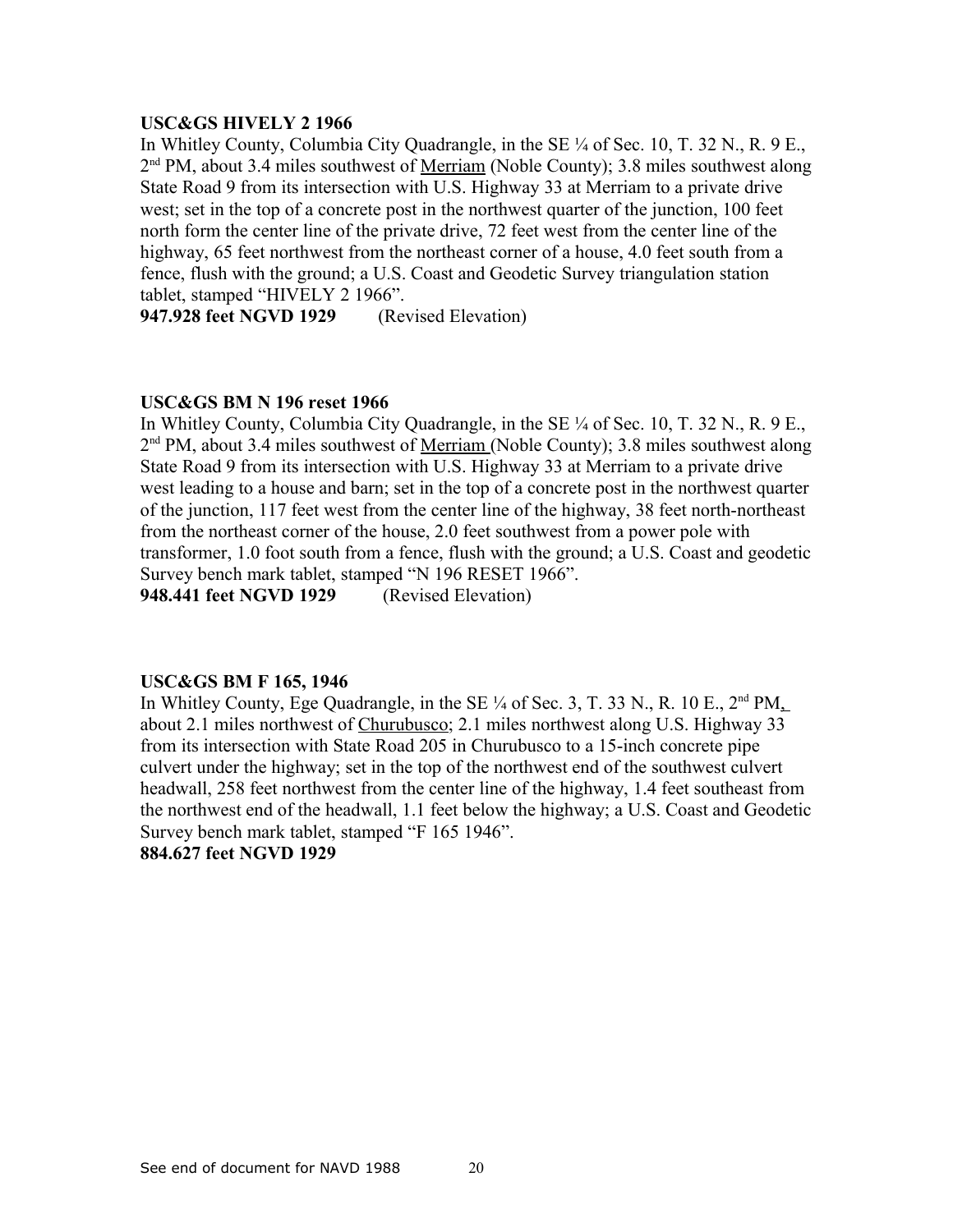## **DNR BM WIT 17, 1976**

In Whitley County, Ege Quadrangle, in the SE  $\frac{1}{4}$  of Sec. 4, T. 32 N., R. 10 E.,  $2<sup>nd</sup> PM$ . about 4.0 miles southeast of Merriam (Noble County); at the 600 North Road 44-foot concrete bridge over **Blue River**; set in the top of the north end of the east concrete bridge seat, 11.3 feet north from the center line of the roadway, 3.2 feet below the roadway, 0.8 foot east from the west face of the bridge seat; a Department of Natural Resources control station tablet, stamped "WIT 17 1976".

**860.411 feet NGVD 1929**

## **ISHC BM F-12 WHILY**

In Whitley County, Ege Quadrangle, in the NE  $\frac{1}{4}$  of Sec. 4, T. 32 N., R. 10 E.,  $2<sup>nd</sup> PM$ . about 3.8 mile southeast of Merriam (Noble County); at the U.S. Highway 33 90-foot concrete bridge over Blue River; set in the top of the west end of the north concrete guardrail base, 19.5 feet north from the center line of the road; 0.7 foot above the roadway, 0.2 foot east from the west end of the guardrail base; a Indiana State Highway Commission bench mark tablet, stamped "F-12 WHILY." **868.045 feet NGVD 1929**

## **USGS BM 130 M 1945-RESET 1954**

In Whitley County, Ege Quadrangle, in the SE  $\frac{1}{4}$  of Sec. 4, T. 32 N., R. 10 E., 2<sup>nd</sup> PM, about 4.1 miles southeast of Merriam (Noble County); at the intersection of U.S. Highway 33 and 650 East Road; set in the top of a 4-foot headwall of a pipe culvert under the road, 48.5 feet south from the centerline of the highway, 25.0 feet west from the center line of 650 East Road, 1.0 foot below the highway; a U.S. Geological Survey bench mark tablet, stamped "130 M 1945 RESET 1954".

**879.588 feet NGVD 1929** (Revised Elevation)

## **DNR BM WIT 19, 1976**

In Whitley County, Ege Quadrangle, in the NE  $\frac{1}{4}$  of Sec. 4, T. 33 N., R. 10 E,  $2^{nd}$  PM, about 3.27 miles northwest of Churubusco; at the 650 East Road 36-foot bridge over Blue River; set in the top of the west end of the north bridge seat, 11.8 feet west from the center line of the road, 2.6 feet below the roadway, 0.9 foot north from the south face of the bridge seat; a Department of Natural Resources brass control station tablet; stamped "WIT 19 1976". **864.851 feet NGVD 1929**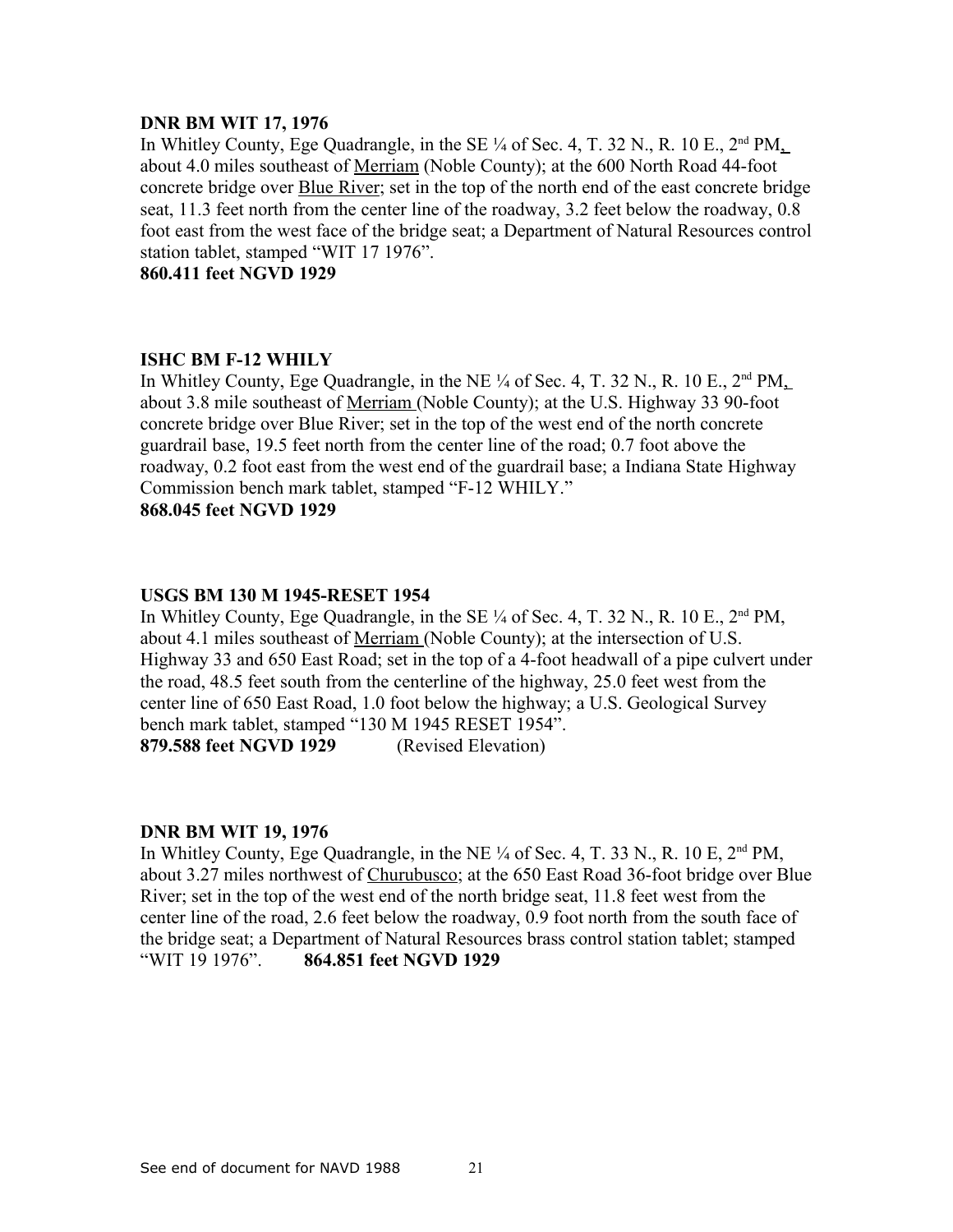#### **DNR TBM WLK 109, 1977**

In Whitley County, Ege Quadrangle, in the NE  $\frac{1}{4}$  of Sec. 4, T, 33 N., R. 10 E.,  $2<sup>nd</sup> PM$ . about 3.27 miles northwest of Churubusco; 3.2 miles northwest along U.S. Highway 33 from its intersection with State Road 205 in Churubusco to a north-south crossroad (650 East Road), thence 0.4 mile north to a 36-foot bridge over Blue River; set in the top of the north end of the east vertical steel guardrail post, 10.5 feet east from the center line of the road, 2.9 feet south from the south face of the north abutment, 2.1 feet above the roadway; a filed notch.

**868.363 feet NGVD 1929**

## **DNR TBM WLK 110, 1977**

In Whitley County, Ege Quadrangle, in the SE  $\frac{1}{4}$ , Sec. 34, T. 33 N., R. 10 E., 2<sup>nd</sup> PM, about 2.9 miles northwest of Churubusco; at the County Line Road 18-foot steel pipe culvert over Blue River; set in south side of power pole # 20375 on the north side of the road, 64 feet west from the center line of the culvert, 25.0 feet east from the center line of a driveway north, 20.0 feet north from the center line of the road, 0.9 foot above the ground; a railroad spike driven thru an aluminum tag, stamped "DNR TBM WLK 110 1977". **870.430 feet NGVD 1929**

## **DNR BM WIT 20, 1976**

In Whitley County, Ege Quadrangle, in NE  $\frac{1}{4}$  of Sec. 3, T. 33 N., R. 10 E.,  $2<sup>nd</sup>$  PM about 2.9 miles northwest of Churubusco; 2.2 miles northwest along U.S. Highway 33 from its intersection with State Road 205 in Churubusco to a T-road north (750 East Road), thence 0.85 mile north to an east-west crossroad (County Line Road), thence 0.25 mile west to a farm drive south; set in the top of a concrete post in the southeast quarter of the junction, 215 feet east from the center line of an 18-foot steel pipe culvert in Blue River, 20.6 feet south from the center line of the road, 10.4 feet eat from the center line of the farm drive, 0.5 foot north from a fence corner post, level with the roadway; a Department of Natural Resources control station tablet, stamped "WIT 20 1976". **871.331 feet NGVD 1929**

## **DNR TBM WLK 111, 1977**

In Whitley County, Ege Quadrangle, in the W  $\frac{1}{2}$  of Sec. 3, T. 33 N., R. 10 E., 2<sup>nd</sup> PM, about 2.4 miles northwest of Churubusco; 2.2 miles northwest along U.S. Highway 33 from its intersection with State Road 205 in Churubusco to a T-road north (750 East Road), thence 0.35 mile north to a 6-foot steel pipe culvert in Growcock Branch; set in the top of the west end of the culvert, 40.9 feet west from the center line of the road, 6.0 feet below the roadway; the center of two filed notches.

## **862.793 feet NGVD 1929**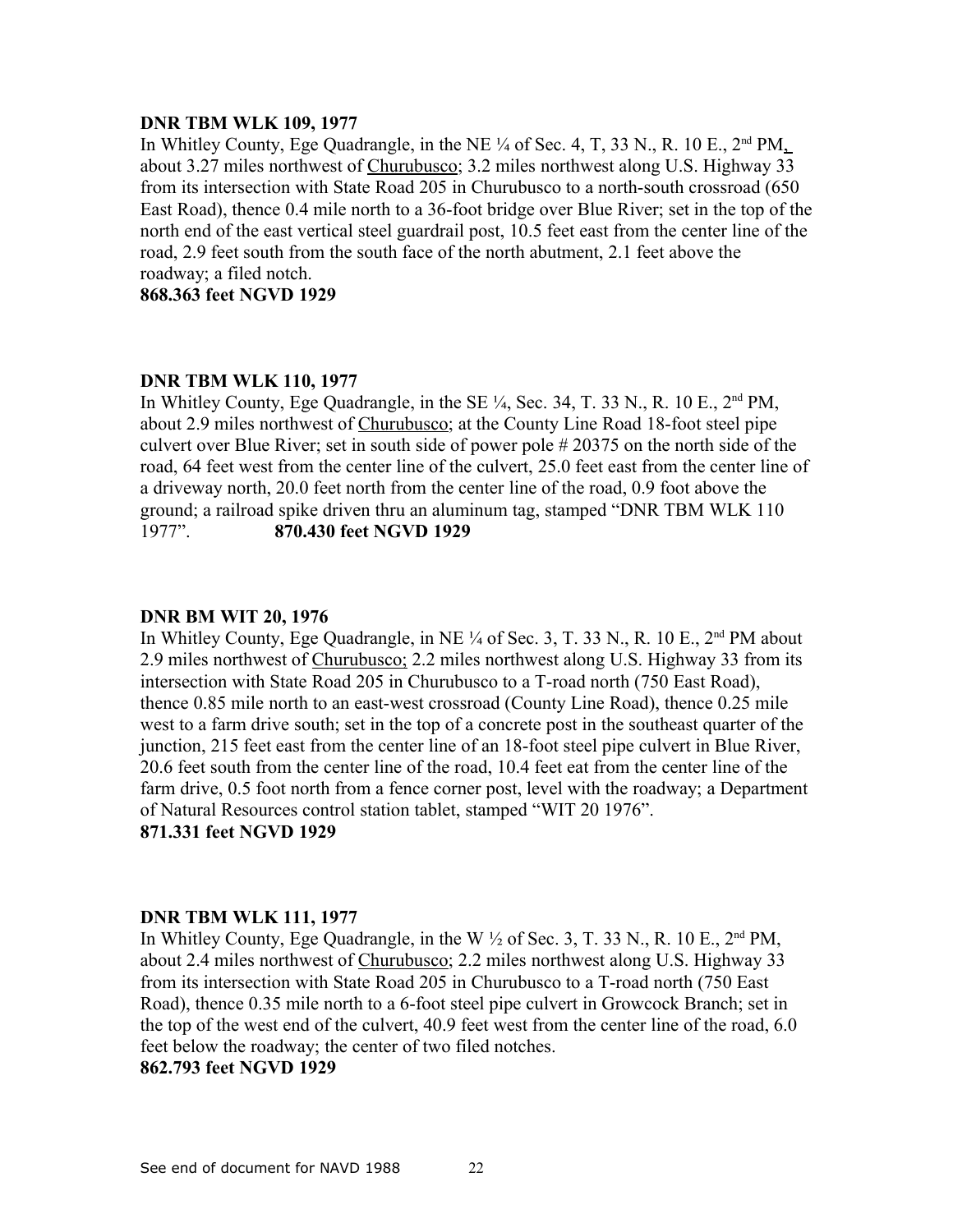#### **DNR TBM WLK 19, 1976**

In Whitley County, Laud Quadrangle, in the Beaver Reserve, T. 31 N., R. 9 E., 2<sup>nd</sup> PM, about 2.5 miles south of Columbia City; 1.7 miles south and southwest along State Road 205 from its intersection with Van Buren Street in Columbia City to a T-road south (Washington Road), thence 0.8 mile south to a high tension power line tower on the east side of the road; set in the top of the west corner of the base of the tower, 45.4 feet north from the center line of a private drive east, 35.3 feet east from the center line of the road, 0.6 foot above the ground; a painted filed triangle.

## **816.480 feet NGVD 1929**

#### **USCE BM**

In Whitley County, Laud Quadrangle, in the Beaver Reserve, T. 31 N., R. 9 E., 2<sup>nd</sup> PM, about 2.7 miles southwest of Columbia City; 1.7 miles south and southwest along State Road 205 from its intersection with Van Buren Street in Columbia City to a T-road south (Washington Road), thence 1.1 miles south to a concrete bridge over Eel River; set in the top of the northwest concrete curb, 12.9 feet west from the center line of the road, 1.3 feet south from the north end of the concrete curb, 0.6 foot above the roadway; a U.S. Corp of Engineers survey mark tablet, not stamped.

**808.330 feet NGVD 1929**

## **DNR TBM WLK 36, 1977**

In Whitley County, Lorane Quadrangle, in the W  $\frac{1}{2}$  of Sec. 7, T. 31 N., R. 9 E., 2<sup>nd</sup> PM, about 3.6 miles southeast of Larwill; 3.0 miles east along U.S. Highway 30 from its intersection with State Road 5 in Larwill to a north-south crossroad (400 West Road), thence 1.5 miles south to an east-west crossroad (Old Trail Road), thence 0.05 mile east to a 6-foot corrugated pipe culvert over Betzner Branch; set in the top of the south end of the culvert 28.0 feet south from the center line of the road, 6.0 feet below the roadway; the center of two filled notches. **842.382 feet NGVD 1929**

#### **DNR TBM WLK 41, 1977**

In Whitley County, Lorane Quadrangle, in the NW  $\frac{1}{4}$  of Sec. 26, T. 32 N., R. 9 E., 2<sup>nd</sup> PM, about 1.0 mile west-southwest of Lorane; 0.2 mile south along 350 West Road from its intersection with Lincoln Way Road at Lorane to a T-road west (275 North Road), thence 1.0 mile west to a T-road south (450 West Road); set in the top of the southwest corner of a 6-foot concrete headwall of a 1-foot pipe culvert under the road in the southeast quarter of the junction, 36.2 feet east from the center line of the T-road, 19.5 feet south from the center line of the east-west road, level with the roadway; a painted chiseled triangle. **926.950 feet NGVD 1929**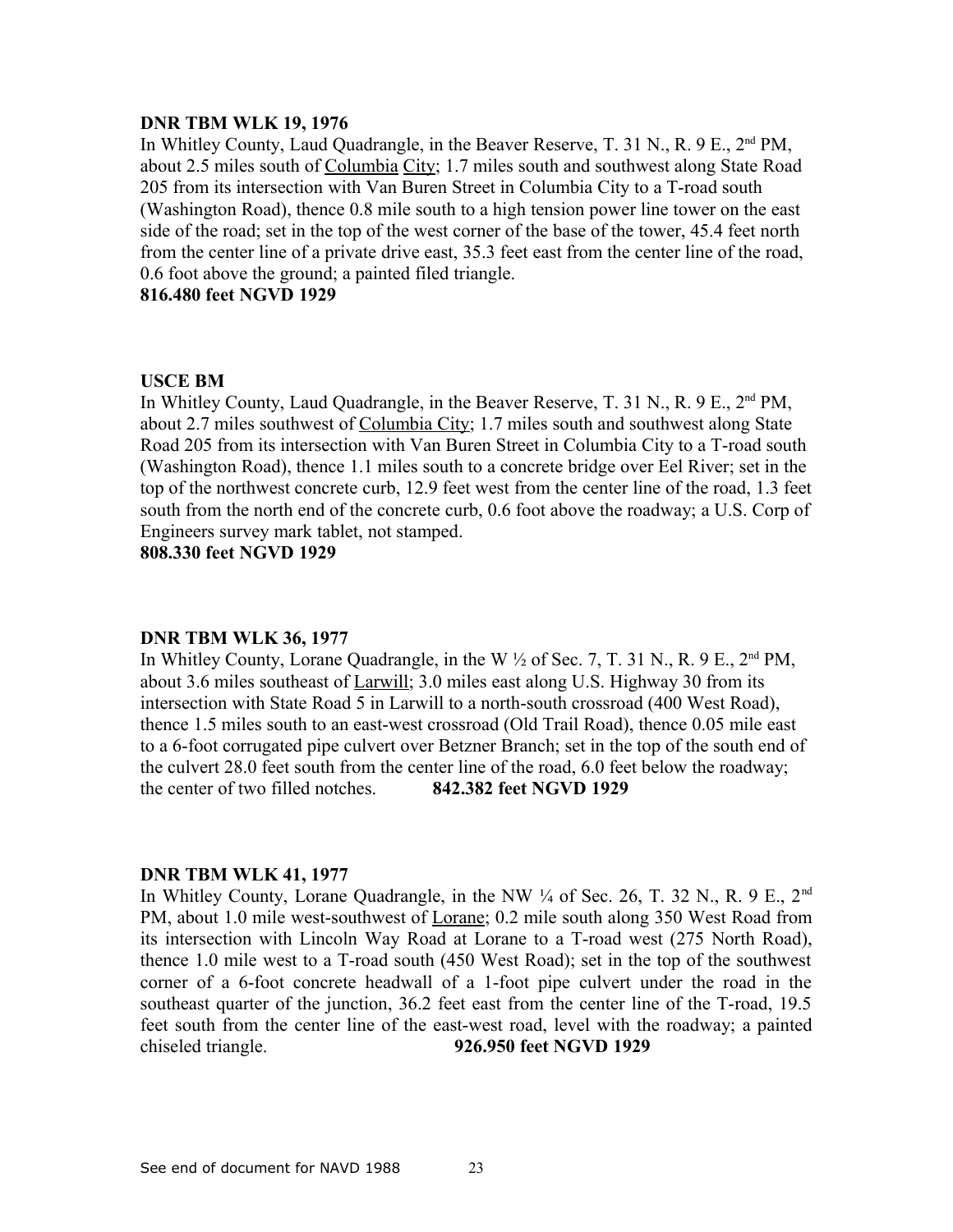#### **DNR TBM WLK 42, 1977**

In Whitley County, Lorane Quadrangle, in the SE  $\frac{1}{4}$  of Sec. 27, T. 32 N., R. 9 E., 2<sup>nd</sup> PM, about 1.45 mile southwest of Lorane; 1.2 mile south along 350 West Road from its intersection with Lincoln Way Road at Lorane to an east-west crossroad (200 North Road), thence 1.0 mile west to a north-south crossroad (450 West Road); set in the west side of power pole # 13949 in the northwest quarter of the junction, 17.1 feet north from the center line of the north-south road, 1.4 feet above the ground, level with the roadway; a railroad spike driven thru an aluminum tag, stamped "DNR TBM WLK 42 1977". **939.446 feet NGVD 1929**

## **DNR BM WIT 44, 1976**

In Whitley County, Lorane Quadrangle, in the SE  $\frac{1}{4}$  of Sec. 10, T. 32 N., R. 8 E., 2<sup>nd</sup> PM, about 2.5 miles northwest of Lorane; at the 500 North Road bridge over Cedar Lake Branch; set in the top of a concrete wall on the west side of the road, 41.5 feet west from the center line of the road, 8.4 feet below the roadway, 2.0 feet west from the east face of the wall, 0.5 foot south from the north face of the wall; a Department of Natural Resources control station tablet, stamped "WIT 44 1976". **906.248 feet NGVD 1929**

#### **DNR TBM WLK 32A 1977**

In Whitley County, Lorane Quadrangle, in the SE  $\frac{1}{4}$  of Sec. 9, T. 32 N., R. 9 E., 2<sup>nd</sup> PM, about 3.05 miles northwest of Lorane; at the 550 West Road 36-foot bridge over Cedar Lake Branch; set in the top of the northwest concrete wingwall of the bridge, 13.5 feet west from the center line of the road, 1.5 feet below the roadway, 1.0 foot south from the north end of the wingwall; a painted chiseled triangle.

**907.521 feet NGVD 1929**

#### **DNR TBM WLK 17, 1976**

In Whitley County, Lorane Quadrangle, in Beaver Reserve, T. 31 N., R. 9 E., 2<sup>nd</sup> PM, about 2.6 miles southwest of Columbia City; 2.6 miles south and southwest along State Road 205 from its intersection with Van Buren Street in Columbia City to a small concrete bridge over County Farm Ditch; set in the top of the northwest wingwall 24.0 feet northwest from the center line of the highway, 0.7 foot below the roadway, 0.6 foot southwest from the northwest face of the wingwall; a chiseled triangle. **814.436 feet NGVD 1929**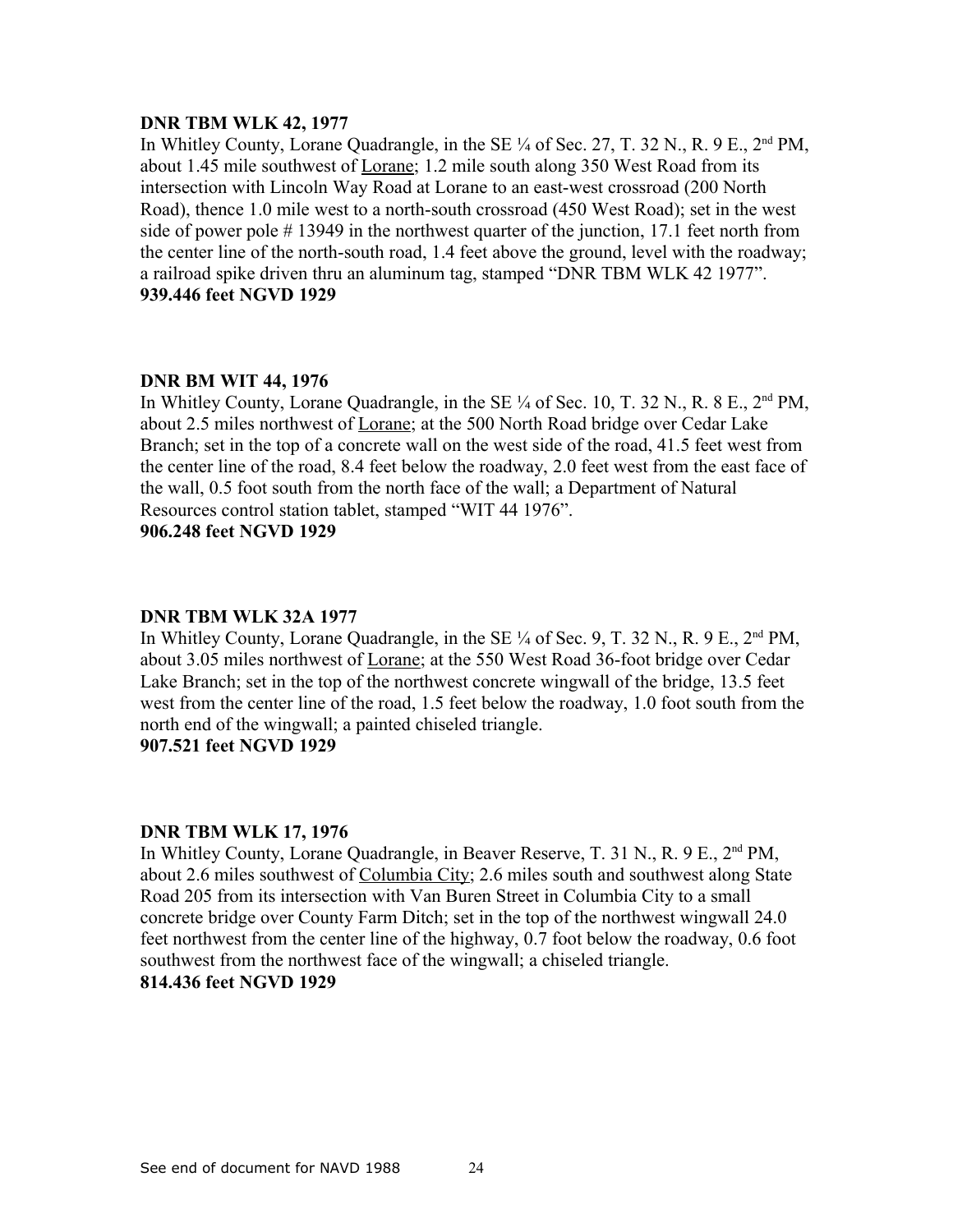#### **USC&GS BM R 165, 1946**

In Whitley County, Lorane Quadrangle, in the NW  $\frac{1}{4}$  of Sec. 13, T. 32 N., R. 8 E., 2<sup>nd</sup> PM, about 2.0 miles north of Lorane; 2.0 miles north along 350 West Road from its intersection with Lincoln Way Road at Lorane to a turn west (500 North Road); set in the top of a concrete post in the southeast quarter of the turn, 39.0 feet south from the extended center line of the east-west road, 1.5 feet west from a fence line, level with the roadway; a U.S. Coast and Geodetic Survey bench mark tablet, stamped "R 165 1947." **931.330 feet NGVD 1929** (Revised Elevation)

## **USGS RM Gaging Station Goose Lake**

In Whitley County, Lorane Quadrangle, in the SW  $\frac{1}{4}$  of Sec. 12, T. 32 N., R. 8 E., 2<sup>nd</sup> PM, about 2.4 miles south-southeast of Etna; 1.8 miles generally south along Etna Road from its intersection with 750 North Road at Etna to a T-road east (600 North Road), thence 0.4 mile east to a north-south crossroad (Etna Road), thence 0.5 mile south and southeast to a parking lot; set in the top of a lake level monument on the west side of the parking lot, 80 feet west from the west edge of the parking lot, 77 feet west from a telephone pole near the southwest corner of the parking lot, 20 feet north from the north edge of the lake, 2.0 feet above the ground, U.S. Geological Survey gaging Station tablet, not stamped. **915.697 feet NGVD 1929**

## **DNR BM WIT 42, 1976**

In Whitley County, Lorane Quadrangle, in the NW  $\frac{1}{4}$  of Sec. 12, T. 32 N., R. 8 E., 2<sup>nd</sup> PM, about 2.24 miles south-southwest of Etna; 1.8 miles generally south along Etna Road from its intersection with 750 North Road at Etna to a T-road east (600 North Road), thence 0.4 mile east to a north-south crossroad (Etna Road), thence 0.5 mile south and southeast to T-road south (Walker Road), set in top of a concrete post in the southwest quarter of the junction, 17.3 feet south from the center line of Etna Road, 1.7 feet east from the power pole #08861, level with the roadway; a Department of Natural Resources control station tablet, stamped "WIT 42 1976". **922.676 feet NGVD 1929**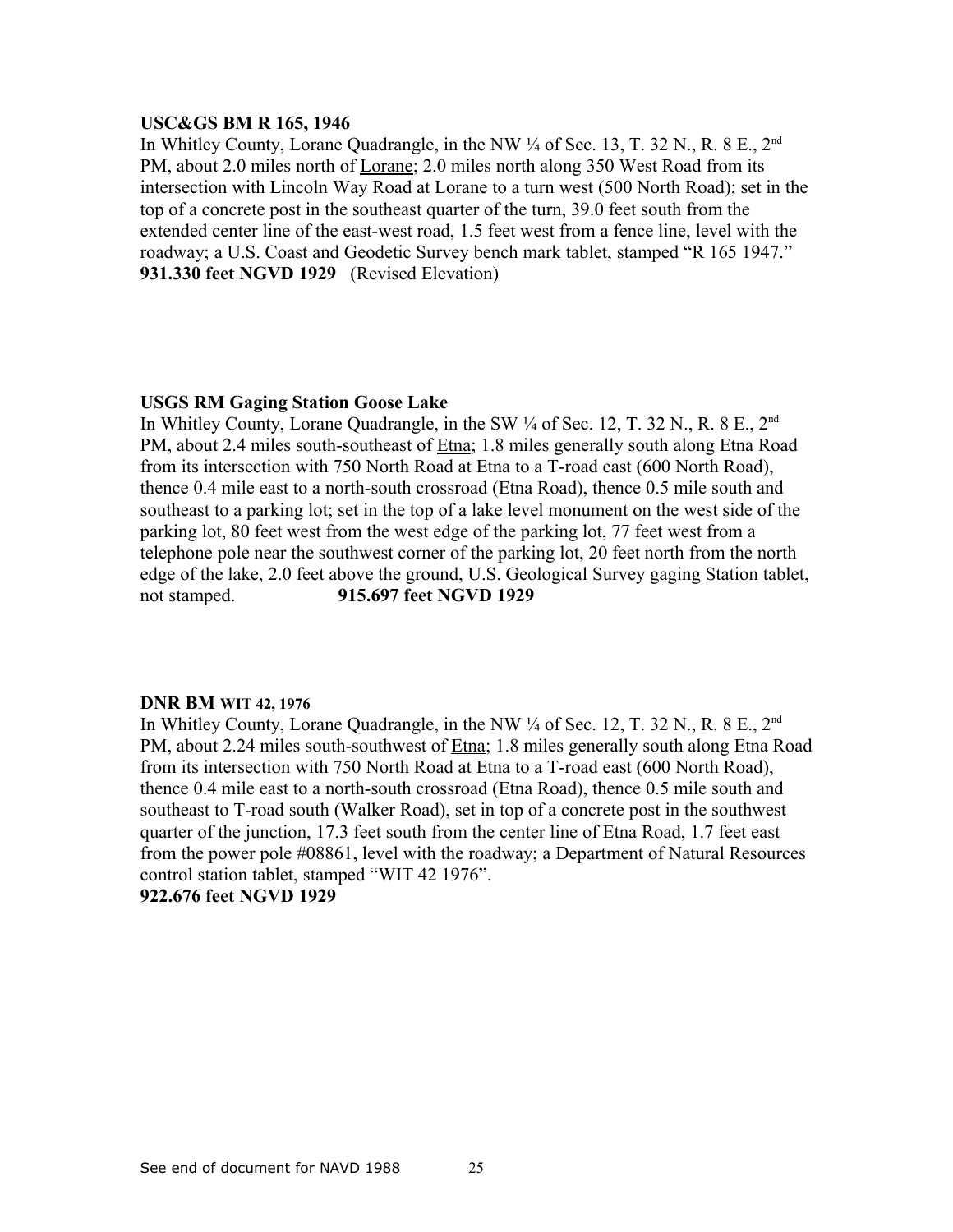### **DNR BM WIT 50, 1976**

In Whitley County, Lorane Quadrangle, in the SW  $\frac{1}{4}$ , Sec. 35, T. 32 N., R. 8 E., 2<sup>nd</sup> PM, about 3.0 miles east of Larwill; 3.05 miles east along U.S. Highway 30 from its intersection with State Road 5 in Larwill to a north-south crossroad (400 West Road), thence 0.2 mile generally north to a T-road north leading to Wilson Lake, thence 0.05 mile north to a T-road east leading across an earth dam; set in top of a concrete post in the northeast quarter of the junction; 19.5 feet north from the center line of the T-road east, 17.0 feet east from the center line of the north-south road, 0.1 foot above the ground; a Department of Natural Resources control station tablet, stamped "WIT 50 1976". **892.872 feet NGVD 1929**

## **USC&GS Leedy 1946 Azimuth**

In Whitley County, Lorane Quadrangle, in the SW  $\frac{1}{4}$  of Sec. 23, T. 32 N. R. 8 E.,  $2<sup>nd</sup> PM$ , about 3.6 miles northeast of Larwill; 2.8 miles north along State Road 5 from its intersection with U.S. Highway 30 in Larwill to an east-west crossroad (Lincoln Way Road), thence 3.2 miles east to a barn entrance drive southwest; set in the top of a concrete post on the south side of the road, 49.4 feet south from the center line of the road, 38.8 feet east from the center line of the entrance drive 14.0 feet east from a fence corner post, 2.3 feet north from a fence line, 0.2 foot above the ground; a U.S. Coast and Geodetic Survey azimuth mark tablet, stamped "LEEDY 1946".

**938.806 feet NGVD 1929** *Found 5/20/97 BC*

#### **USC&GS Leedy 1946**

In Whitley County, Lorane Quadrangle, in the SW  $\frac{1}{4}$  of Sec. 23, T. 32 N., R. 8E., 2<sup>nd</sup> PM, about 3.4 miles northeast of Larwill; 2.8 miles north along State Road 5 from its intersection with U.S. Highway 30 in Larwill to an east-west crossroad (Lincoln Way Road), thence 2.8 miles east to a private driveway northeast; set in the top of a concrete post on the north side of the road, 70 feet southeast from the center line of the driveway, 47.3 feet northeast from the center line of the road, 1.5 feet above the roadway, flush with the ground; a U.S. Coast and Geodetic Survey triangulation station tablet, stamped "LEEDY 1946."

958.854 feet NGVD 1929 Found 5/20/97 BC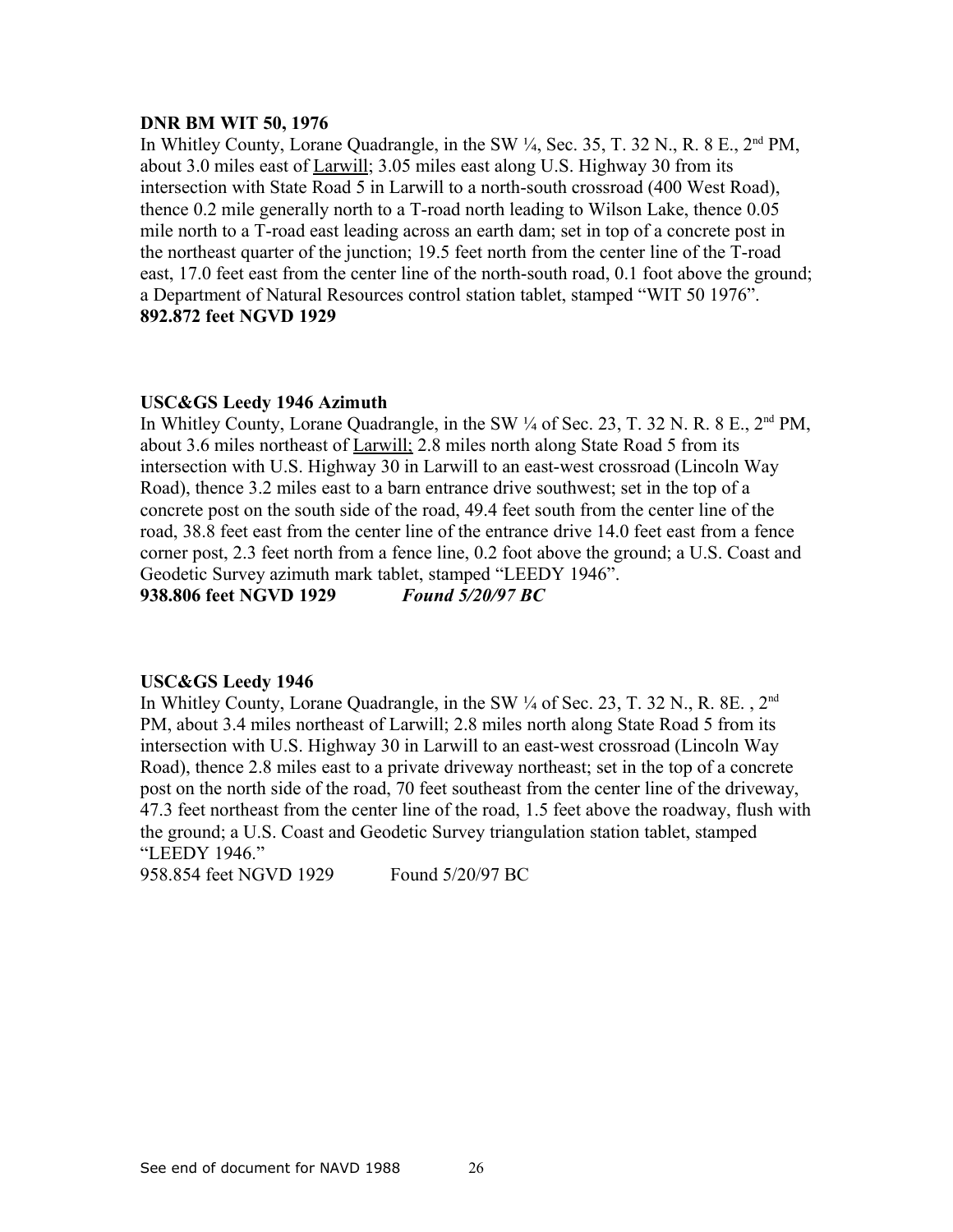#### **USC&GS BM T 165, 1946**

In Whitley County, Lorane Quadrangle, in the NW  $\frac{1}{4}$  of Sec. 25, T. 32 N., R. 8 E., 2<sup>nd</sup> PM, at Lorane; at the intersection of Lincoln Way Road with 350 West Road at Lorane; set in the top of the west end of the south concrete headwall of a 16-inch pipe culvert in the southeast quarter of the intersection, 207 feet east from the center line of the northsouth road, 46 feet south from the center line of the east-west road, 15.0 feet north from a fence line, level with the roadway; a U.S. Coast and Geodetic Survey bench mark tablet, stamped "T 165 1946".

**946.793 feet NGVD 1929**

## **DNR TBM WLK 40, 1977**

In Whitley County, Lorane Quadrangle, in the NE  $\frac{1}{4}$  of Sec. 26, T. 32 N., R. 9 E., 2<sup>nd</sup> PM, about 0.3 mile southwest of Lorane; at the 275 North Road 24-inch pipe culvert over Jones Branch; set in the southwest side of an 18-inch maple tree on the north side of the road, 53 feet north from the center line of the road, 20.0 feet east from the center line of the culvert, 1.5 feet below the roadway, 1.5 feet above the ground; a railroad spike driven thru an aluminum tag, stamped "DNR TBM WLK 40 1977".

**921.052 feet NGVD 1929**

#### **DNR BM WIT 52, 1976**

In Whitley County, Lorane Quadrangle, in the NE  $\frac{1}{4}$  of Sec. 7, T. 31 N., R. 9 E.,  $2<sup>nd</sup> PM$ , about 40.5 miles east-southeast of Larwill; at the 300 West Road culvert over Knisely Ditch; set in the top of a concrete post on the west side of the road, 38.2 feet south from the center line of the culvert, 18.0 feet west from the center line of the road, 0.9 foot north from the utility pole #F1-71/SPC/630, level with the roadway; a Department of Natural Resources control station tablet, stamped "WIT 52 1976". **866.848 feet NGVD 1929**

#### **USC&GS BM E 333, 1968**

In Whitley County, Lorane Quadrangle, in the S  $\frac{1}{2}$  of Sec. 32, T. 32 N., R. 8 E., 2<sup>nd</sup> PM, in Larwill, 0.1 mile southeast along the Pennsylvania Railroad from its intersection with State Road 5 in Larwill to a north-south overpass road; set in the top of the southeast end of the southwest pier's concrete base of the overpass, 10.5 feet southwest from the southwest rail of the east-bound track, 7.0 feet northwest of the southeast end of the base, 1.0 foot above the level of the track; a U.S. Coast and Geodetic Survey bench mark tablet, stamped "E333 1968". **948.627 feet NGVD 1929**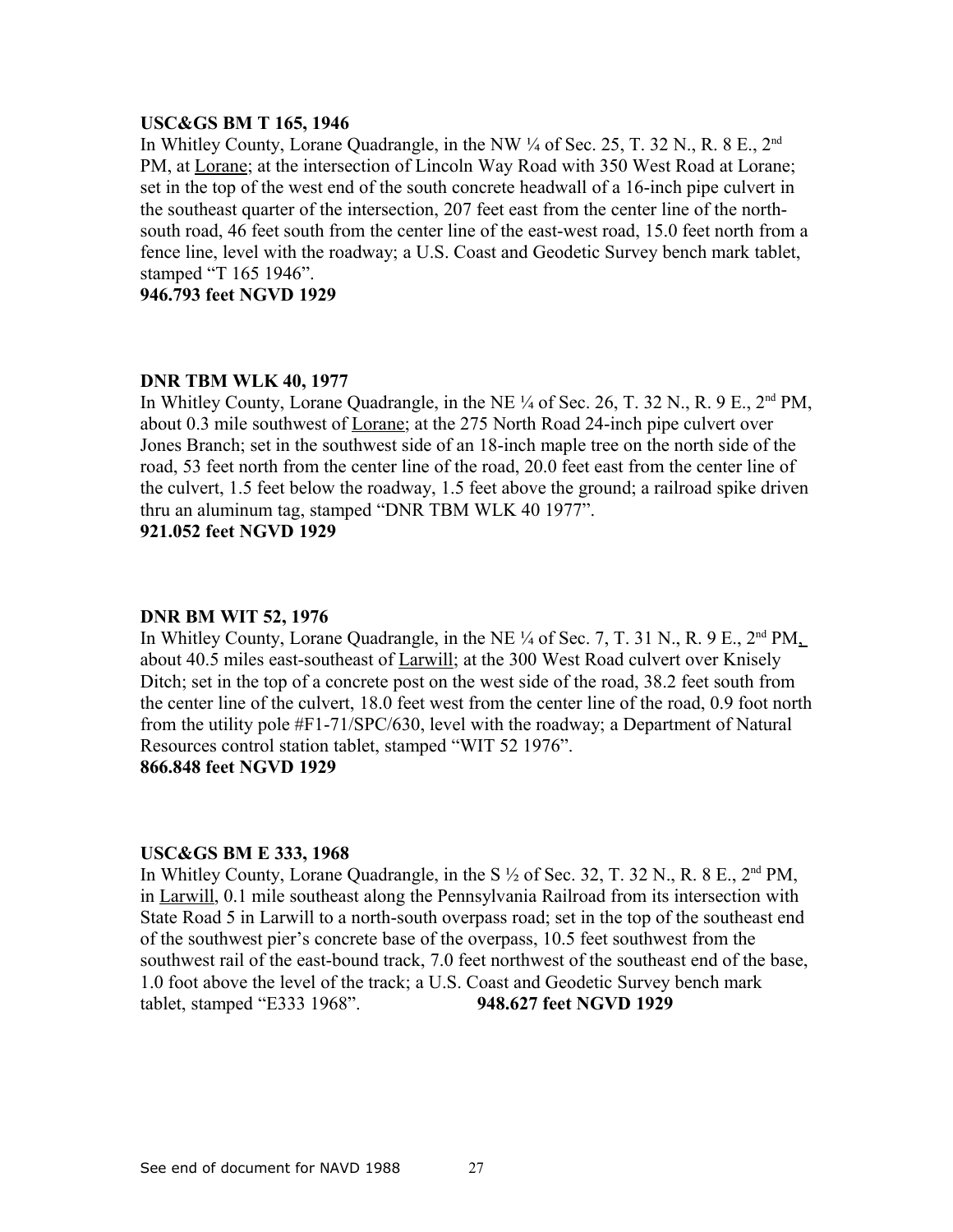#### **USGS RM Gaging Station Larwill Lake**

In Whitley County, Lorane Quadrangle, in the NW  $\frac{1}{4}$  of Sec. 3, T. 31 N., R. 8 E., 2<sup>nd</sup> PM, about 0.5 mile south of Larwill; 0.2 mile south along State Road 5 from its intersection with U.S. Highway 30 in Larwill to a T-road west (State Road 5) and a north-south road (Old Trail Road), thence 0.1 mile south and east to a T-road south (700 West Road), thence 0.25 mile south to a gravel boat ramp for Larwill Lake on the east side of the road; set in the top of a lake level monument on the east side of the road, 24.0 feet south from the center line of the ramp, 22.5 feet east from the center line of the road, 1.0 foot above the ground; a U.S. Geological Survey Gaging Station tablet, not stamped. **899.145 feet NGVD 1929**

#### **DNR BM WIT 51, 1976**

In Whitley County, Lorane Quadrangle, in the NW  $\frac{1}{4}$  of Sec. 3, T. 31 N., R. 8 E.,  $2<sup>nd</sup> PM$ , about 0.5 mile south of Larwill; 0.2 mile south along State Road 5 from its intersection with U.S. Highway 30 in Larwill to a T-road west (State Road 5) and a north-south road (Old Trail Road), thence 0.1 mile south and east to a T-road south (700 West Road), thence 0.25 mile south to a gravel boat launching ramp for Larwill Lake on the east side of the road; set in the top of a concrete post on the west side of the road, 77 feet south from the center line of the ramp, 23.5 feet west from the center line of the road, 3.3 feet south from power pole #18727, 0.1 foot above the ground, a Department of Natural Resources control station tablet, stamped "WIT 51 1976". **903.100 feet NGVD 1929**

#### **USC&GS BM T 14, 1930**

In Whitley County, Lorane Quadrangle, in the SE  $\frac{1}{4}$  of Sec. 6, T. 31 N., R. 9 E., 2<sup>nd</sup> PM<sub>1</sub> about 4.15 miles east-southeast of Larwill; at the intersection of 300 West Road and the Pennsylvania Railroad; set in the top of a concrete post in the southwest quarter of the intersection, 64 feet southwest from the center line of the road, 28.5 feet south from the south rail of the east-bound track, above the ground; a U.S. Coast and Geodetic Survey bench mark tablet, stamped "T 14 1930".

## **885.602 feet NGVD 1929**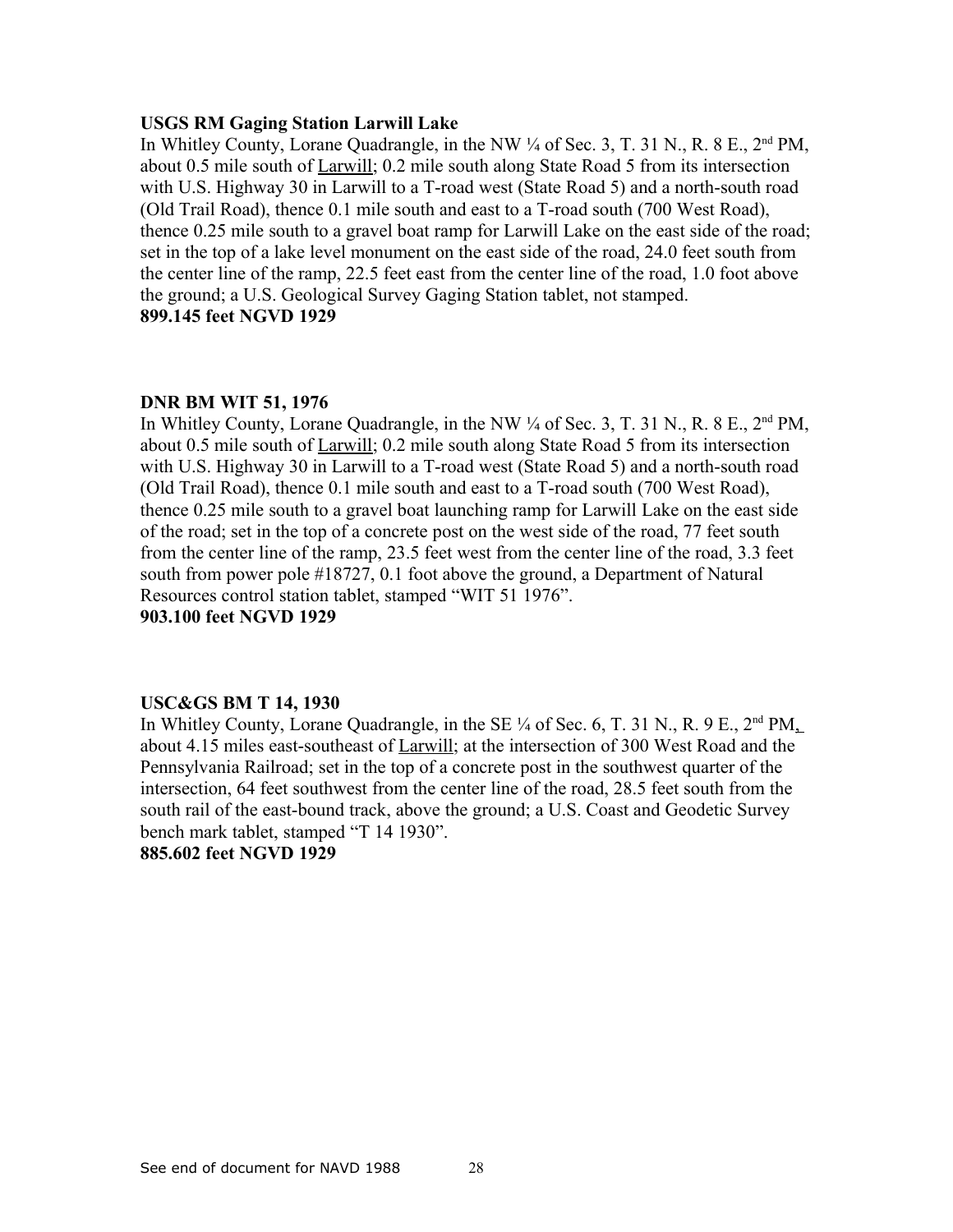### **DNR TBM WLK 35, 1977**

In Whitley County, Lorane Quadrangle, in the SE  $\frac{1}{4}$  of Sec. 7, 31 N., R. 9 E.,  $2^{nd}$  PM, about 4.2 miles southeast of Larwill; at the intersection of 300 West Road and Old Trail Road; set in the northeast side of power pole #00469 in the southwest quarter of the junction, 17.5 feet south from the center line of the east-west road, 9.0 feet west from the extended center line of the north-south road, 1.5 feet above the ground; a railroad spike driven thru an aluminum tag, stamped "DNR TBM WLK 35 1977". **883.760 feet NGVD 1929**

## **USC&GS BM S 165, 1946**

In Whitley County, Lorane Quadrangle, in the SE  $\frac{1}{4}$  of Sec. 14, t. 32 N., R. 8 E., 2<sup>nd</sup> PM, about 1.0 mile north of Lorane; 1.0 mile north along 350 West Road from its intersection with Lincoln Way Road at Lorane to an east-west crossroad (400 North Road); set in the top of a concrete post in the northwest quarter of the intersection, 65 feet west from the center line of the north-south road, 20 feet north from the center line of the east-west road, 10 foot below the roadway; a U.S. Coast and Geodetic Survey bench mark tablet, stamped "S 165 1946".

**960.621 feet NGVD 1929**

#### **DNR BM WIT 49, 1976**

In Whitley County, Lorane Quadrangle, in the NE  $\frac{1}{4}$  of Sec. 35, T. 32 N., R. 8 E., 2<sup>nd</sup> PM, about 3.3 miles east along U.S. Highway 30 from its intersection with State Road 5 in Larwill to a T-road north (Wilson Road), thence 0.8 mile north to a bridge over Brown Ditch; set in the top in the center of the south headwall of the bridge, 12.0 feet south from the center line of the road, 2.0 feet above the roadway; a Department of Natural Resources control station tablet, stamped "WIT 49 1976". **878.404 feet NGVD 1929**

#### **USC&GS BM S 14, 1930**

In Whitley County, Lorane Quadrangle, in the W  $\frac{1}{2}$  of Sec. 2, T. 31 N., R. 8 E., 2<sup>nd</sup> PM, about 1.3 miles southeast of Larwill; 1.1 miles generally southeast along Old Trail Road from its junction with 700 West Road in Larwill to a T-road south (600 West Road), thence 0.2 mile east to a USC&GS witness post on the northeast side of the road; set in the top of a concrete post, 31.7 feet southwest from the south rail of a railroad track, 22.0 feet northwest from the center line of the road, 0.2 foot above the ground; a U.S. Coast and Geodetic Survey bench mark tablet, stamped "S 14 1930." 924.116 feet NGVD 1929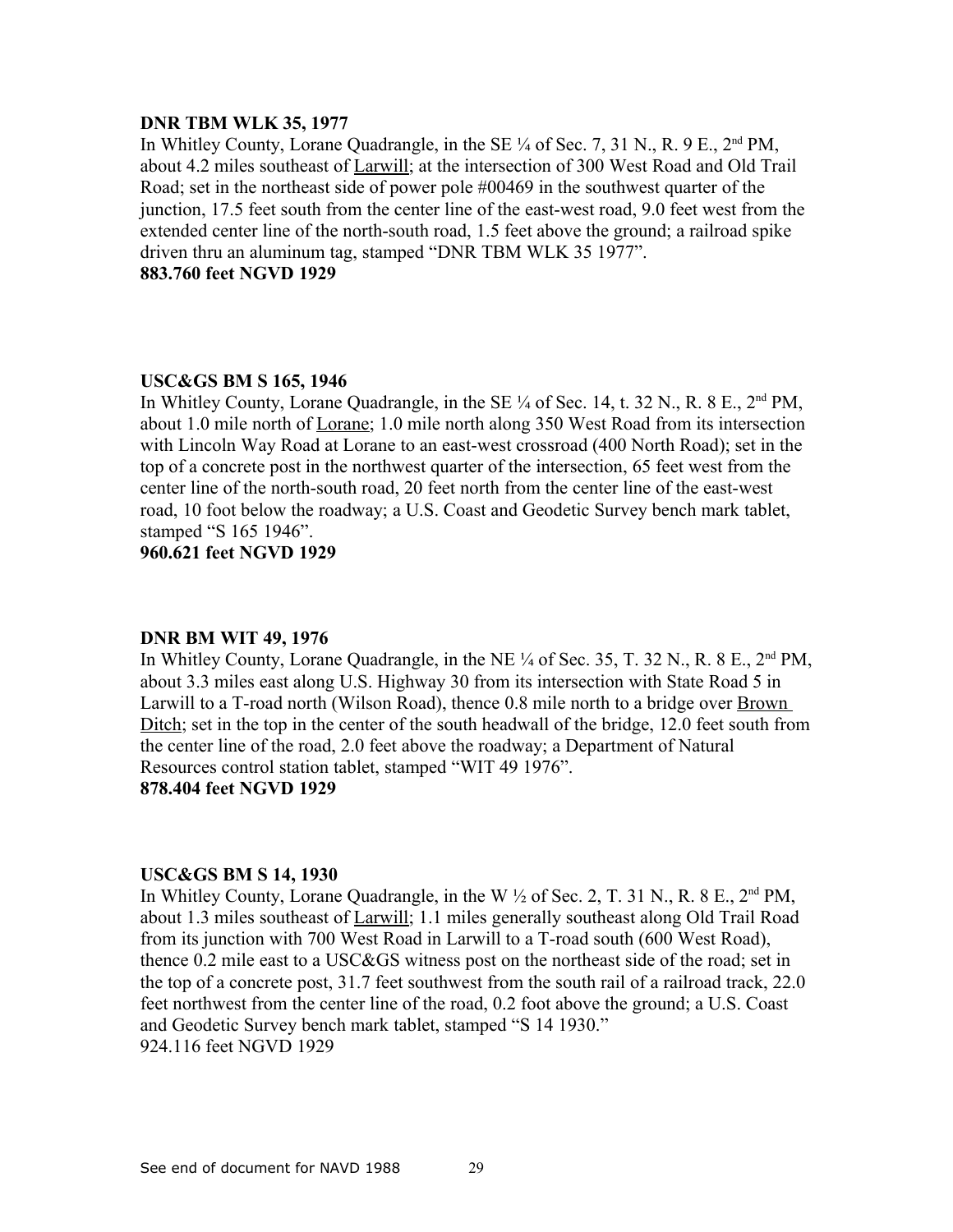## **DNR BM WIT 47, 1976**

In Whitley County, Lorane Quadrangle, in the NE  $\frac{1}{4}$ , Sec. 30 T. 32 N., R. 9 E., 2<sup>nd</sup> PM<sub>n</sub> about 1.8 miles southeast of Lorane; 0.75 mile southeast along Lincoln Way Road from its intersection with 350 West Road at Lorane to a T-road north (Scheckler Road), thence 1.2 miles north and east to private driveway north leading to a barn and house; set in the top of a concrete post on the south side of the road, 152 feet east from the extended center line of the driveway north, 17.8 feet south from the center line of the road; a Department of Natural Resources control station tablet, stamped "WIT 47 1976".

# **928.840 feet NGVD 1929**

## **DNR TBM WLK 34, 1977**

In Whitley County, Lorane Quadrangle, in the NW  $\frac{1}{4}$  of Sec. 11, T. 32 N., R. 9 E., 2<sup>nd</sup> PM, about 1.8 miles south of Etna; 1.14 miles west along 750 North Road from its intersection with Etna Road at Etna to a T-road south (550 West Road), thence 1.6 miles south to an east-west crossroad (600 North Road), thence 0.75 mile east to a 1-foot pipe culvert under the road with a 5-foot concrete headwall; set in the top near the center of the northeast headwall, 24.0 feet southeast from the center line of a farm entrance road, 13.0 feet northeast from the center line of the road, 0.7 foot above the roadway; a painted chiseled triangle. **920.611 feet NGVD 1929**

## **USC&GS BM Q 165, 1946**

In Whitley County, Lorane Quadrangle, in the NE  $\frac{1}{4}$  of Sec. 11, T. 32 N., R. 8 E  $2<sup>nd</sup>$  PM, about 2.68 miles north of Lorane; 2.0 miles north along 350 West Road from its intersection with Lincoln Way Road at Lorane to a turn west (500 North Road), thence 0.25 mile west to a T-road north (375 West Road), thence 0.6 mile north to a T-road west (600 North Road); set in the top of a concrete post in the northwest quarter of the junction, 35.6 feet north from the center lien of the T-road west, 29.2 feet west from the center line of the north-south road, 0.9 foot southeast from a fence, level with the roadway; a U.S. Coast and Geodetic Survey bench mark tablet, stamped "Q 165 1946". **943.946 feet NGVD 1929** (Revised Elevation)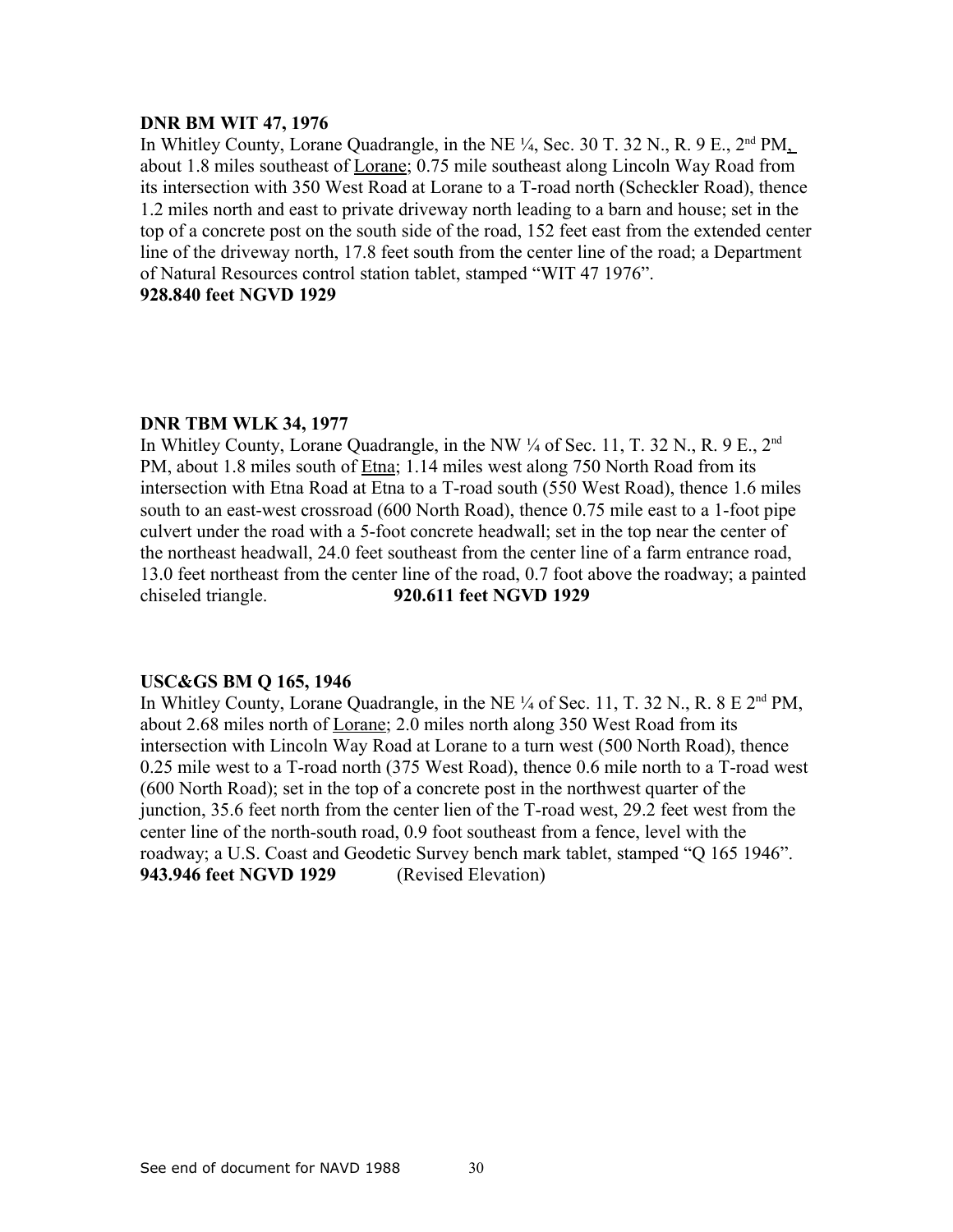### **DNR BM WIT 48, 1976**

In Whitley County, Lorane Quadrangle, in the NW  $\frac{1}{4}$  of Sec. 27, T. 32 N., R. 8 E., 2<sup>nd</sup> PM, about 2.5 miles northeast of Larwill; at the 275 North Road metal pipe culvert over Sattison Ditch; set in the top of a concrete post on the south side of the road, 32.0 feet east from the center line of the culvert, 17.0 feet south from the center line of the road, 1.8 feet north from a fence line, 0.1 foot above the ground; a Department of Natural Resources control station tablet, stamped "WIT 48 1976".

**908.554 feet NGVD 1929**

## **DNR BM WIT 53, 1976**

In Whitely County, Lorane Quadrangle, in the NE  $\frac{1}{4}$  of Sec. 11, T. 31 N., R. 8 E.,  $2<sup>nd</sup> PM$ , about 2.5 miles southeast of Larwill; 3.0 miles east along U.S. Highway 30 from its intersection with State Road 5 in Larwill to a north-south crossroad (400 West Road), thence 1.5 miles south to an east-west crossroad (Old Trail Road) and a road west, thence 0.63 mile west to a pipe culvert under the road in the outlet channel for Souder Lake; set in the top of a concrete post on the north side of the road, 17.4 feet west from the center line of the culvert, 15.8 feet north from the center line of a road, 9.0 feet east from the extended center line of the field entrance south, flush with the ground; a Department of Natural Resources control station tablet, stamped "WIT 53 1976". **838.702 feet NGVD 1929**

#### **DNR TBM WLK 38, 1977**

In Whitley County, Lorane Quadrangle, in the W  $\frac{1}{2}$  of Sec. 11, T. 31 N., R. 8 E.,  $2<sup>nd</sup> PM$ , about 2.1 miles southeast of Larwill; 3.0 miles east along U.S. Highway 30 from its intersection with State Road 5 in Larwill to a north-south crossroad (400 West Road), thence 1.5 miles south to an east-west crossroad (Old Trail Road), thence 0.63 mile west to a T-road northwest and a road west, thence 1.3 miles west to a north-south crossroad (600 West Road); set in the northwest side of a power pole #18685 in the southeast quarter of the junction, 21.0 feet south from the center line of the east-west road, 19.5 feet east from the center line of the north-south road, 1.0 foot above the ground; a railroad spike driven thru an aluminum tag, stamped "DNR TBM WLK 38 1977". **882.791 feet NGVD 1929**

#### **DNR TBM WLK 37, 1977**

In Whitley County, Lorane Quadrangle, in the NW ¼ of Sec. 12, T. 31 N., R. 8 E., 2<sup>nd</sup> PM, about 2.95 miles southeast of Larwill; at the Old Trail Road 42-foot concrete bridge over Spring Creek; set in the top of the southeast corner of the bridge floor, 11.0 feet southeast from the center line of the road, 1.5 feet north from the south end of the bridge, level with the roadway; a painted chiseled triangle.

## **848.110 feet NGVD 1929**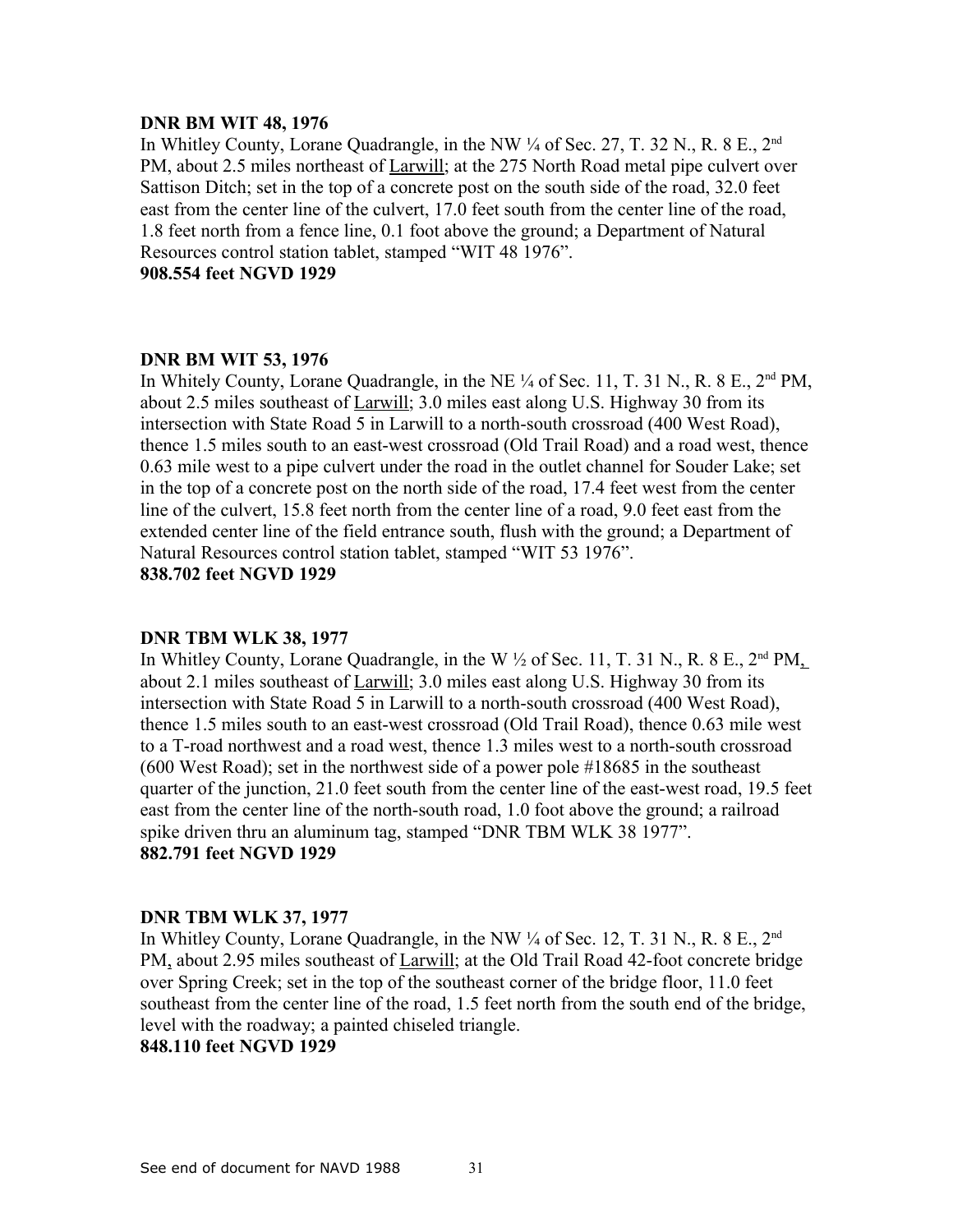## **DNR TBM WLK 44, 1977**

In Whitley County, Lorane Quadrangle, in the SE  $\frac{1}{4}$  of Sec. 26, T. 32 N., R. 9 E., 2<sup>nd</sup> PM, about 1.0 mile south of Lorane; 1.0 mile south along 350 West Road from its intersection with Lincoln Way Road at Lorane to an east-west crossroad (200 North Road); set in the top of the west end of an 18-inch iron pipe culvert, 210 feet north from the center line of the east-west road, 12.0 feet west from the center line of the north-south road, 5.0 feet below the roadway; the center of two chiseled notches.

**898.014 feet NGVD 1929**

## **USC&GS BM U 165, 1946**

In Whitley County, Lorane Quadrangle, in the NE  $\frac{1}{4}$  of Sec. 25, T. 32 N., R. 8 E., 2<sup>nd</sup> PM, about 0.8 mile southeast of Lorane; 0.8 mile generally southeast along Lincoln Way Road from its intersection with 350 West Road at Lorane to a 20-foot concrete bridge over Spring Creek; set in the top of the northwest abutment, 28.0 feet northeast from the center line of the road, 0.5 foot northeast from a concrete guardrail, level with the roadway; a U.S. Coast and Geodetic Survey bench mark tablet, stamped "U 165 1946." **897.544 feet NGVD 1929**

## **DNR TBM WLK 39, 1977**

In Whitley County, Lorane Quadrangle, in the NE ¼, Sec. 30, T. 32N., R. 9E., 2nd PM, about 1.0 mile east-southeast of Lorane; 0.75 mile southeast along Lincoln Way Road from its intersection with 350 West Road at Lorane to a T-road north (Scheckler Road), thence 0.4 mile north and east to a north-south crossroad (250 West Road); set in the top of a concrete fence corner post base in the northeast quarter of the intersection, 19.1 feet east from the center line of the east-west road, 0.1 foot above the roadway; a painted chiseled triangle.

**918.190 feet NGVD 1929**

## **USGS BM 147M 1945**

In Whitley County, Lorane Quadrangle, in the S  $\frac{1}{2}$  of Sec. 17, T. 32 N., R. 8 E., 2<sup>nd</sup> PM, about 2.8 miles north of Larwill; at the intersection of State Road 5 and Lincoln Way Road; set in the top of a concrete base of a fence post in the northeast quarter of the intersection, 51 feet north from the centerline of the east-west road, 42.0 feet east from the centerline of the highway, 3.5 feet below the highway, 0.6 foot southwest from a steel railroad track fence post; a U.S. Geological Survey bench mark tablet, stamped "147 M 1945 929". **928.407 feet NGVD 1929**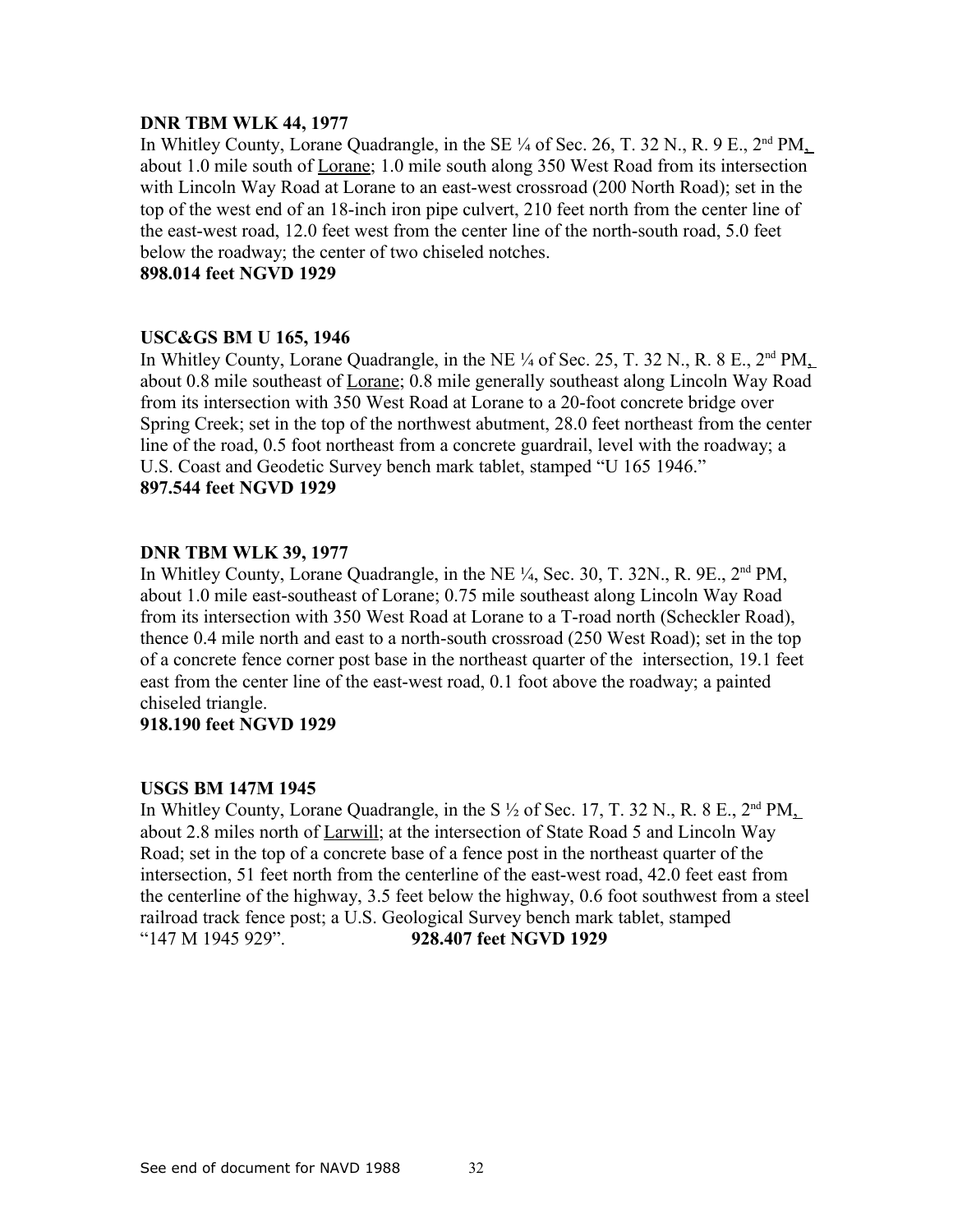## **DNR BM WIT 43, 1976**

In Whitley County, Lorane Quadrangle, in the NW  $\frac{1}{4}$  of Sec. 14, T. 32 N., R. 8 E., 2<sup>nd</sup> PM, about 2.05 mile north-northwest of Lorane; 2.0 mile north along 350 West Road from its intersection with Lincoln Way Road at Lorane to a turn west (500 North Road), thence 0.67 mile west to REMC utility pole #12442; set in the top of a concrete post in the south side of the road, 20.5 feet south from the center line of the road, 2.3 feet below the roadway, 1.0 foot west from the utility pole, 0.7 foot north from a fence line; a Department of Natural Resources control station tablet, stamped "WIT 43 1976." **916.072 feet NGVD 1929**

#### **DNR TBM WLK 31, 1977**

In Whitley County, Lorane Quadrangle, in the NW  $\frac{1}{4}$  Sec. 14, T, 32 N., R, 9 E., 2<sup>nd</sup> PM, about 2.2 miles north-northwest of Lorane; 2.0 miles north along 350 West Road from its intersection with Lincoln Way Road at Lorane to a turn west (500 North Road), thence 1.0 mile west to a T-road south (450 West Road); set in the south side of power pole # 22479 in the southwest quarter of the junction, 38.0 feet south from the center line of the east-west road, 20.0 feet west from the center line of the T-road south, 1.0 foot above the ground; a railroad spike driven thru an aluminum tag, stamped "DNR TBM WLK 31 1977." **916.872 feet NGVD 1929**

#### **USGS BM 145M 1945**

In Whitley County, Lorane Quadrangle, in the NW  $\frac{1}{4}$  of Sec. 35, T. 32 N., R. 8 E., 2<sup>nd</sup> PM, about 3.05 miles northeast of Larwill; 3.3 miles east along U.S. Highway 30 from its intersection with State Road 5 in Larwill to a T-road north (Wilson Road), thence 1.0 mile generally north and west to a field entrance road south; set in the top of a concrete post on the south side of the road, 10.0 feet south from the extended center line of the east-west road, 20.0 feet west from the centerline of the field entrance road, 9.0 feet northeast of a fence line corner, 0.4 foot above the ground; a U.S. Geological Survey bench mark tablet, stamped "145 M 1945". **900.212 feet NGVD 1929**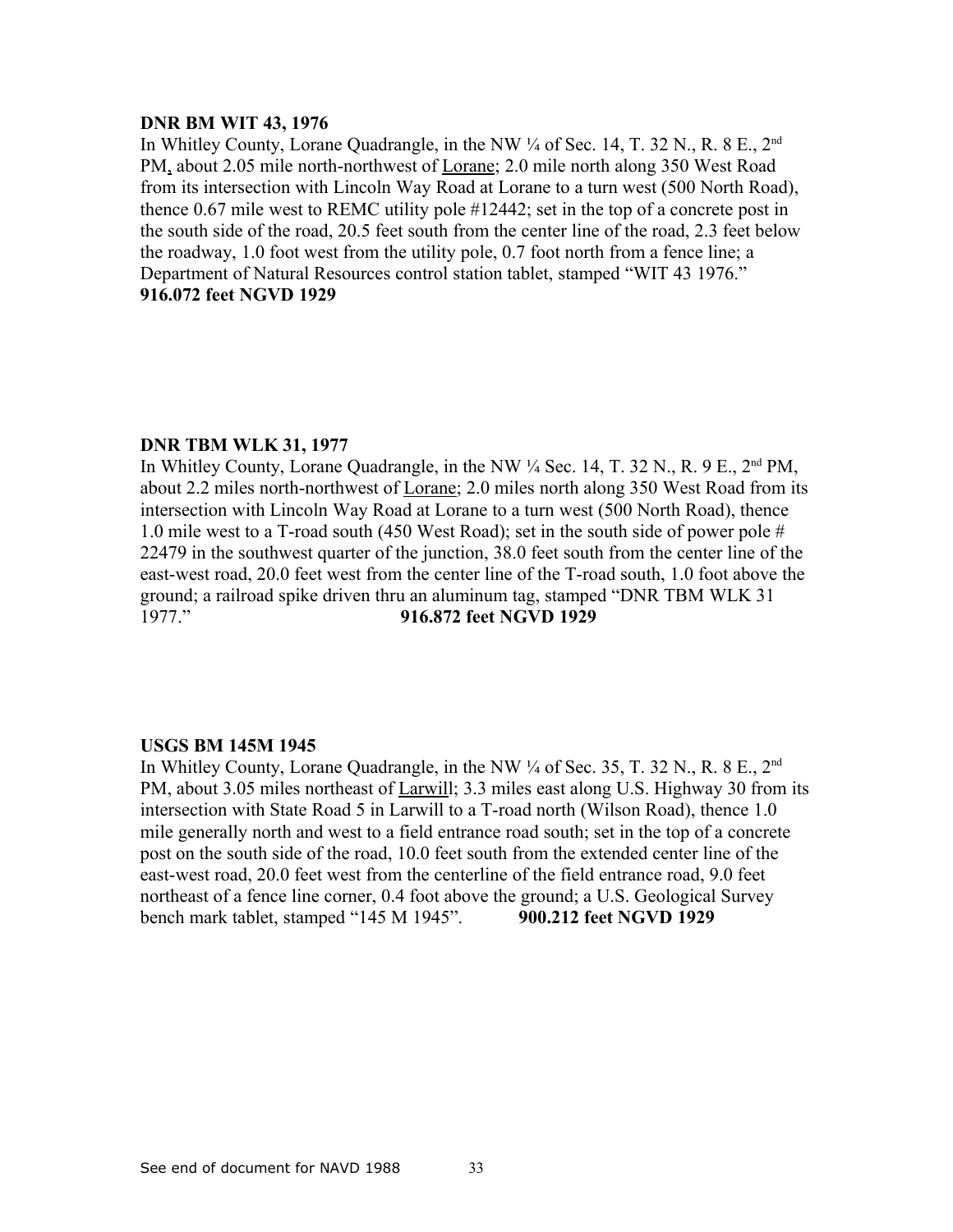## **DNR TBM WLK 43, 1977**

In Whitley County, Lorane Quadrangle, in the SW  $\frac{1}{4}$  of Sec. 35, T. 32 N., R. 8 E., 2<sup>nd</sup> PM, about 1.9 mile southwest of Lorane; 1.2 miles south along 350 West Road from its intersection with Lincoln Way Road at Lorane to an east-west crossroad (200 North Road), thence 1.0 mile west to a north-south crossroad (450 West Road), thence 0.65 mile south to a northwest-southeast crossroad (Plattner Road); set in the north side of power pole #11887 in the southeast quarter of the junction, 240 feet east from the extended center line of the T-road north, 18.2 feet south from the center line of the northwest-southeast road, 2.7 feet above the roadway, 1.1 feet above the ground; a railroad spike driven thru an aluminum tag, stamped "DNR TBM WLK 43 1977". **929.142 feet NGVD 1929**

#### **USGS UE 906.0**

In Whitley County, Merriam Quadrangle, in the NW  $\frac{1}{4}$  of Sec. 4, T. 32 N., R. 10 E., 2<sup>nd</sup> PM, about 3.1 miles southeast of Merriam (Noble County); at the intersection of U.S. Highway 33 and 550 East Road; set in the top of the northwest corner of a 14-inch concrete L-shaped culvert in the southeast quarter of the intersection, 18.0 feet south from the centerline of the highway, 14.0 feet east from the centerline of the north-south road, 0.5 foot above the roadway; a chiseled square.

**905.969 feet NGVD 1929**

## **DNR TBM WLK 107, 1976**

In Whitley County, Merriam Quadrangle, in the SW  $\frac{1}{4}$  of Sec. 4, T. 32 N., R. 10 E., 2<sup>nd</sup> PM, about 3.5 miles southeast of Merriam (Noble County); at the intersection of 550 East Road and 600 North Road; set in the top of the east end of the east headwall of a 1-foot concrete pipe culvert under the road, in the northeast quarter of the intersection, 44.5 feet north from the center line of the north-south road, 0.5 foot west from the east end of the culvert, level with the roadway; a chiseled triangle. **888.517 feet NGVD 1929**

## **USC&GS BM B 165, 1946**

In Whitley County, Merriam Quadrangle, in the NW  $\frac{1}{4}$  of Sec. 4, T. 32 N., R. 10 E., 2<sup>nd</sup> PM, about 3.5 miles southeast of Merriam (Noble County); 3.5 miles southeast along U.S. Highway 33 from its intersection with State Road 9 at Merriam to a 14-inch pipe culvert under the highway; set in the top of the southeast end of the southwest concrete headwall of the culvert, 61 feet northwest from the center line of the highway, 1.5 feet northwest from the southeast end of the headwall, 0.9 foot below the highway; a U.S. Coast and Geodetic Survey bench mark tablet, stamped "B165 1946". **885.861 feet NGVD 1929**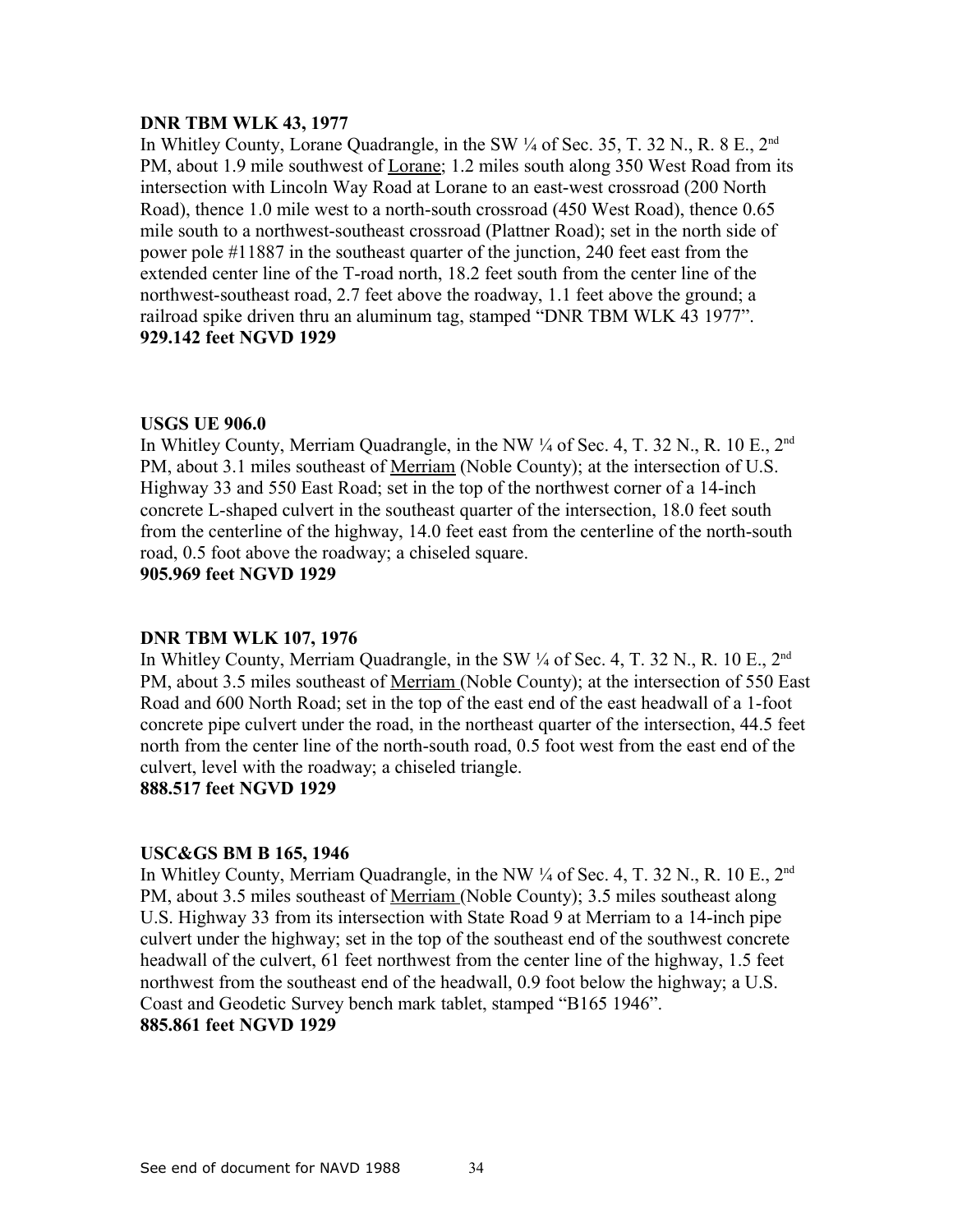## **ISHC BM F 19 WHIT**

In Whitley County, Merriam Quadrangle, in the SE  $\frac{1}{4}$  of Sec. 3, T. 32 N., R. 9 E., 2<sup>nd</sup> PM, about 2.9 miles southwest of Merriam (Noble County); at the State Road bridge over the channel between Catfish and Shriner Lakes; set in the top of the southwest corner of the bridge, 18.0 feet west from the center line of the highway, 0.8 foot above the roadway, 0.4 foot east form the west edge of the bridge; an Indiana State Highway Commission bench mark tablet, stamped "F 19 WHIT".

**939.017 feet NGVD 1929**

## **DNR BM WIT 35, 1976**

In Whitley County, Merriam Quadrangle, in the NE  $\frac{1}{4}$  of Sec. 3, T. 32 N., R. 9 E., 2<sup>nd</sup> PM, about 2.6 miles southwest of Merriam (Noble County); 2.5 mile southwest along State Road 9 from its intersection with U.S. Highway 33 at Merriam to a T-road west (Pressler Road), thence 0.1 mile west to a T-road south (Dove Lane), thence 0.1 mile generally south to the southern most turn west (private drive); set in the top of a concrete post on the extended center line of a north-south driveway, 109 feet south from the center line of a north-south driveway, 109 feet south from the center line of a pipe culvert under the road, 5.5 feet south from the center line of the east-west private drive, 1.8 feet north from an east-west fence line, flush with the ground; a Department of Natural Resources control station tablet, stamped "WIT 35 1976".

**907.51 feet NGVD 1929** Mark may not be stable. *Third Order Revised Elevation 1990 RWW*

## **DNR BM WIT 37, 1976**

In Whitley County, Ormas Quadrangle, in the SE  $\frac{1}{4}$  of Sec. 25, T. 33 N., R 8 E., 2<sup>nd</sup> PM, about 1.6 miles northeast of Etna; 0.9 mile east along 750 North Road from its intersection with Etna Road at Etna to a turn north (350 West Road), thence 0.65 mile east and northeast to a T-road north (Buckles Road), thence 0.65 mile east and northeast to a T-road north (300 West Road); set in the top of a concrete post in the southeast quarter of the junction, 49.5 feet south from the centerline of the east-west road, 37.8 feet east from the centerline of T-road north, 2.3 feet south from a power pole, level with the ground; a Department of Natural Resources control station tablet stamped "WIT 37 1976". **911.008 feet NGVD 1929**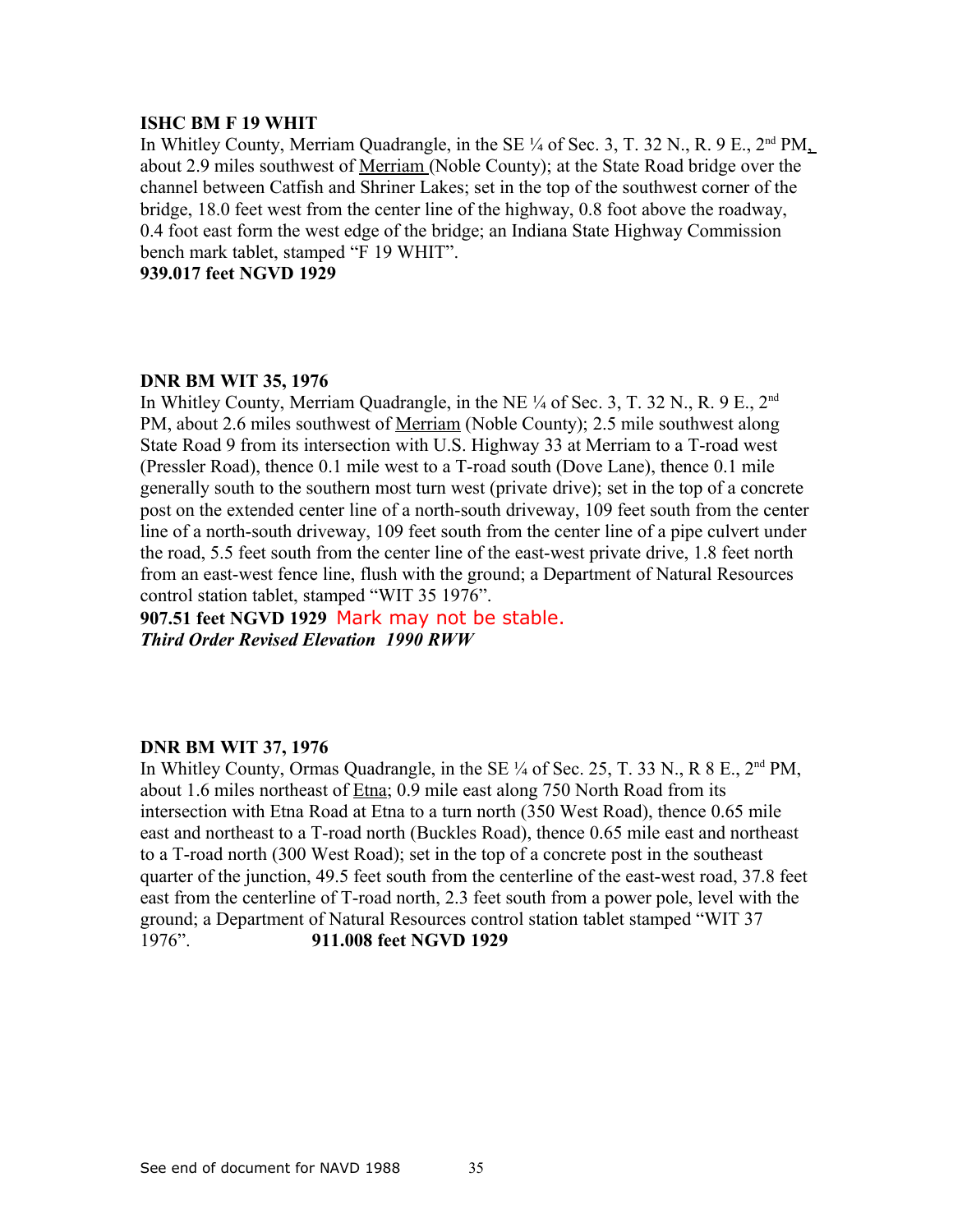## **DNR BM WIT 36, 1976**

In Whitley County, Ormas Quadrangle, in the SE  $\frac{1}{4}$  of Sec. 25, T. 33 N., R. 8 E., 2<sup>nd</sup> PM, about 1.8 miles northeast of Etna; 0.9 mile east along 750 North Road from its intersection with Etna Road at Etna to a turn north (350 West Road), thence 0.5 mile north to a T-road east (Buckles Road), thence 1.0 mile generally northeast; east and south to a bridge over an inlet channel for Loon Lake; set in the southwest corner of the bridge, 12.5 feet west from the centerline of the road, 0.4 foot north from the south end of the bridge, level with the roadway; a Department of Natural Resources control station tablet, stamped "WIT 36 1976".

**906.991 feet NGVD 1929**

#### **USGS RM No. 2 Gaging Station Loon Lake**

Whitley County, Ormas Quadrangle, in the SE  $\frac{1}{4}$  of Sec. 25, T. 33 N., R. 8 E., 2<sup>nd</sup> PM, about 1.7 miles northeast of Etna; 0.9 mile east along 750 North Road from its intersection with Etna Road at Etna to a turn north (350 West Road), thence 0.5 mile north to a T-road east (Buckles Road), thence 0.1 mile generally northeast, east and south to a private T-road west; set in the top of a concrete lake level monument in the southwest quarter of the junction, 224 feet west from the centerline of the road, 82 feet south from the center line of the T-road west, 18.0 feet north from the shoreline; a U.S. Geological Survey gaging station tablet, not stamped.

**899.980 feet NGVD 1929**

## **DNR TBM WLK 22, 1976**

In Whitley County, Ormas Quadrangle, in the NE  $\frac{1}{4}$  of Sec. 36, T. 33 N., R. 8 E.,  $2<sup>nd</sup> PM$ , about 1.6 miles east of Etna; 0.85 mile east along 750 North Road from its intersection with Etna Road at Etna to a T-road south (350 West Road), thence 0.5 mile south to a Troad east (700 North Road), thence 1.0 mile east to a T-road north, thence 0.93 mile generally north to a concrete drive east; set in the top of the southwest edge of a 2-foot steel rim of a drop inlet pipe, 16.5 feet east from the centerline of the road, 15.5 feet south from the center lien of the concrete drive, 3.0 feet east from power pole #G10/151, 2.8 feet below the roadway; a filed "V".

**900.496 feet NGVD 1929**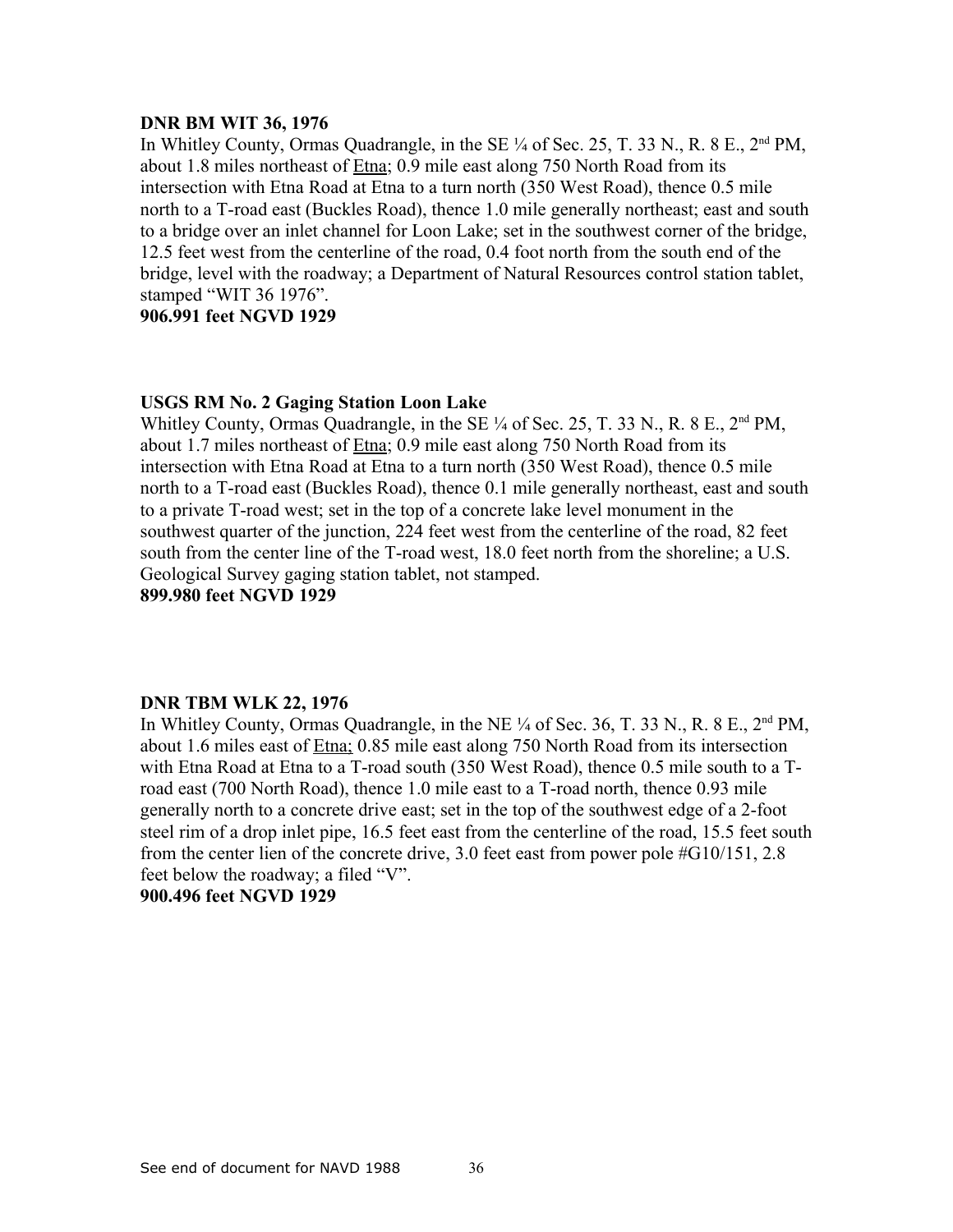#### **DNR TBM WLK 21, 1976**

In Whitley County, Ormas Quadrangle, in the SE  $\frac{1}{4}$  of Sec. 36, T. 33 N., R. 8 E., 2<sup>nd</sup> PM, about 1.5 miles southeast of Etna; 0.8 mile east along 750 North Road from its intersection with Etna Road at Etna to a T-road south (350 West Road), thence 0.5 mile south to a T-road east (700 North Road), thence 1.0 mile east to a T-road north, thence 0.22 mile north to a 24-inch steel pipe culvert under the road in the inlet channel for Loon Lake; set in the top of the east end of the culvert, 26.0 feet north from the centerline of the private drive, 16.0 feet east form the centerline of the northwest-southeast road, 2.5 feet below the roadway; the center of two filed notches. **895.240 feet NGVD 1929**

## **USC&GS BM P 165, 1946**

In Whitley County, Ormas Quadrangle, in the SW 1/4 of Sec 2, T. 32 N., R. 8 E., 2<sup>nd</sup> PM, about 1.16 miles south-southeast of Etna; 1.2 miles south along Etna Road from its intersection with 750 North Road at Etna to a turn east; set in the top of a concrete post in the southeast quarter of the turn, 36 feet southwest form the centerline of the turn, 14.5 feet east from a steel fence post, 13.0 feet southeast from a power pole, 1.0 foot from a fence line, 1.0 foot below the roadway, 0.2 foot above the ground; a U.S. Coast and Geodetic Survey bench mark tablet, stamped "P165 1946". **940.982 feet NGVD 1929**

#### **DNR TBM WLK 300, 1977**

In Whitley County, Ormas Quadrangle, in the NE  $\frac{1}{4}$  of Sec. 11, T. 32 N., R. 8 E., 2<sup>nd</sup> PM, about 1.68 miles south-southeast of Etna; 1.9 miles generally south along Etna Road from its intersection with 750 North Road at Etna to a turn east and a private drive south leading to Mud Lake; set in the north side of a wooden gate post in the southeast quarter of the junction, 55 feet east form the centerline of the private drive, 9.5 feet south from the centerline of the road, 1.0 foot above the ground, a railroad spike driven thru an aluminum tag, stamped "DNR TBM WLK 300 1977". **921.902 feet NGVD 1929**

#### **DNR BM WIT 41, 1976**

In Whitley County, Ormas Quadrangle, in the SW  $\frac{1}{4}$  of Sec. 3, T. 32 N., R. 8 E.,  $2<sup>nd</sup> PM$ , about 1.77 miles southwest of Etna; 1.14 miles west along 750 North Road from its intersection with Etna Road at Etna to a T-road south (550 West Road), thence 1.6 miles south to an east-west crossroad (600 North Road), thence 0.4 mile east to a concrete bridge with iron railing; set in the northeast corner of the bridge surface, 10.1 feet north from the centerline of the road, 4.9 feet west from the east edge of the bridge, level with the roadway; a Department of Natural Resources control station tablet, stamped "WIT 41 1976". **915.453 feet NGVD 1929**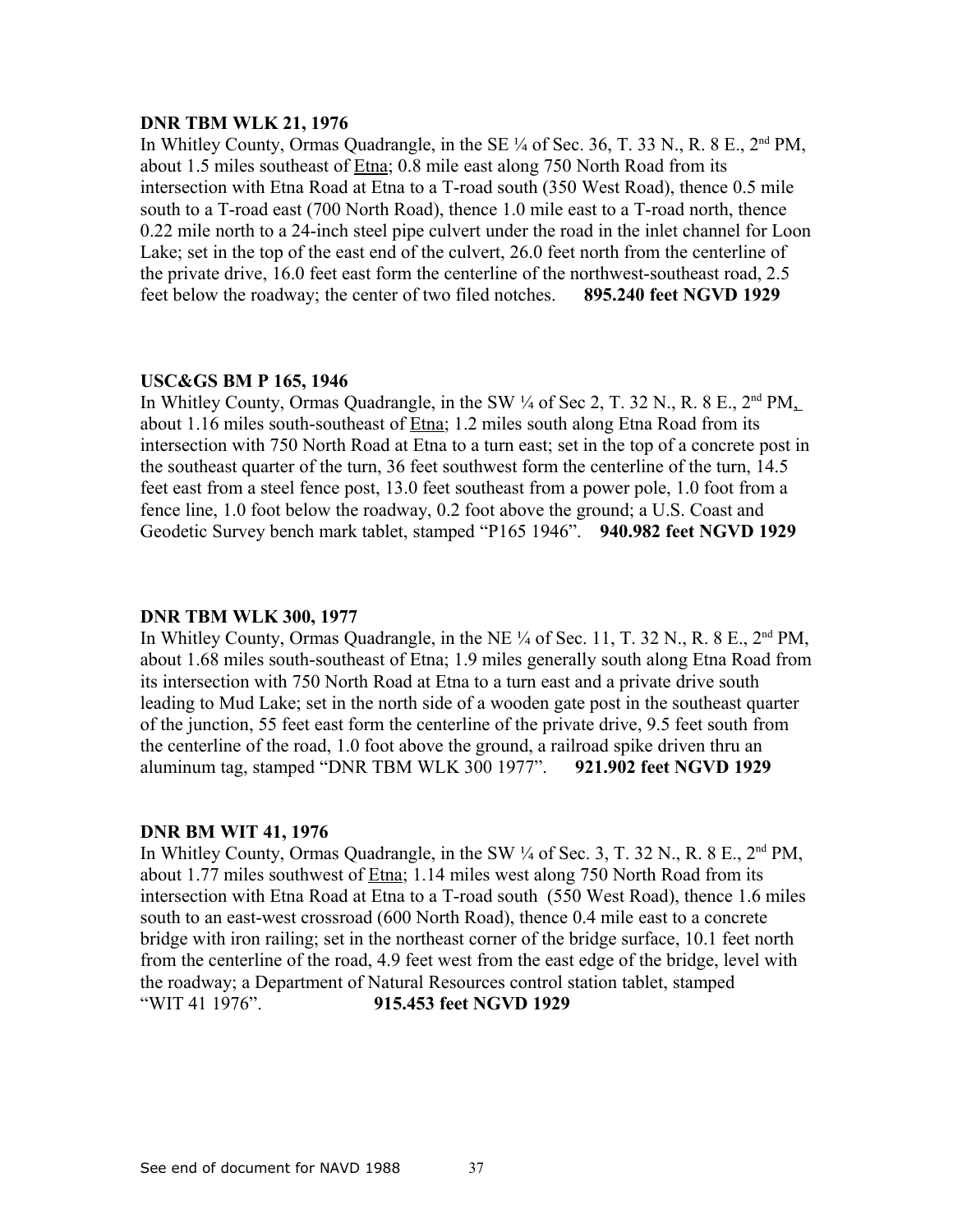#### **USGS BM Gaging Station New Lake**

In Whitley County, Ormas Quadrangle, in the NE  $\frac{1}{4}$  of Sec. 2, T. 32 N., R. 8 E.,  $2^{nd}$  PM, about 1.1 miles southeast of Etna; 0.85 mile east along 750 North Road from its intersection with Etna Road at Etna to a T-road south (350 West Road), thence 0.8 mile generally south to REMC utility pole #08925; set in the top of a concrete lake level monument, 16.4 feet northeast from the center line of the road, 4.1 feet northwest from the power pole, level with the roadway; a U.S. Geological Survey gaging station tablet, not stamped. **910.738 feet NGVD 1929**

## **DNR BM WIT 39, 1976**

In Whitley County, Ormas Quadrangle, in the NW  $\frac{1}{4}$  of Sec. 1, T. 32 N., R. 8 E., 2<sup>nd</sup> PM, about 1.1 miles southeast of Etna; 0.85 mile east along 750 North Road from its intersection with Etna Road at Etna to a T-road south (350 West Road), thence 0.4 mile south to a T-road east (700 North Road), thence 0.35 mile east to a concrete bridge over a channel between Old Lake and New Lake; set in the southwest wingwall of the bridge, 12.5 feet south from the center line of the road, 0.6 foot north from the south face of the wingwall, 0.1 foot below the roadway; a Department of Natural Resources control station tablet, stamped "WIT 39 1976". **909.384 feet NGVD 1929 (Destroyed)**

#### **DNR TBM WLK 20, 1976**

In Whitley County, Ormas Quadrangle, in the NW  $\frac{1}{4}$  of Sec. 1, T. 32 N., R. 8 E., 2<sup>nd</sup> PM, about 1.1 miles southeast of Etna; 0.85 mile east along 750 North Road from its intersection with Etna Road at Etna to a T-road south (350 West Road), thence 0.4 mile south to a T-road east (700 North Road), thence 0.6 mile east to a private drive south; set in the north side of power pole #E7 in the southeast quarter of the junction, 19.0 feet south from the center line of the road, 19.0 feet east from the center line of the drive south, 1.0 foot above the ground; a railroad spike driven thru an aluminum tag, stamped "DNR TBM WLK 20". **928.302 feet NGVD 1929**

#### **USGS BM 150 M 1945**

In Whitley County, Ormas Quadrangle, in the NW  $\frac{1}{4}$  of Sec. 2, T. 32 N., R. 8 E., 2<sup>nd</sup> PM, about 0.5 mile south-southeast of Etna; 0.5 mile south along Etna road from its intersection with 750 North Road at Etna to a T-road west (700 North Road); set in the top of a concrete post in the southeast quarter of the junction, 28.0 feet south from the extended center line of the T-road west, 23.0 feet east from the center line of Etna Road, 3.0 feet above the roadway; a U.S Geological Survey bench mark tablet, stamped "150 M 1945". **938.302 feet NGVD 1929**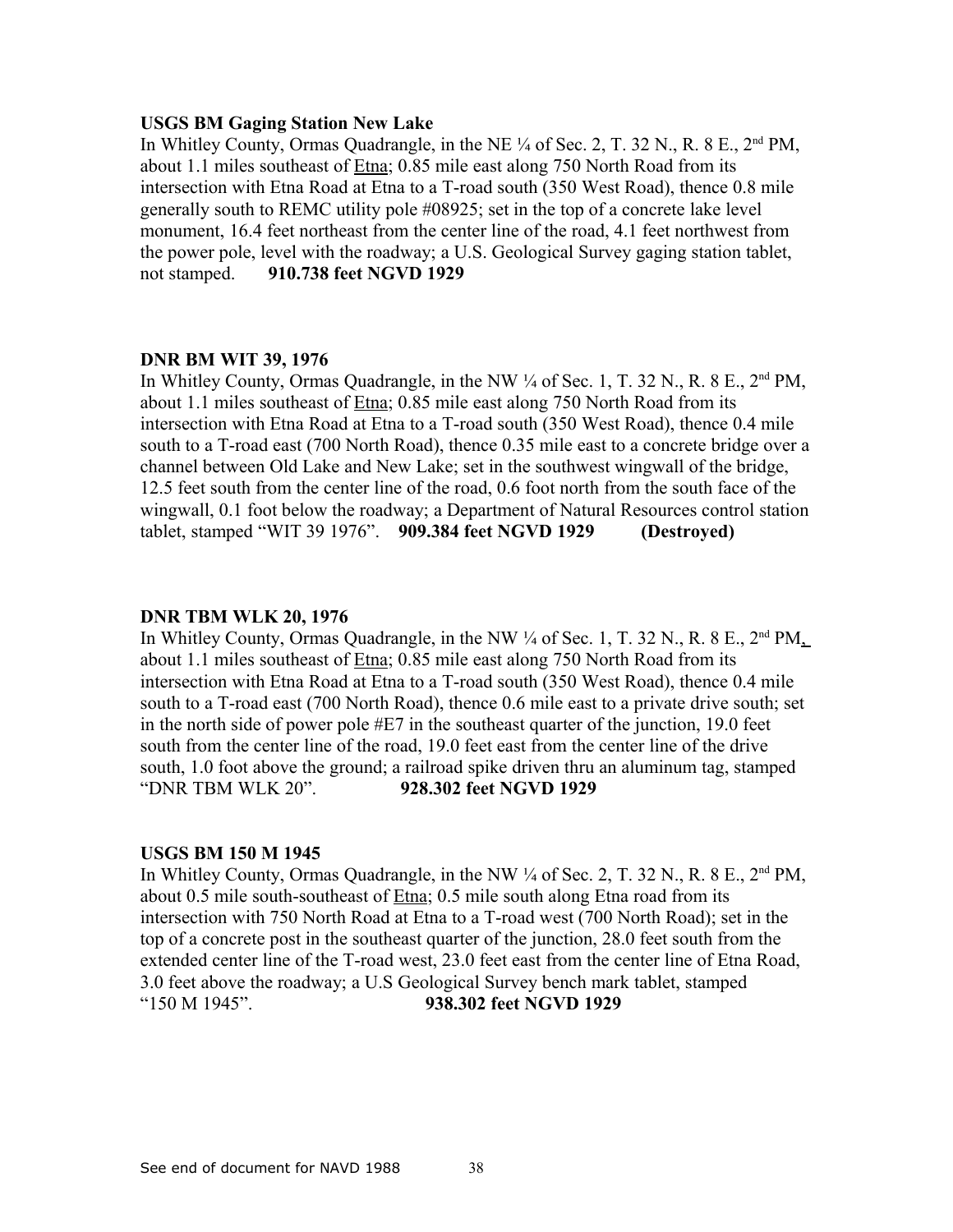## **USC&GS BM N 165, 1946**

In Whitley County, Ormas Quadrangle, in the SW  $\frac{1}{4}$  of Sec. 35, T. 22 N., R. 8 E., 2<sup>nd</sup> PM, at Etna; at the intersection of Etna Road and 750 North Road; set in top of a concrete post in the southwest quarter of the intersection, 41.0 feet west from the center line of the eastwest road, flush with the ground; a U.S. Coast and Geodetic Survey bench mark tablet, stamped "N 165 1946". **935.615 feet NGVD 1929**

## **DNR BM WIT 38, 1976**

In Whitley County, Ormas Quadrangle, in the SE  $\frac{1}{4}$  of Sec. 35, T. 33 N., R. 8 E., 2<sup>nd</sup> PM; about 0.8 mile southeast of Etna; 0.9 mile east along 750 North Road from its intersection with Etna Road at Etna to a T-road south (350 West Road), thence 0.25 mile south to a concrete bridge over a channel for Old Lake; set in the top of the southeast wingwall of the bridge, 12.4 feet east from the center line of the road, 0.4 foot northwest from the southeast face of the wingwall, level with the roadway; a Department of Natural Resources control station tablet, stamped "WIT 38 1976". **906.848 feet NGVD 1929**

## **USGS RM NO. 4 Gaging Station Old Lake**

In Whitley County, Ormas Quadrangle, in the SE  $\frac{1}{4}$  of Sec. 35, T. 33 N., R. 8 E.,  $2<sup>nd</sup> PM$ , about 0.8 miles southeast of Etna; 0.9 mile east along 750 North Road from its intersection with Etna Road at Etna to a T-road south (350 West Road), thence 0.2 mile south to an entrance road east leading to a public fishing site; set in the top of a concrete lake level monument in the northeast quarter of the junction, 31.0 feet east from the center line of the road, 22.0 feet north from the center line of the entrance road east, 2.4 feet above the ground; a U.S. Geological Survey gaging station tablet, not stamped. **910.688 feet NGVD 1929**

## **USGS UE**

In Whitley County, Ormas Quadrangle, in the SW  $\frac{1}{4}$  of Sec. 36, T. 33 N., R. 8 E.,  $2<sup>nd</sup> PM$ , about 1.1 miles southeast of Etna; 0.85 mile east along 750 North Road from its intersection with Ethan Road at Etina to a T-road south (350 West Road), thence 0.4 mile south to a T-road east (700 North Road0, thence 0.35 mile east to a concrete bridge over a channel between Old Lake and New Lake, set in the top of the northwest wingwall of the bride, 20.0 feet from the center line of a T-road, 11.6 feet north from the center line of the road,, 0.7 foot east from the east end of a concrete guardrail; a chiseled square. **908.586 feet NGVD 1929**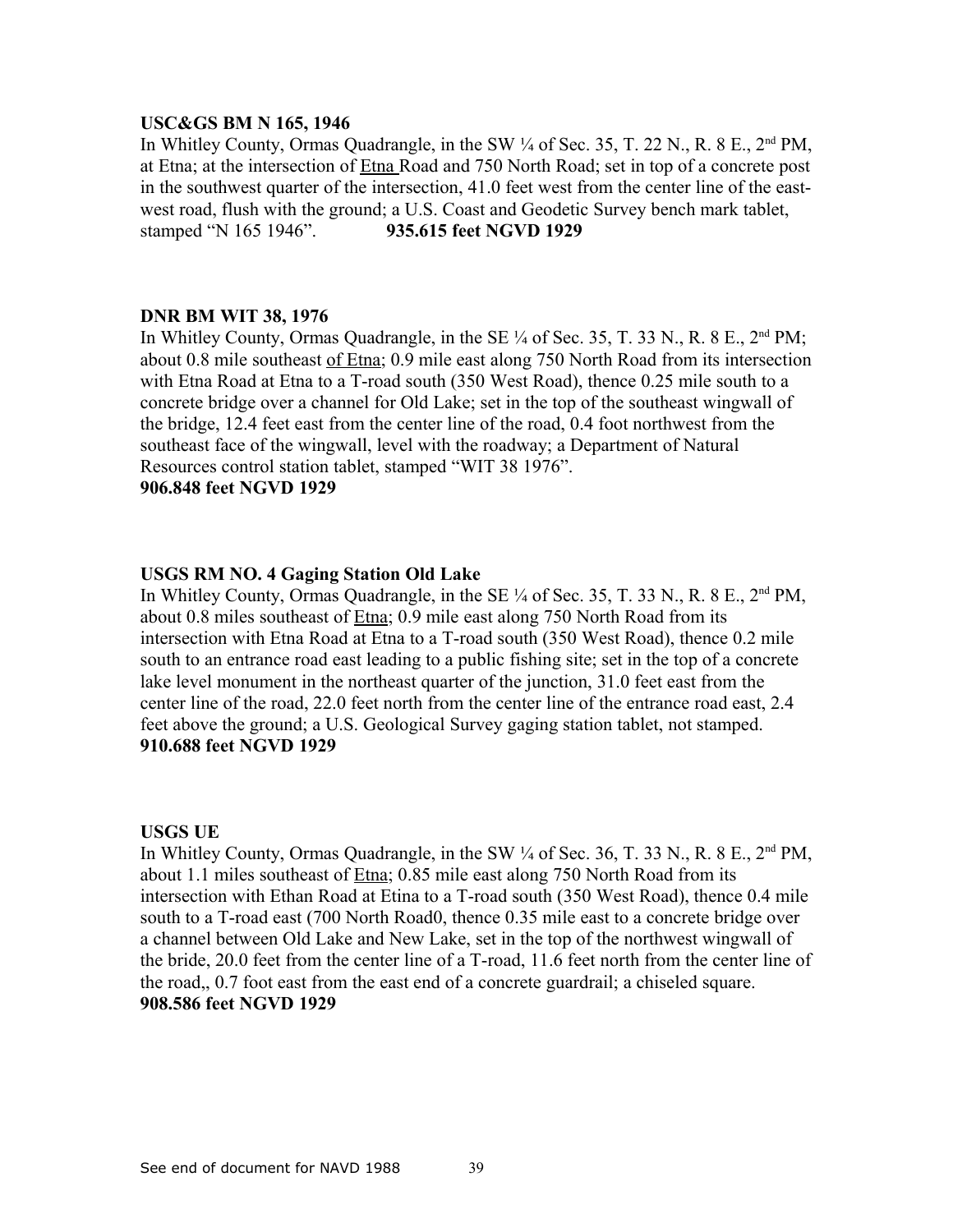#### **USGS BM TT 9 GDF 1946**

In Whitley County, Ormas Quadrangle, in the SW  $\frac{1}{4}$  of Sec. 3, T. 32 N., R. 8 E.,  $2<sup>nd</sup> PM$ . about 3.5 miles northeast of Lorane; 2.3 miles northwest and West along Lincoln Way Road from its intersection with 350 West Road at Lorane to a north-south crossroad (550 West Road), thence 2.0 miles north to an east-west crossroad (600 North Road); set in the top of a concrete post in the southwest quarter of the intersection, 34.0 feet west from the center line of the north-south road, 21.5 feet south from the center line of the east-west road, 10.5 feet west from a fence corner post, 1.5 feet above the roadway, 0.2 foot above the ground; a U.S. Geological Survey bench mark tablet stamped "TT 9 GDF 1946". **933.426 feet NGVD 1929**

## **DNR TBM WLK 33, 1977**

In Whitley County, Ormas Quadrangle, in the SW  $\frac{1}{4}$  of Sec. 3, T. 32 N., R. 8 E., 2<sup>nd</sup> PM, about 3.5 miles northwest of Lorane; at the intersection of 550 West Road and 600 North Road; set in the top of a concrete fence post base, in the northeast quarter of the intersection, 22.0 feet east from the center line of the north-south road, 20.5 feet north from the center line of the east-west south road, 1.5 feet above the roadway; a painted chiseled triangle. **935.904 feet NGVD 1929**

## **DNR BM WIT 40, 1976**

In Whitley County, Ormas Quadrangle, in the NE  $\frac{1}{4}$  of Sec. 1, T 32 N., R. 8 E.,  $2<sup>nd</sup> PM$ . about 1.9 miles southeast of Etna; at the 700 North Road concrete bridge over Winters Ditch; set in the top of the southeast wingwall, 11.3 feet south from the center line of the road, 0.8 foot north from the south face of the wingwall, 0.6 foot below the roadway; a Department of Natural Resources control station tablet, stamped "WIT 40 1976". **898.722 feet NGVD 1929**

#### **USC&GS BM U 186, 1946**

In Whitley County, Pierceton Quadrangle, in the S  $\frac{1}{2}$  of Sec. 9, T. 31 N., R. 8 E., 2<sup>nd</sup> PM, about 2.35 miles south-southwest of Larwill; 0.2 mile south along State Road 5 from its intersection with U.S. Highway 30 in Larwill to an east-west crossroad (Old Trail Road, State Road 5), thence 2.1 miles south to a T-road west (100 South Road); set in the top of a concrete post in the northeast quarter of the junction, 49.9 feet north from the extended center line of the T-road, 38 feet east from the center line of the highway, 1.0 foot above the highway, 0.4 foot above the ground; a U.S. Coast and Geodetic Survey bench mark tablet, stamped "U 186 1946".

# **920.603 feet NGVD 1929**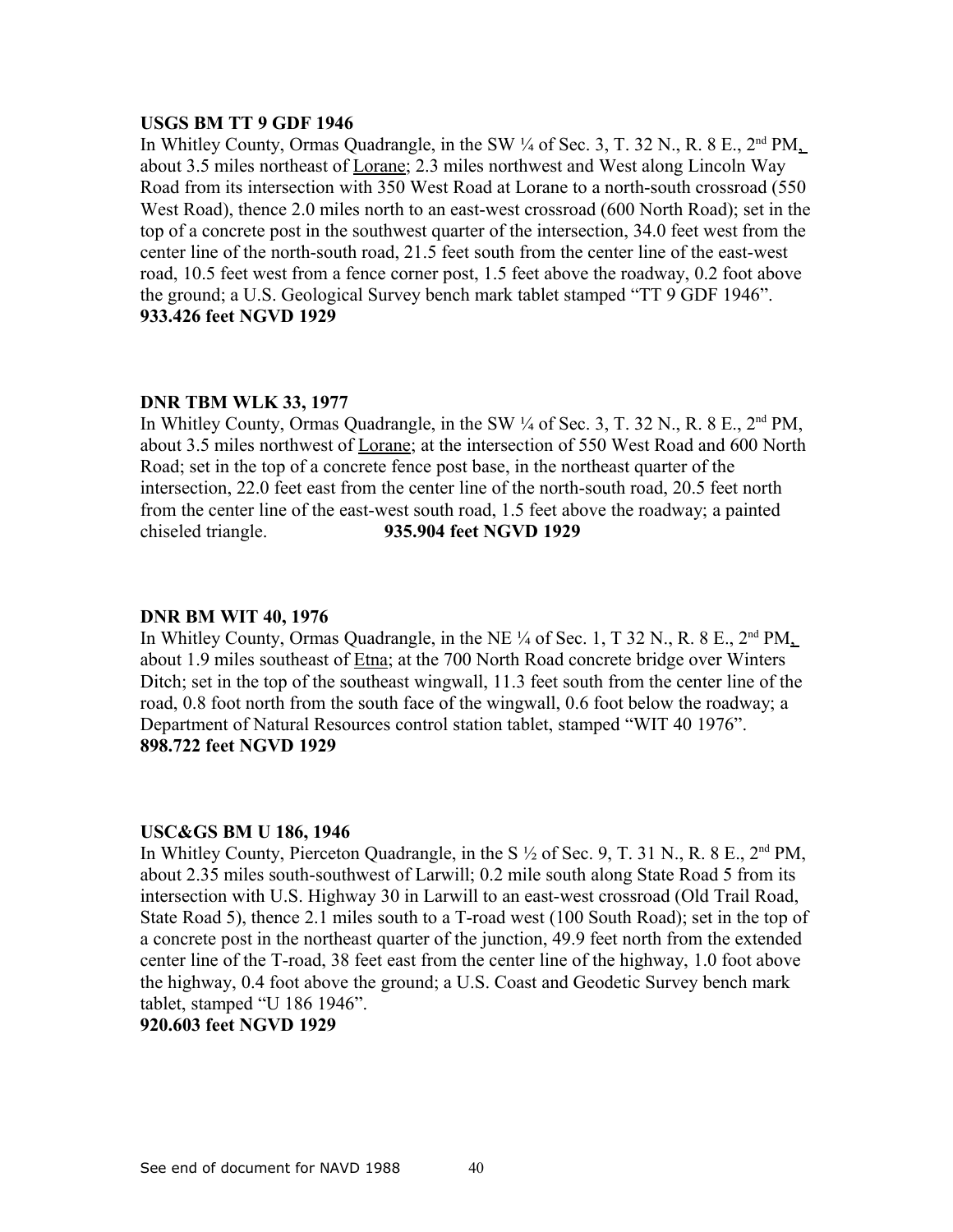### **DNR TBM WLK 124, 1977**

In Whitley County, Pierceton Quadrangle, in the SE  $\frac{1}{4}$  of Sec. 8, T. 31 N., R. 8 E., 2<sup>nd</sup> PM, about 2.7 miles south-southwest of Larwill; 0.2 mile south along State Road 5 from its intersection with U.S. Highway 30 in Larwill to an east-west crossroad (Old Trail Road, State Road 5), thence 0.5 mile west to a T-road south (State Road 5), thence 2.1 miles south to a T-road west (100 South Road), thence 0.85 mile west to a 3-foot steel pipe culvert under the road; set in the top of the north end of the culvert, 20.0 feet north of the centerline of the road, 2.5 feet below the road; the center of two filed notches. **900.511 feet NGVD 1929**

## **DNR BM WIT 54, 1976**

In Whitley County, Pierceton Quadrangle, in the SW  $\frac{1}{4}$  of Sec. 8, T. 31 N., R. 8 E., 2<sup>nd</sup> PM, about 2.9 miles southwest of Larwill; 0.2 mile south along State Road 5 from its intersection with U.S. Highway 30 in Larwill to a east-west crossroad (Old Trail Road, State Road 5), thence 0.5 mile west to a T-road south (State Road 5), thence 1.15 miles south to an east-west crossroad (Division Road), thence 1.5 miles west to a T-road south (900 West Road), thence 0.8 mile south to a private drive east; set in the top of a concrete post in the southeast quarter of the junction, 381 feet south from the centerline of the private drive east, 12.7 feet east from the centerline of the road, 1.9 feet west from a fence corner post, 0.2 foot above the ground; a Department of Natural Resources control station tablet, stamped "WIT 54 1976".

**903.139 feet NGVD 1929**

## **USC&GS BM Z 187, 1946**

In Whitley County, Pierceton Quadrangle, in the S  $\frac{1}{2}$  of Sec. 32, T. 32 N., R. 8 E., 2<sup>nd</sup> PM, in Larwill; 0.05 mile northwest along the Pennsylvania Central Railroad from its intersection with State Road 5 in Larwill to a north-south crossroad; set in the top of a concrete post in the southeast quarter of the intersection, 128 feet southeast from the intersecting centerlines of the road and the east bound track, 26.4 feet southwest from the southwest rail of the east-bound track, 3.5 feet east from a telephone post, 2.0 feet below the level of the track surface, 1.1 feet southeast from a metal witness post, 0.1 foot above the ground; a U.S. Coast and Geodetic Survey bench mark tablet, stamped "Z 187 1946". **949.004 feet NGVD 1929**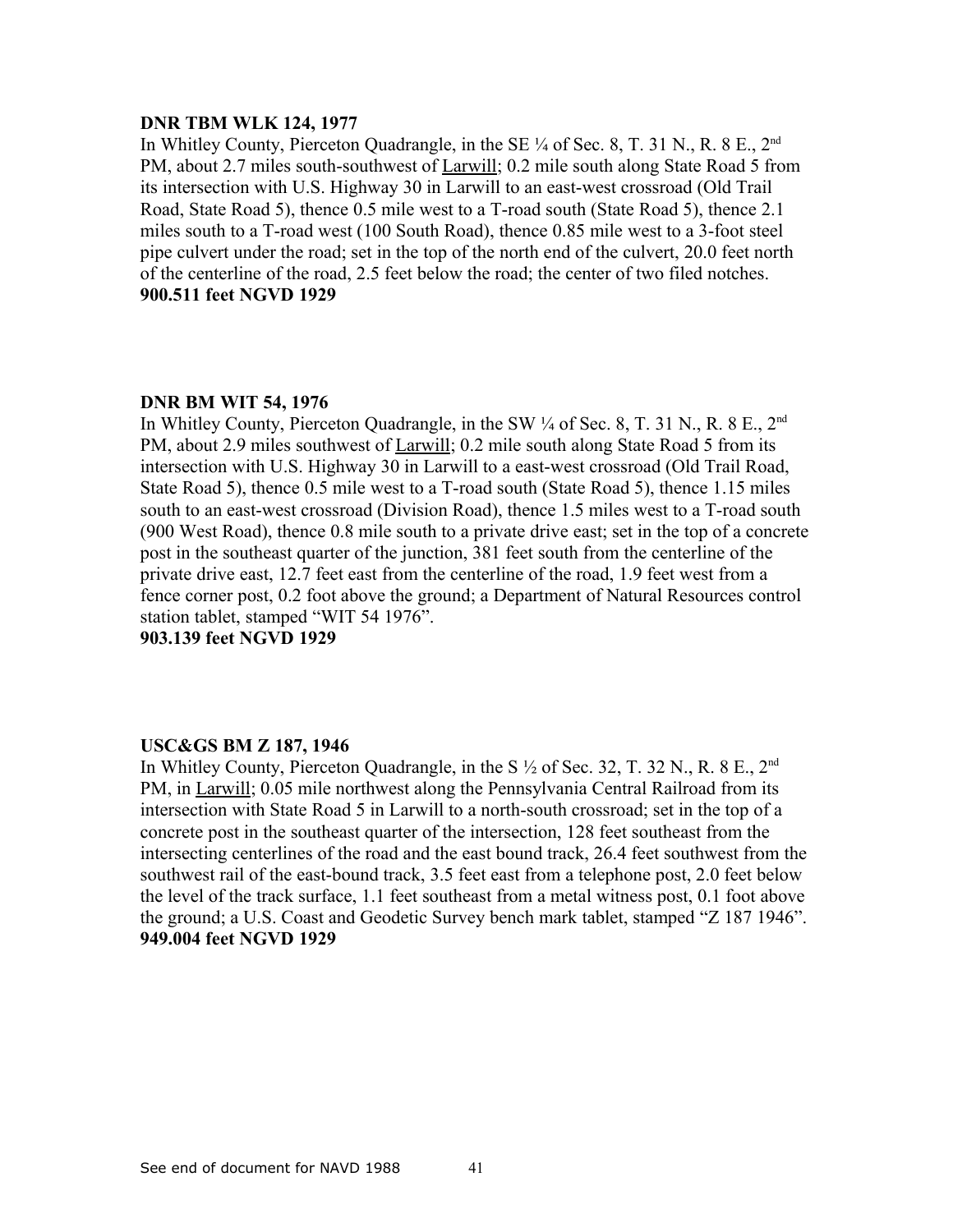#### **USC&GS BM S 186, 1946**

In Whitley County, Pierceton Quadrangle, in the NE  $\frac{1}{4}$  of Sec. 4, T. 31 N., R. 8 E., 2<sup>nd</sup> PM, about 0.5 mile southwest of Larwill; 0.2 mile south along State Road 5 from its intersection with U.S. Highway 30 in Larwill to an east-west crossroad (Old Trail Road, State Road 5), thence 0.5 mile west to a T-road south (State Road 5); set in the top of a concrete post in the southwest quarter of the junction, 254 feet south from the centerline of the T-road, 6.5 feet south of power pole #10, flush with the ground; a U.S. Coast and Geodetic Survey benchmark tablet, stamped "S 186 1946".

**956.622 feet NGVD 1929** (Revised Elevation)

#### **USC&GS BM T 186, 1946**

In Whitley County, Pierceton Quadrangle, in the N  $\frac{1}{2}$  of Sec. 9, T. 31 N., R. 8 E., 2<sup>nd</sup> PM, about 1.4 miles south-southwest of Larwill; at the intersection of State Road 5 and Division Road; set in the top of a concrete post in the southwest quarter of the intersection, 62 feet south from the centerline of the east-west road, 41.0 feet southwest from the centerline of the highway, 1.2 feet northeast from a fence line, 0.4 foot above the roadway; a U.S. Coast and Geodetic Survey bench mark tablet, stamped "T 186 1946". **911.273 feet NGVD 1929** (Revised Elevation)

## **DNR TBM WLK 122, 1977**

In Whitley County, Pierceton Quadrangle, in the S  $\frac{1}{2}$  of Sec. 20, T, 32 N, R, 8 E, 2<sup>nd</sup> PM, about 2.05 miles north of Larwill; 2.05 miles north along State Road 5 from its intersection with U.S. Highway 30 in Larwill to a T-road west (352 North Road); set in the west side of power pole  $# 100/72$ , in the northwest quarter of the junction, 81 feet north from the center line of the T-road west, 24.3 feet west from the center line of the highway, 2.2 feet below the highway, 1.0 foot above the ground; a railroad spike driven thru an aluminum tag, stamped "DNR TBM WLK 122 1977". **924.957 feet NGVD 1929**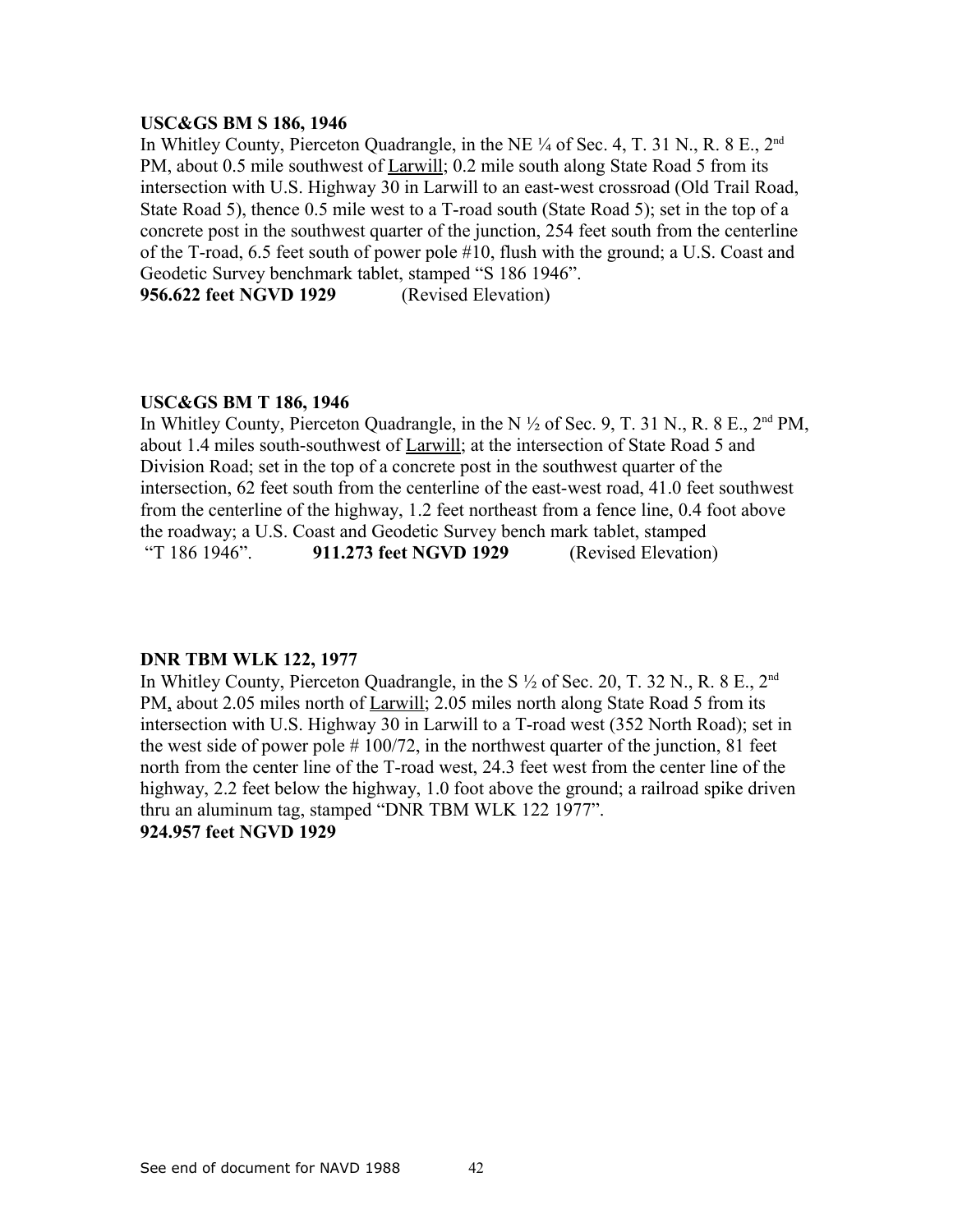## **DNR BM WIT 46, 1976**

In Whitley County, Pierceton Quadrangle, in the SE  $\frac{1}{2}$  Sec. 19, T. 32 N., R. 8 E., 2<sup>nd</sup> PM, about 2.2 miles northwest of Larwill; 2.0 miles north along State Road 5 from its intersection with U.S. Highway 30 in Larwill to a T-road west (325 North Road), thence 0.7 mile west to a metal pipe culvert in Mathias Ditch; set in the top of a concrete post on the south side of the road, 134 feet west from the centerline of the culvert, 17.3 feet south from the centerline of the road, 4.0 feet below the roadway, 1.8 feet northwest from power pole # 11689; a Department of Natural Resources control station tablet, stamped "WIT 46 1976". **883.734 feet NGVD 1929**

## **DNR TBM KLK 132, 1977**

In Kosciusko County, Pierceton Quadrangle, in the E  $\frac{1}{2}$  of Sec. 24, T. 32 N., R. 7 E., 2<sup>nd</sup> PM, about 2.7 miles northwest of Larwill; 2.5 miles west along U.S. Highway 30 from its intersection with State Road 5 at Larwill to a north-south crossroad (900 East Road), thence 1.5 miles north to an east-west crossroad (150 South Road), thence 1.0 mile east to a north-south crossroad (Robinson Lake Road), set in the top of a vertical railroad rail fence post in the southwest quarter of the junction, 27.0 feet west from the centerline of the north-south road, 20.0 feet south from the extended centerline of the east-west road, 2.0 feet above the roadway; a filed cross. **907.824 feet NGVD 1929**

#### **DNR BM WIT 45, 1976**

In Whitley County, Pierceton Quadrangle, in the SW  $\frac{1}{4}$  of Sec. 17, T. 32 N., R. 8 E., 2<sup>nd</sup> PM, 2.85 miles north-northwest of Larwill; 2.8 miles north along State Road 5 from its intersection with U.S. Highway 30 in Larwill to an east-west crossroad (Lincoln Way Road), thence 0.5 mile west to a 6-foot concrete box culvert over Elder Ditch; set in the top of the east end of the south headwall, 32.7 feet south from the centerline of the road, 4.5 feet below the roadway, 0.6 foot west from the east end of the headwall; a Department of Natural resources control station tablet, stamped "WIT 45 1976". **879.799 feet NGVD 1929**

#### **DNR TBM WLK 123, 1977**

In Whitley County, Pierceton Quadrangle, in the SW  $\frac{1}{4}$  Sec. 17, T. 32 N., R. 8 E., 2<sup>nd</sup> PM, about 2.85 miles north-northwest of Larwill; 2.8 miles north along State Road 5 from its intersection with U.S. Highway 30 in Larwill to an east-west crossroad (Lincoln Way Road), thence 0.5 mile west to a 6-foot concrete box culvert over Elder Ditch; set in the top of the west end of the north headwall, 37.0 feet north from the centerline of the road, 13.0 feet east from the west end of the headwall, 4.5 feet below the roadway; a chiseled triangle. **879.524 feet NGVD 1929**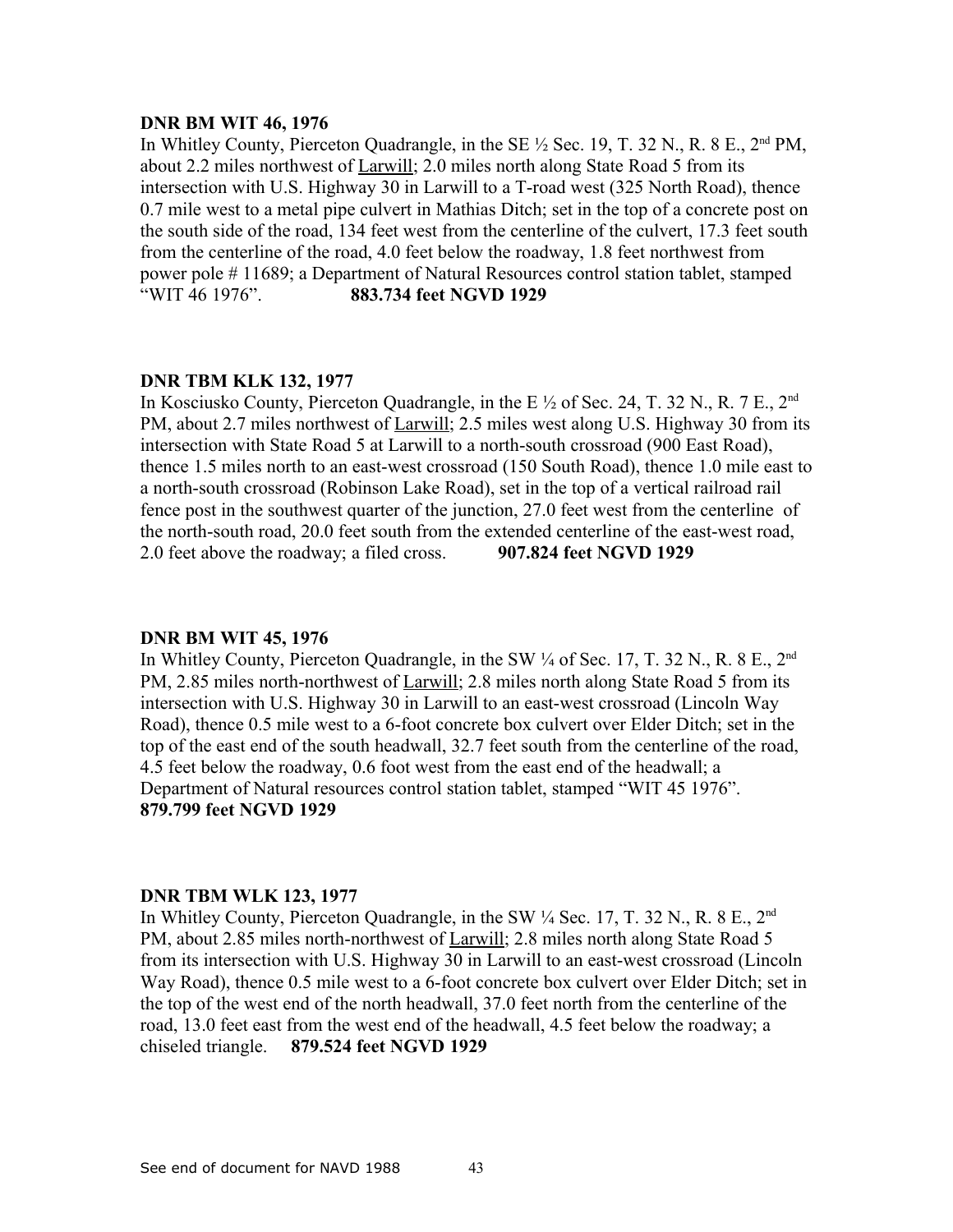## **DNR BM WIT 6, 1976**

In Whitley County, Pierceton Quadrangle, in the NE  $\frac{1}{2}$  of Sec. 3, T. 30 N., R. 8 E., 2<sup>nd</sup> PM, about 0.6 mile east of South Whitley to a one span concrete bridge over Eel River; set in the top of the south end of the east concrete wingwall of the bridge, 13.1 feet east form the centerline of the road, 0.9 foot above the roadway, 0.4 foot south from the north face of the wingwall; a Department of Natural Resources control station tablet, stamped "WIT 6 1976". **797.002 feet NGVD 1929**

## **DNR TBM WLK 7, 1976**

In Whitley County, Pierceton Quadrangle, in the NW  $\frac{1}{4}$  of Sec. 2, T. 30 N., R. 8 E., 2<sup>nd</sup> PM, about 1.5 miles east of South Whitley; 1.5 east along Pook Road (Front Street) from its junction with State Road 5 in South Whitley to a curve in the road; set in the southeast side of a 12-inch box elder tree, 43.5 feet northwest from REMC power pole #02075, 22.0 feet northwest from the centerline of the road, 1.5 feet below the roadway, 1.0 feet above the ground; a railroad spike driven thru an aluminum tag, stamped "DNR TBM WLK 7 1976". **803.412 feet NGVD 1929**

## **DNR BM WIT 7, 1976**

In Whitley County, Pierceton Quadrangle, in the SW  $\frac{1}{4}$  of Sec. 35, T. 31 N., R. 8 E., 2<sup>nd</sup> PM, about 1.5 miles east of South Whitley; at the Norfolk and Western Railroad bridge over Eel River; set in the top of the northeast bridge abutment, 5.6 feet north from the north rail, 2.0 feet southeast from a steel guardrail post; a Department of Natural Resources control station tablet, stamped "WIT 7 1976". **799.397 feet NGVD 1929**

## **DNR TBM WLK 8, 1976**

In Whitley County, Pierceton Quadrangle, in the SW  $\frac{1}{4}$ , Sec. 36, T. 32 N., R. 8 E., 2<sup>nd</sup> PM, about 2.0 miles east of South Whitley; at the intersection of 500 West Road and the Norfolk and Western Railroad; set in the south side of a telephone pole in the northeast quarter of the intersection, 37.6 feet north from the north rail, 22.2 feet east from the centerline of the road, 3.0 feet below the roadway, 0.8 foot above the ground; a railroad spike driven thru an aluminum tag, stamped "DNR TBM WLK 8 1976". **797.463 feet NGVD 1929**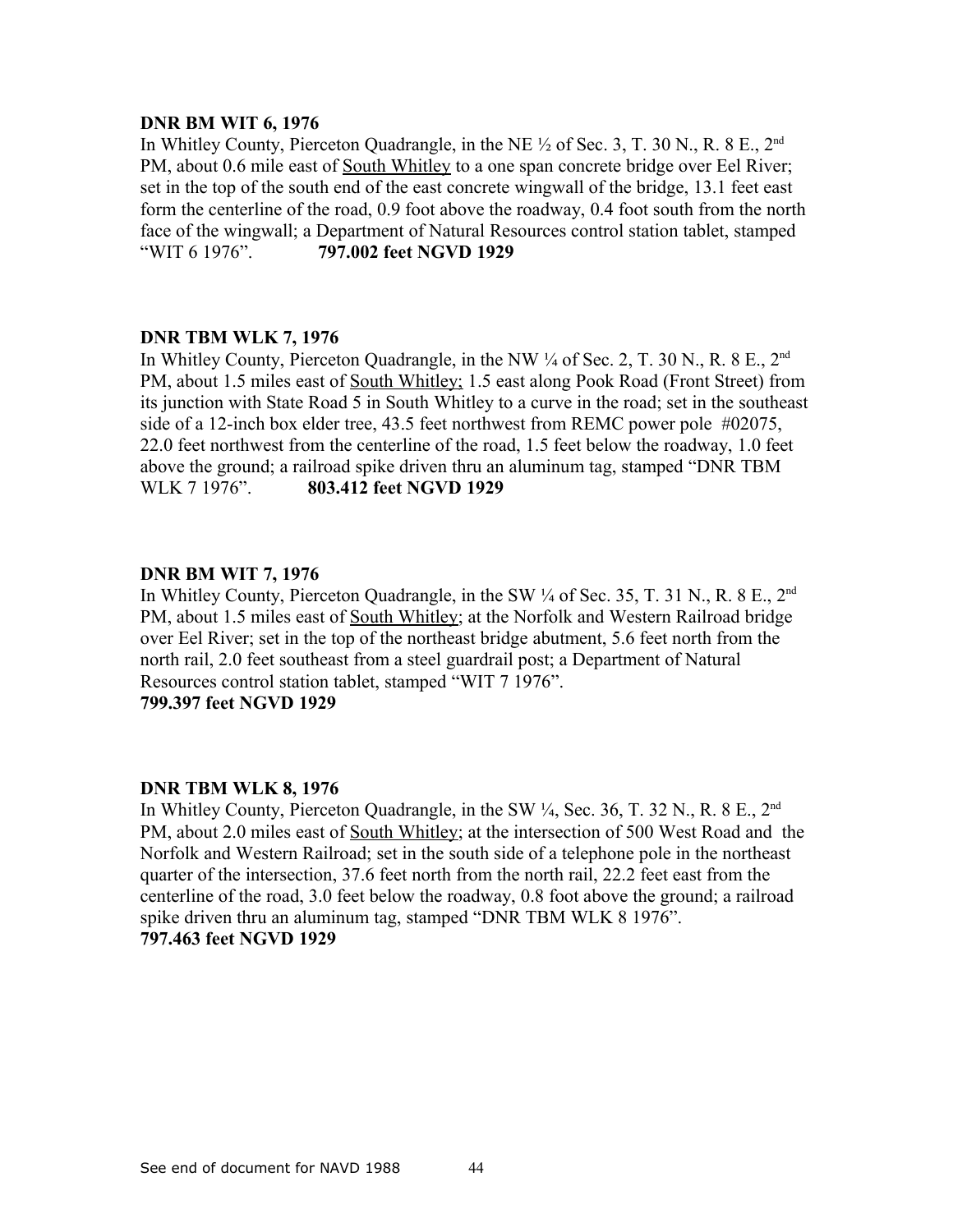## **DNR BM WIT 8, 1976**

In Whitley County, South Whitley Quadrangle, in the NE ¼ of Sec. 35, T. 31 N., R. 8 E., 2<sup>nd</sup> PM, about 2.0 miles east of <u>South Whitley</u>; at the 500 West Road steel truss bridge over Eel River; set in the top of the southwest bridge seat, 8.7 feet west from the center line of the road 1.3 feet below the bridge floor, 0.6 foot south from the north face of the bridge seat; a Department of Natural Resources control station tablet, stamped "WIT 8 1976". **794.445 feet NGVD 1929**

## **DNR TBM WLK 9, 1976**

In Whitley County, South Whitley Quadrangle, in the E  $\frac{1}{2}$  of Sec. 1, T. 30 N., R. 8 E., 2<sup>nd</sup> PM, about 3.0 miles east of South Whitley; 2.3 miles east along State Road 205 from its junction with State Road 5 at South Whitley to a north-south crossroad (500 West Road), thence 0.5 mile south to an east-west crossroad (Pook Road), thence 0.25 mile east to a T-road south (475 West Road, thence 0.45 mile south to a farm entrance road east; set in the northeast side of REMC power pole #02223, 250 feet south-southwest from the south face of the small house, 237 feet south from the center line of the entrance road east, 16.5 feet east from the center line of the entrance road east, 16.5 feet east from the center line of the road, 0.6 foot above the ground; a railroad spike driven thru an aluminum tag, stamped "DNR TBM WLK 9 1976".

**799.939 feet NGVD 1929**

#### **USC&GS BM H 186, 1947**

In Whitley County, South Whitley Quadrangle, in the NW ¼ of Sec. 12, T. 30 N., R. 8 E., 2<sup>nd</sup> PM, about 2.7 miles east of South Whitley; at the intersection of 475 West Road and State Road 14; set in the top of the east end of the south concrete headwall in the southeast quarter of the intersection, 170 feet east from the centerline of the north-south road, 22.0 feet south from the centerline of the east-west road, 1.2 feet west from the east end of the headwall, level with the roadway; a U.S. Coast and Geodetic Survey bench mark tablet, stamped "H 186 1946".

**840.517 feet NGVD 1929**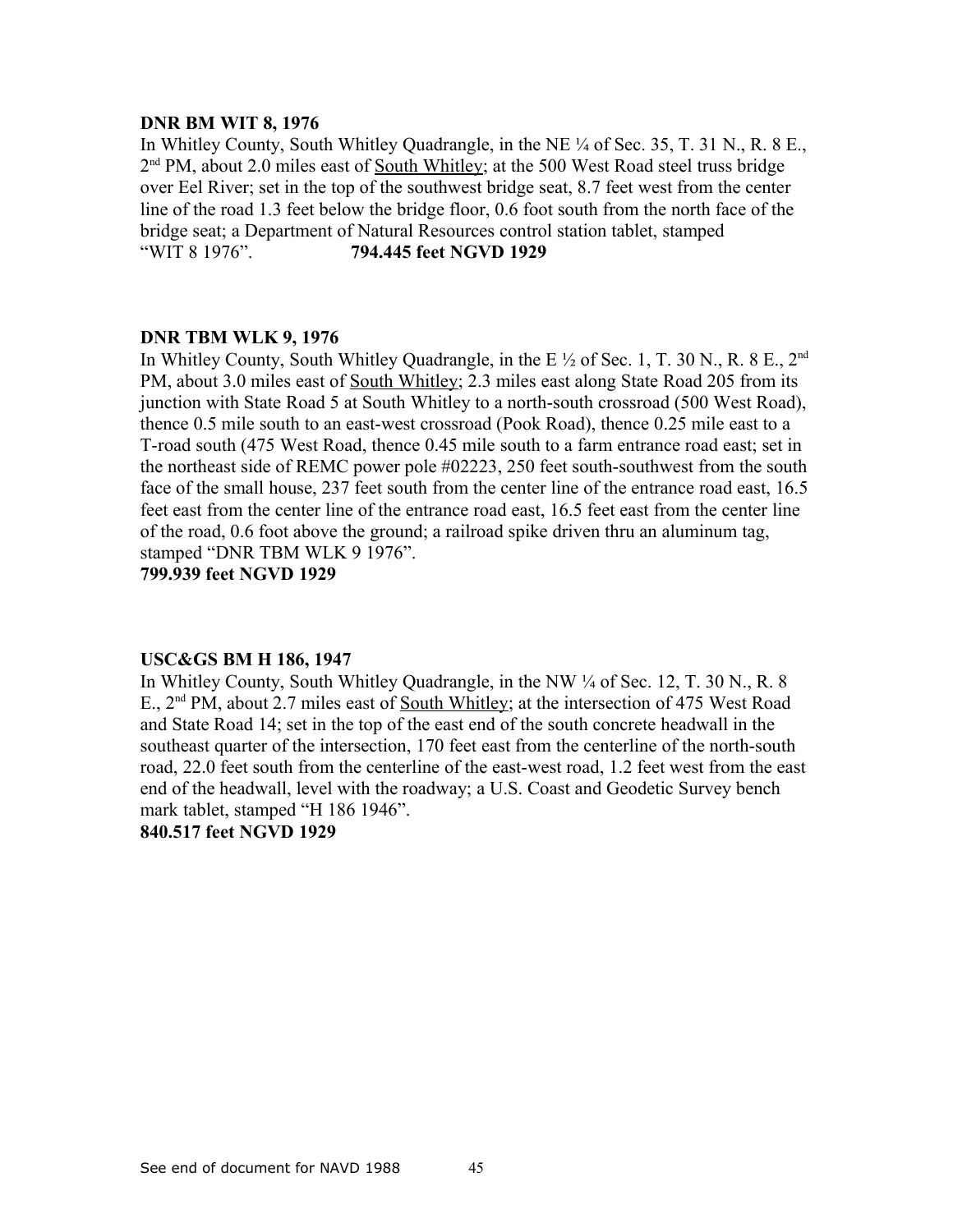# **USC&GS RM WHITLEY No. 2 1947**

In Whitley County, South Whitley Quadrangle, in the SE ¼ of Sec. 1, T. 30 N., R. 8 E., 2<sup>nd</sup> PM, about 3.3 miles southeast of <u>South Whitley</u>; 2.3 miles east along State Road 205 from its junction with State Road 5 at South Whitley to a north-south crossroad (500 West Road), thence 0.5 mile south to an east-west crossroad (Pook Road), thence 0.25 mile east to a T-road south (475 West Road), thence 1.0 mile south to an east-west crossroad (State Road 14), thence 0.75 mile east to a field entrance south; set in the top of a concrete post in the northwest quarter of the junction, 611 feet west from the centerline of a private drive north, 49.0 feet west from the extended centerline of the field entrance south, 42.0 feet north from the centerline of the highway, 3.0 feet south from an east-west fence line, 0.1 foot above the ground; a U.S. Coast and Geodetic Survey reference mark tablet, stamped "WHITLEY No. 2 1947". **859.811 feet NGVD 1929**

# **USC&GS WHITLEY 1947**

In Whitley County, South Whitley Quadrangle, in the NE  $\frac{1}{4}$  of Sec. 12, T, 30 N, 8 E, 2<sup>nd</sup> PM, about 3.3 miles southeast of South Whitley; 2.3 miles east along State Road 205 from its junction with State Road 5 at South Whitley to a north-south crossroad (500 West Road), 0.5 mile south to an east-west crossroad (Pook Road), thence 0.25 mile east to a T-road south (475 West Road), thence 1.0 mile south to an east-west crossroad (State Road 14), thence 0.75 mile east to a field entrance road south; set in the top of a concrete post in the southwest quarter of the junction, 620 feet west of the centerline of a private drive north, 49.0 feet south of the centerline of the highway, 36.6 feet west of the center line of the field entrance road south, flush with the ground; a U.S. Coast and Geodetic Survey triangulation station tablet, stamped "WHITLEY 1947". **858.568 feet NGVD 1929**

## **DNR TBM KLK 10, 1976**

In Whitley County, South Whitley Quadrangle, in the NW ¼ of Sec. 7, T. 30 N., R. 9 E., 2<sup>nd</sup> PM, about 3.9 miles southeast of <u>South Whitley</u>; 2.3 miles east along State Road 205 from its junction with State Road 5 at South Whitley to a north-south crossroad (500 West Road), thence 0.5 mile south to an east-west crossroad (Pook Road), thence 0.25 mile east to a T-road south (475 West Road), thence 1.0 mile south to an east-west crossroad (State Road 14), thence 1.0 mile east to a 15-foot concrete box culvert under the road; set in the top of the south end of the southwest concrete wingwall, 20.0 feet south from the centerline of the highway, 0.75 foot north from the south face of the wingwall, 0.2 foot east from the west face of the wingwall; a painted chiseled triangle. **827.414 feet NGVD 1929**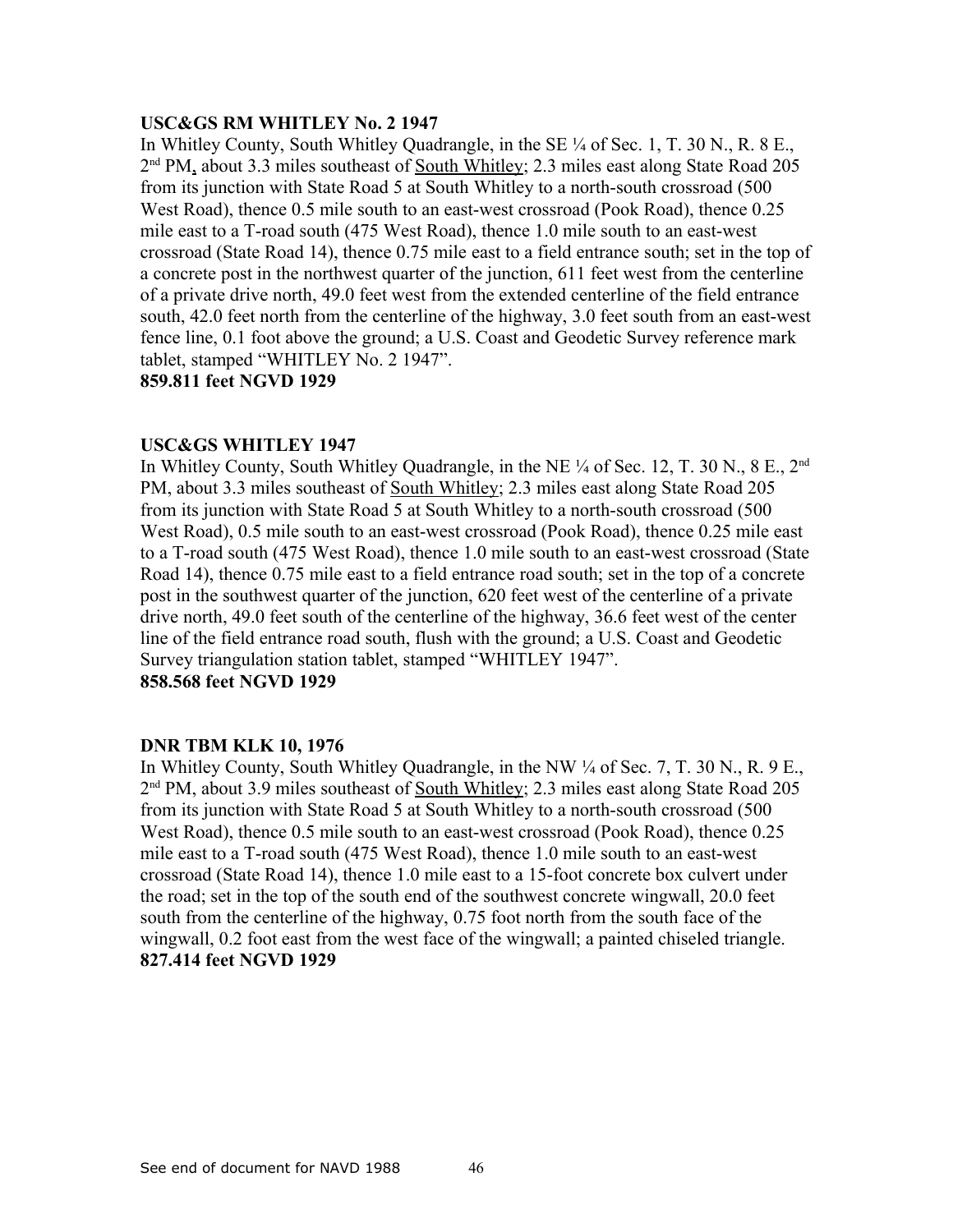#### **USC&GS BM G-186, 1946**

In Whitley County, South Whitley Quadrangle, in the SW ¼ of Sec. 6, T. 30 N., R. 9 E., 2<sup>nd</sup> PM, about 4.2 miles east of <u>South Whitley</u>; at the intersection of 350 West Road and State Road 14; set in the top of a concrete post, in the northeast quarter of the junction, 64 feet east from the centerline of the east-west road, 3.0 feet south above the ground; a U.S. Coast and Geodetic Survey bench mark tablet, stamped "G-186 1947". **831.980 feet NGVD 1929**

## **DNR TBM WLK 11, 1976**

In Whitley County, South Whitley Quadrangle, in the NW ¼ of Sec. 6, T. 30 N., R. 9 E., 2<sup>nd</sup> PM, about 3.7 miles east of South Whitley; 3.8 miles east along State Road 205 from its junction with State Road 5 at South Whitley to a north-south crossroad (350 West Road), thence 0.75 mile east to an east-west railroad crossing (Norfolk and Western Railroad), thence 0.1 mile west along the railroad to semaphore #3937 on the north side of the tracks; set in the top of the southeast anchor bolt of the semaphore, 564 feet west from the centerline of the road, 11.8 feet north from the north rail, 1.5 feet above the ground; a painted filed cross. **803.299 feet NGVD 1929**

#### **DNR BM WIT 9, 1976**

In Whitley County, South Whitley Quadrangle, in the N  $\frac{1}{2}$  of Sec. 6, T. 30 N., R. 9 E., 2<sup>nd</sup> PM, about 3.8 miles east of South Whitley; at the 350 West Road steel truss bridge over Eel River; set in the top of the northeast concrete wingwall, 9.0 feet east from the centerline of the road, 2.4 feet northeast from the south face of the wingwall, 0.9 foot below the bridge floor; a Department of Natural Resources control station tablet, stamped "WIT 9 1976". **795.222 feet NGVD 1929**

#### **DNR BM WIT 10, 1976**

In Whitley County, South Whitley Quadrangle, in the SW ¼ Sec. 32, T. 31 N., R. 9 E., 2<sup>nd</sup> PM, about 4.4 miles east of <u>South Whitley</u>; at the 275 West Road single span concrete bridge over Eel River; set in the top of the south end of the west concrete guardrail, 15.0 feet west from the centerline of the road, 0.9 foot above the ground, 0.6 foot east from the west face of the guardrail base; a Department of Natural Resources control station tablet, stamped "WIT 10 1976". **803.719 feet NGVD 1929**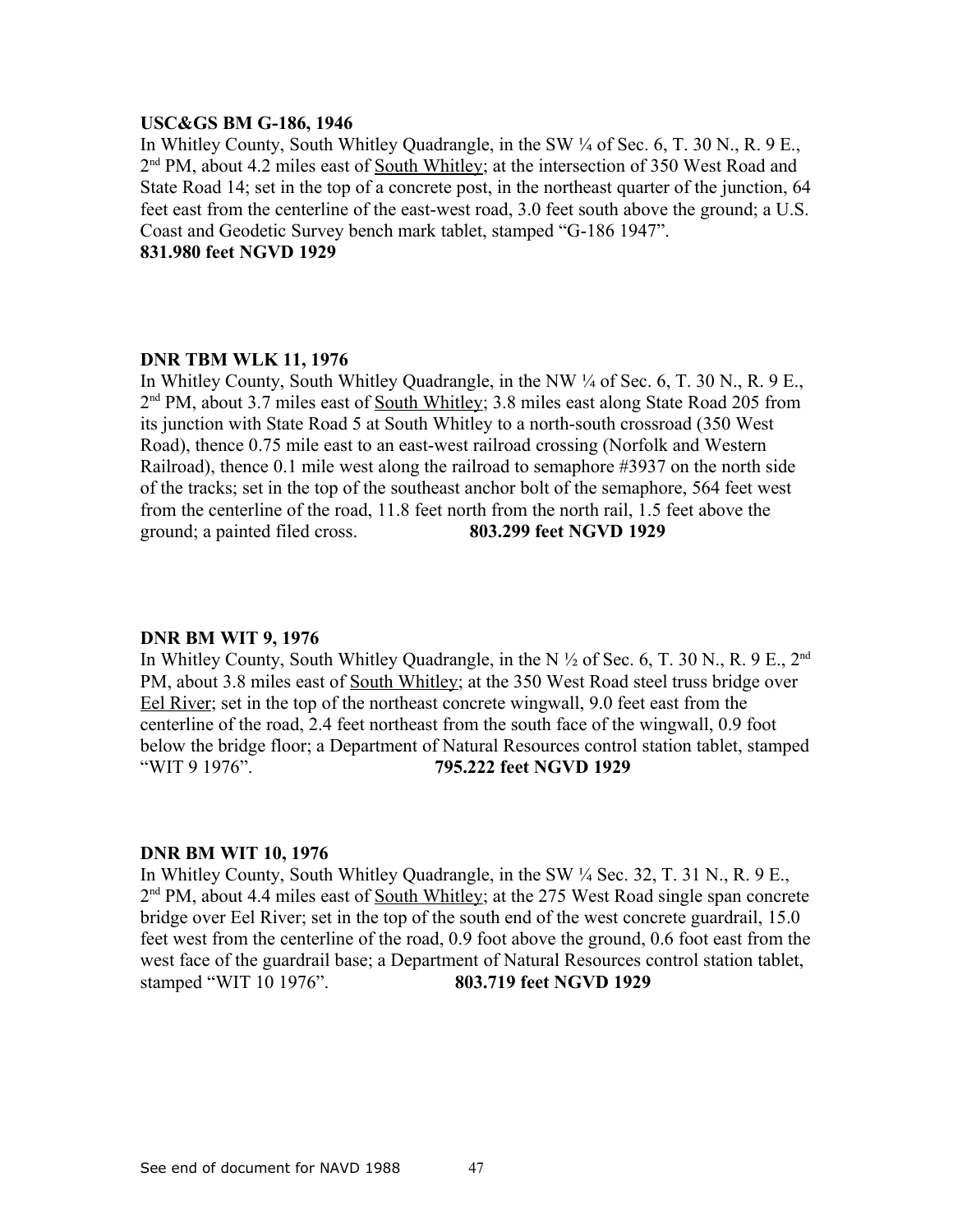### **DNR TBM WLK 12, 1976**

In Whitley County, South Whitley Quadrangle, in the SW ¼ of Sec. 32, T. 31 N., R. 9 E., 2<sup>nd</sup> PM, about 4.5 miles east of <u>South Whitley</u>; at the 275 West Road single-span concrete bridge over **Eel River**; set in the top of the north end of the east concrete guardrail base, 15.3 feet east from the north end of the guardrail base; a painted chiseled triangle. **803.712 feet NGVD 1929**

## **DNR TBM WLK 14, 1976**

In Whitley County, South Whitley Quadrangle, in the N ½ of Sec. 33, T. 31 N., R. 9 E., 2<sup>nd</sup> PM, about 5.8 miles northeast of <u>South Whitley</u>; 4.65 miles east along State Road 205 from its junction with State Road 5 at South Whitley to a T-road south (275 West Road), thence 0.6 mile south to a northeast-southwest crossroad (Keiser Road), thence 1.35 miles northeast to a T-road north (Wolf Road); set in the top of a concrete base of a railroad rail fence post in the northeast quarter of the junction, 35.5 feet north from the centerline of the east-west road, 19.3 feet east of the centerline of the T-road north, 1.0 foot northwest of the steel railroad rail, 0.8 foot below the roadway; a chiseled triangle. **827.268 feet NGVD 1929**

#### **DNR BM WIT 11, 1976**

In Whitley County, South Whitley Quadrangle, in the Beaver Reserve, T. 31 N., R. 9 E., 2<sup>nd</sup> PM, about 4.4 miles southwest of Columbia City; 4.1 miles south and southwest along State Road 205 from its intersection with Van Buren Street in Columbia City to a northwest southeast crossroad (Wolf Road), thence 0.4 mile southeast to a 75-foot concrete bridge over Eel River, set in the top of the southwest end of the southeast bridge seat, 14.3 feet southwest of the centerline of the road, 4.3 feet below the bridge floor, 1.5 feet southeast of the northwest face of the southeast bridge seat; a Department of Natural Resources control station tablet, stamped "WIT 11 1976". **796.859 feet NGVD 1929**

#### **DNR TBM WLK 15, 1976**

In Whitley County, South Whitley Quadrangle, in the Beaver Reserve, T. 31 N., R. 9 E., 2<sup>nd</sup> PM, about 4.4 miles southwest of Columbia City; 4.1 miles south and southwest along State Road 205 from its intersection with Van Buren Street in Columbia City to a northwest-southeast crossroad (Wolf Road), thence 0.4 mile southeast to a 75-foot concrete bridge over Eel River; set in the top of the northeast end of the northwest bridge seat, 16.4 feet northeast of the centerline of the road, 4.3 feet below the bridge floor, 1.1 feet northwest of the southeast face of the northwest bridge seat; a chiseled triangle. **796.837 feet NGVD 1929**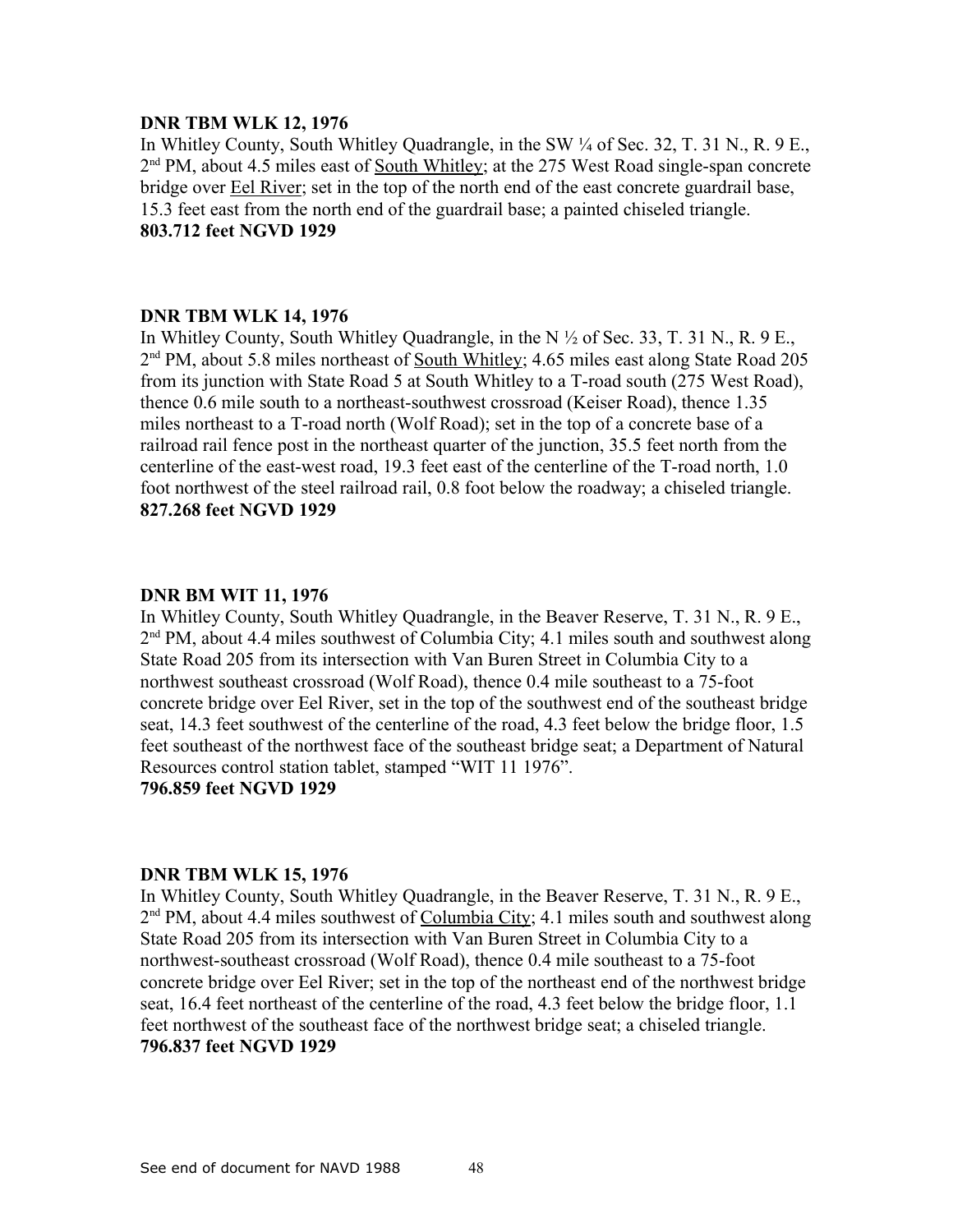#### **DNR TBM WLK 16, 1976**

In Whitley County, South Whitley Quadrangle, in the Beaver Reserve, T. 31 N., R. 9 E., 2<sup>nd</sup> PM, about 3.6 miles southwest of Columbia City; 3.6 miles southwest along State Road 205 from its intersection with Van Buren Street in Columbia City to a private drive northwest; set in the top of the northeast end of an 18-inch pipe culvert under the drive, 73 feet southwest of the center of a small ditch under the highway, 27.0 feet northwest of the centerline of the highway, 10.2 feet northeast of the centerline of the highway, 10.2 feet northeast of the centerline of the private drive, 0.5 foot below the private driveway; the center of two filed notches. **821.923 feet NGVD 1929**

## **DNR TBM WLK 13, 1976**

In Whitley County, South Whitley Quadrangle, in the SE  $\frac{1}{4}$  Sec. 32, T. 31 N., R. 9 E., 2<sup>nd</sup> PM, about 5.0 mile east of South Whitley; 4.65 miles east along State Road 205 from its junction with State Road 5 at South Whitley to a T-road south (275 West Road), thence 0.6 mile south to a northeast-southwest crossroad (Keiser Road), thence 0.3 mile northeast to a 30-foot bridge over Stony Creek; set in the top of the northwest wingwall, 20.8 feet northwest of the centerline of the road, 0.7 foot south of the north face of the wingwall, 0.6 feet east of the west end of the wingwall, 0.3 foot below the bridge floor; a painted chiseled triangle. **798.874 feet NGVD 1929**

#### **DNR BM WIT 1, 1976**

In Whitley County, South Whitley Quadrangle, in the NW ¼ of Sec. 7, T. 30 N., R. 8 E., 2<sup>nd</sup> PM, about 0.5 mile southwest of Collamer; at the 950 West Road singe-span concrete bridge over Mishler Ditch; set in the top of the southwest wingwall, 9.2 feet west of the centerline of the road, 1.5 feet south of the north end of the wingwall, 0.3 foot below the bridge floor; a Department of Natural Resources control station tablet, stamped "WIT 1 1976". **779.404 feet NGVD 1929**

#### **DNR TBM WLK 4, 1976**

In Whitley County, South Whitley Quadrangle, in the NW ¼ of Sec. 8, T. 30 N., R. 8 E., 2<sup>nd</sup> PM, about 0.1 mile south of Collamer; at the 900 West Road bridge over Eel River; set in the top of the northeast concrete wingwall, 11.0 feet east of the centerline of the road, 0.5 foot below the roadway, 0.4 foot northwest from the southeast face of the wingwall; a painted chiseled triangle. **784.986 feet NGVD 1929**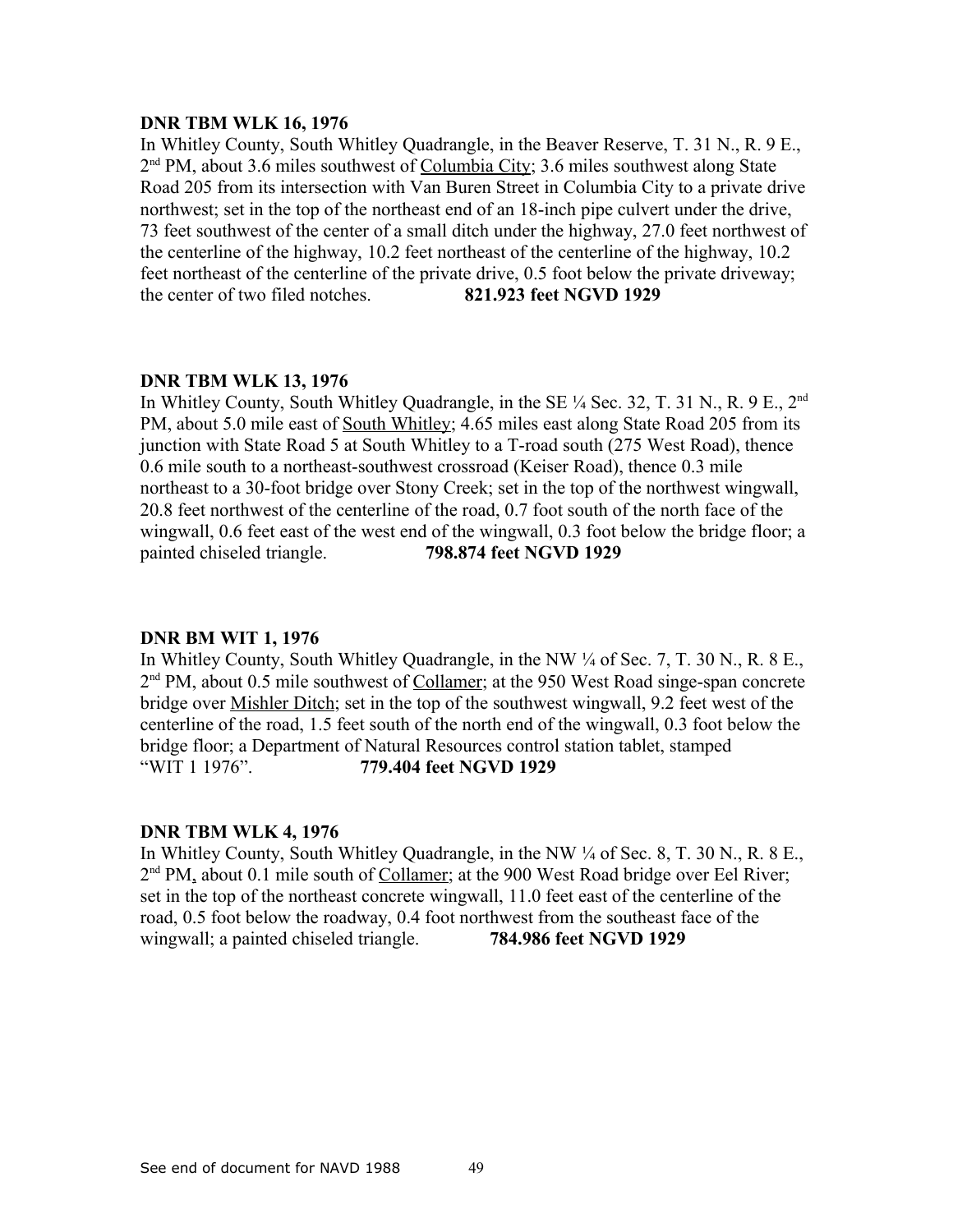## **DNR BM WIT 2, 1976**

In Whitley County, South Whitley Quadrangle, in the NW ¼ of Sec. 8 T. 30 N., R. 8 E., 2<sup>nd</sup> PM, about 0.15 mile southeast of Collamer; 0.15 mile south along 900 West Road from its intersection with State Road 14 at Collamer to an east-west crossroad (River Road), thence 0.03 mile east to a dam in Eel River, set in the northeast end of the south dam abutment, 49.5 feet north of the centerline of the road, 3.9 feet south of the north face of the abutment, 3.5 feet east of the west face of the abutment, 3.5 feet east of the west face of the abutment; a Department of Natural Resources control station tablet, stamped "WIT 2 1976".

**778.590 feet NGVD 1929**

## **DNR BM WIT 3, 1976**

In Whitley County, South Whitley Quadrangle, in the NW ¼ of Sec. 8, T. 30 N., R. 8 E., 2<sup>nd</sup> PM, about 0.2 mile southeast of Collamer; 0.15 mile south along 900 West Road from its intersection with State Road 14 at Collamer to an east-west crossroad (River Road), thence 0.15 mile eat to a railroad bridge over Eel River; set in the top of the east end of the south pier, 11.0 feet north of the centerline of the road, 8.8 feet below the track surface, 1.8 feet south of the north face of the pier; a Department of Natural Resources control station tablet, stamped "WIT 3 1976".

**785.751 feet NGVD 1929**

## **DNR BM WIT 4, 1976**

In Whitley County, South Whitley Quadrangle, in the SE ¼ of Sec. 5, T. 30 N., R. 8 E., 2<sup>nd</sup> PM, about 0.7 mile east of Collamer; 0.7 mile east along State Road 14 from its intersection with 900 West Road at Collamer to a field entrance road north; set in the top of a concrete base of a railroad rail fence corner post in the northeast quarter of the junction, 49.8 feet northwest of power pole #CAA1-77, 18.4 feet north of the centerline of the road, 14.8 feet east from the center line of the field entrance road, 0.7 foot north from the south edge of the concrete base; a Department of Natural Resources brass control station tablet, stamped "WIT 4 1976".

## **799.316 feet NGVD 1929**

## **DNR TBM WLK 5, 1976**

In Whitley County, South Whitley Quadrangle, in the SW ¼ of Sec. 4, T. 30 N., R. 8 E., 2<sup>nd</sup> PM, about 0.5 mile southwest of <u>South Whitley</u>; 0.7 mile south and east along State Road 14 from its junction with State Road 5 in South Whitley to a T-road north leading to a cemetery; set in the north side of a 26-inch Cottonwood tree in the southeast quarter of the junction, 61 feet east of the center line of the "T"-road north, 22.6 feet south of the centerline of the road, 2.1 feet below the roadway, 0.7 foot above the ground; a railroad spike driven thru an aluminum tag, stamped "DNR WLK 5 1976". **796.257 feet NGVD 1929**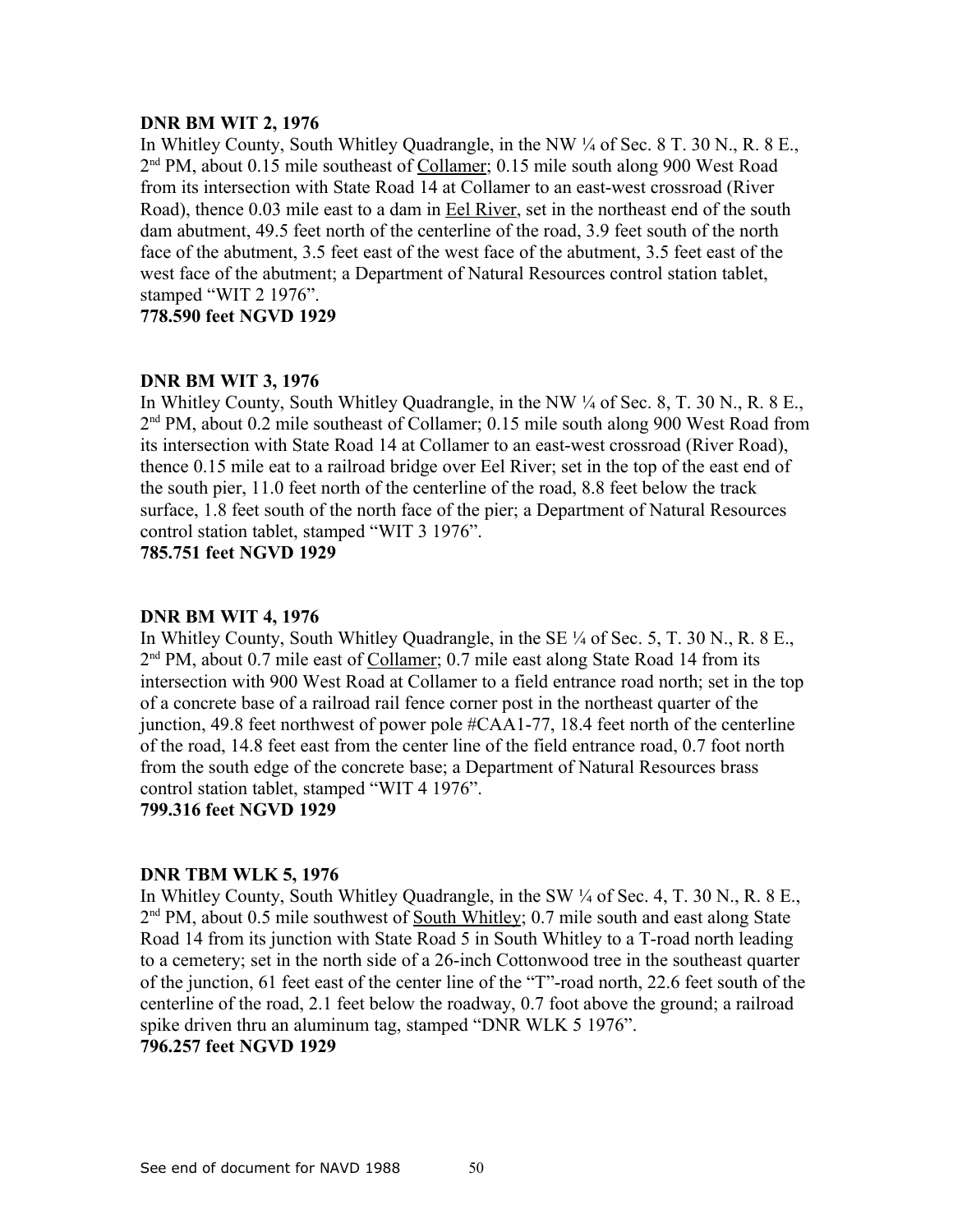## **DNR BM WIT 5, 1976**

In Whitley County, South Whitley Quadrangle, in the NE  $\frac{1}{4}$ , Sec. 4, T. 30 N., R. 8 E., 2<sup>nd</sup> PM, in South Whitley; at the State Roads 5 and 14 bridge over Eel Rivers; set in the top of the northwest end of the northeast concrete guardrail, 22.8 feet northeast of the centerline of the highway, 3.4 feet above the bridge floor, 2.1 feet southwest of the northeast end of the northeast concrete guardrail; a Department of Natural Resources control station tablet, stamped "WIT 5 1976".

**802.447 feet NGVD 1929**

## **DNR TBM WLK 6, 1976**

In Whitley County, South Whitley Quadrangle, in the NE ¼ of Sec. 4, T. 30 N., R. 8 E., 2<sup>nd</sup> PM, at South Whitley; at the State Road 5 and 14 bridge over Eel River; set in the top of the southeast end of the southwest concrete guardrail, 24.0 feet southwest of the centerline of the highway, 3.7 feet above the bridge floor, 2.0 feet northwest of the southeast face of the southwest concrete guardrail; a painted chiseled triangle. **798.147 feet NGVD 1929**

## **USC&GS BM N 186, 1946**

In Whitley County, South Whitley Quadrangle, in the SE  $\frac{1}{4}$  of Sec. 30, T. 31 N., R. 8 E., 2<sup>nd</sup> PM, about 2.3 miles northwest of <u>South Whitley</u>; 1.9 miles west along 500 South Road from its intersection with State Road 5 in South Whitley to a T-road north (900 West Road), thence 1.0 mile north to an east-west crossroad (400 South Road), thence 0.15 mile west to a farm entrance drive north; set in the top of a concrete post in the northwest quarter of the junction, 104 feet west of the centerline of the farm drive, 26.0 feet west of utility pole #95698, 22.3 feet north of the centerline of the road, 0.5 foot above the roadway; a U.S. Coast and Geodetic Survey bench mark tablet, stamped "N 186 1946".

## **838.450 feet NGVD 1929**

## **DNR TBM WLK 1, 1976**

In Whitley County, South Whitley Quadrangle, in the NW ¼ Sec. 31, T. 31 N., R. 8 E., 2<sup>nd</sup> PM, about 2.5 miles northwest of <u>South Whitley</u>; at the "T" road intersection of 950 West Road and 450 South Road; set in the north end of a concrete headwall, in the northwest quarter of the junction, 23.0 feet north of the centerline of the "T"-road west, 14.5 feet west of the centerline of the north-south road, 2.2 feet south of the north end of the concrete headwall, 0.5 foot above the road; a painted chiseled triangle.

## **833.473 feet NGVD 1929**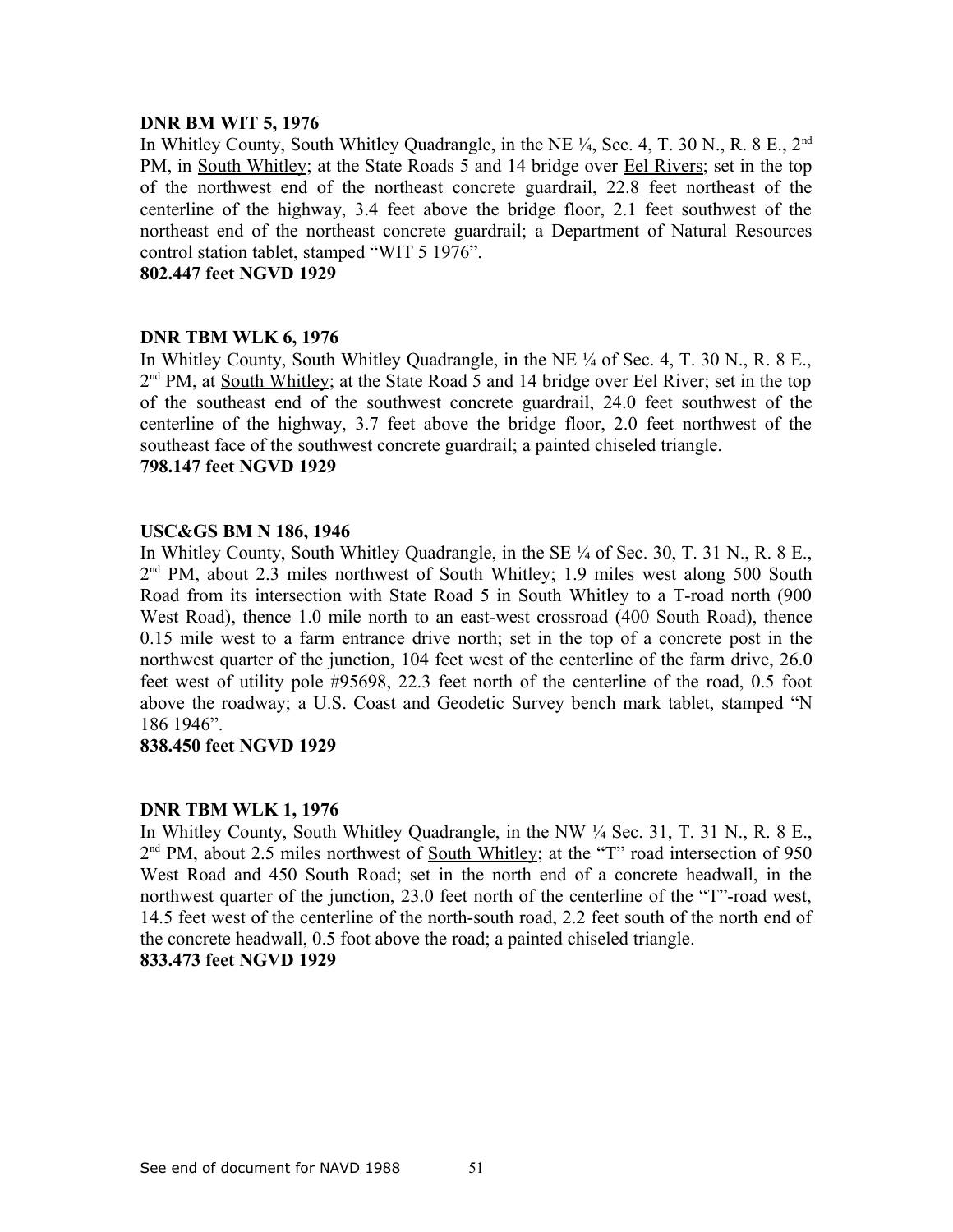#### **DNR TBM WLK 2, 1976**

In Whitley County, South Whitley Quadrangle, in the SW  $\frac{1}{4}$  of Sec. 6, T. 30 N., R. 8 E., 2<sup>nd</sup> PM, about 0.7 mile northwest of Collamer; at the "T" road intersection of 950 West Road and 550 South Road; set in the east side of power pole #95-599, in the southwest quarter of the junction, 25.0 feet south of the centerline of the north-south road, 6.6 feet south of a fence corner post, 0.5 foot above the ground; a railroad spike driven thru an aluminum tag, stamped "DNR TBM WLK 2 1976". **806.271 feet NGVD 1929**

## **DNR TBM WLK 3, 1976**

In Whitley County, South Whitley Quadrangle, in the SW  $\frac{1}{4}$  of Sec. 6, T. 30 N., R. 8 E., 2<sup>nd</sup> PM, about 0.6 mile west of Collamer; at the State Road 14 45-foot concrete bridge over Mishler Ditch; set in the top of the northeast bridge abutment, 17.0 feet north of the centerline of the highway, 3.3 feet west of the east end of the bridge, 0.9 foot above the roadway; a painted chiseled triangle. **790.314 feet NGVD 1929**

#### **DNR TBM BLUE 100, 2000**

In Whitley County, Churubusco Quadrangle, in the SE  $\frac{1}{4}$  of Sec. 9, T. 32 N., R. 10 E., 2<sup>nd</sup> PM, about 2.0 miles west-northwest of Churubusco; at the west end of McGuire Road, at the west end of the asphalt; set in the south side of guy pole #23960, 24.5 feet north of the centerline of McGuire Road, 14.0 feet east of the west end of the asphalt road, 2.4 feet northwest of the northwest end post of a 2 rail wood fence, 1.2 feet above the ground; a railroad spike driven through an aluminum tag, stamped "IDNR TBM BLUE 100 2000". **859.971 feet NGVD 1929 262.1198 meters NGVD 1929**

#### **DNR TBM BLUE 101, 2000**

In Whitley County, Churubusco Quadrangle, in the SE  $\frac{1}{4}$  of Sec. 9, T. 32 N., R. 10 E., 2<sup>nd</sup> PM, about 1.9 miles west-northwest of Churubusco; at the "T" road intersection of 650 East Road and McGuire Road; set in the north side of utility pole #41208 with a transformer and guy wire, 63.0 feet northeast of the northeast corner of a white 2 car garage at #6430 McGuire Road, 33.5 feet west of the centerline of 650 East Road, 17.0 feet south of the centerline of McGuire Road, 14.5 feet northwest of a 6.0 inch Balsam tree, 1.6 feet above the ground; a railroad spike driven through an aluminum tag, stamped "IDNR TBM BLUE 101 2000". **859.338 feet NGVD'29 261.9266 meters NGVD'29**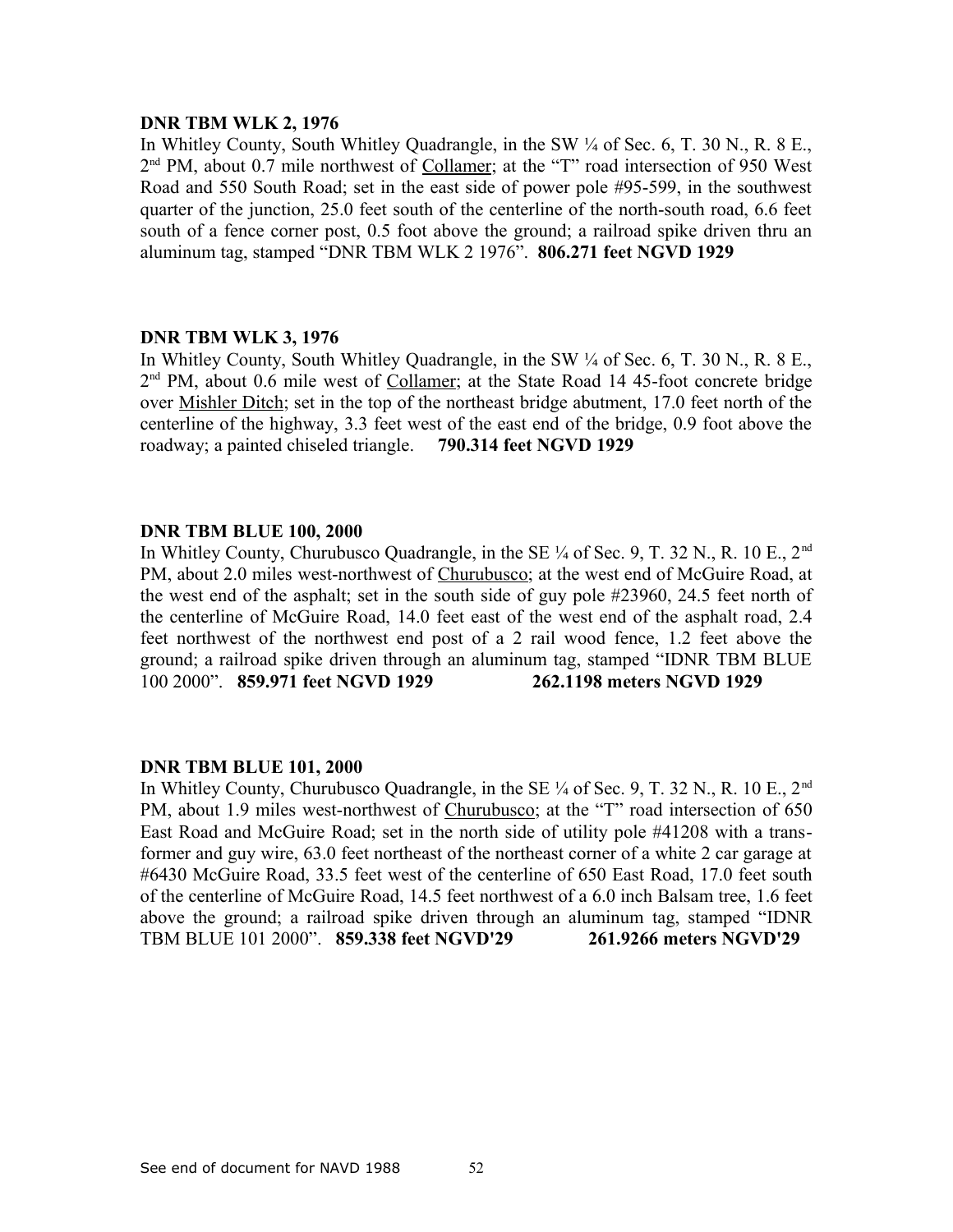## **DNR TBM BLUE 102, 2000**

In Whitley County, Ege Quadrangle, in the SW  $\frac{1}{4}$  of Sec. 3, T. 32 N., R. 10 E., 2<sup>nd</sup> PM, about 2.2 miles west-northwest of Churubusco; at the "T" road intersection of 650 East Road and 600 North Road; set in the west side of power pole #20287 with a transformer and guy wire, 31.0 feet north of the centerline of a gravel drive to the east, 19.0 feet east of the centerline of 650 East Road, 13.3 feet south of the centerline of a gravel drive to the east, 1.7 feet south of the extended centerline of 600 North Road, 1.3 feet above the ground; a railroad spike driven through an aluminum tag, stamped "IDNR TBM BLUE 102 2000". **876.1367 feet NGVD 1929 267.0470 meters NGVD 1929**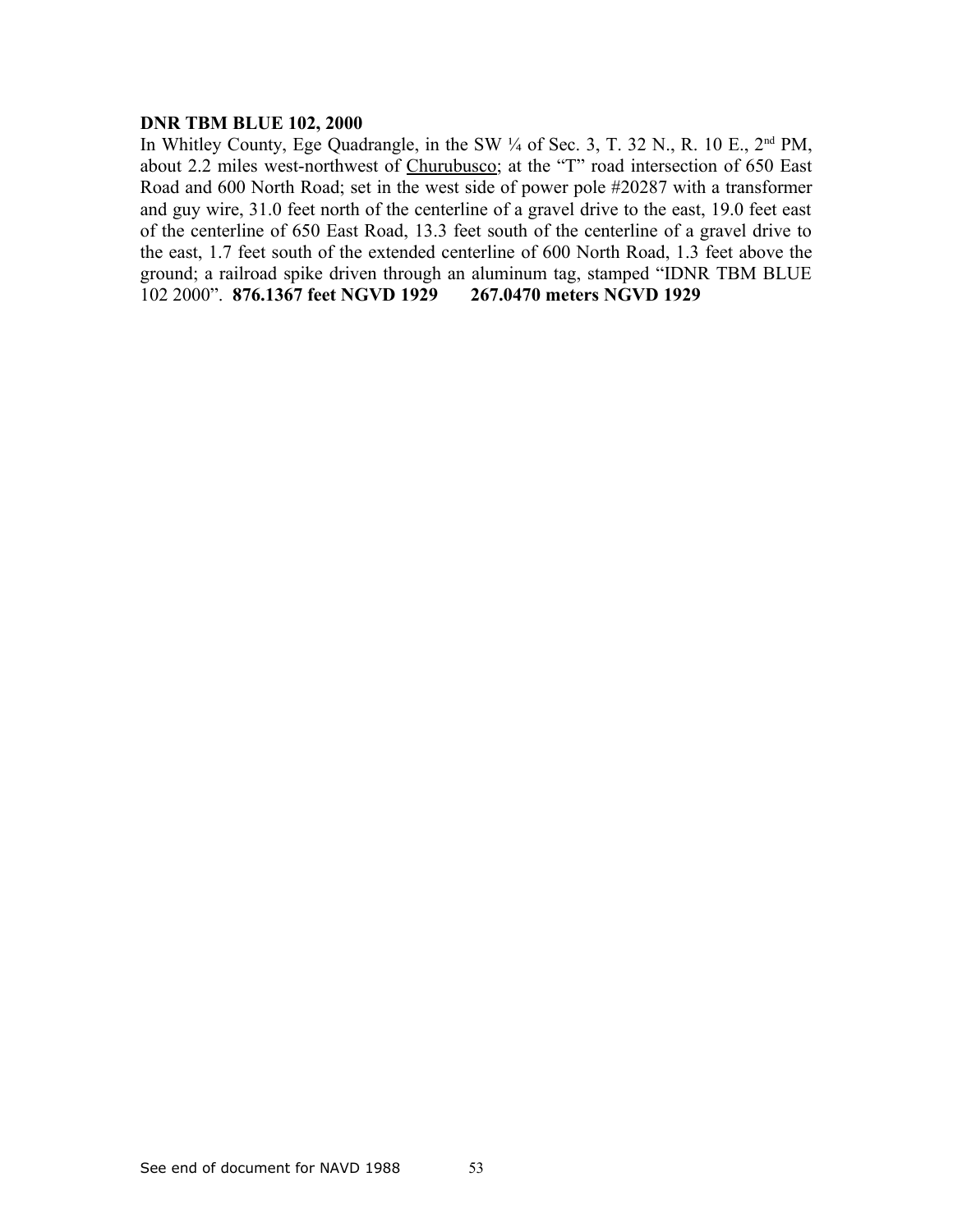#### IDNR TBM NLK 15 RESET 2002

In Whitley County, Ormas Quad., set in the SE ¼ of section 25, T.33 N., R. 8 E.,  $2^{nd}$  P. M. Set in the northeast  $\frac{1}{4}$  of the intersection of County Line Road(250 West Rd. or 600 West Rd.) and Buckles Rd.(500 South Rd.). Set in the southerly side a power pole with two transformers and two guy wires. 28 feet north of the centerline of Buckles Road, 22 feet west of the centerline of County Line Road, 48.8 feet northwest of white PVC pipe post for telephone pedestal, 49.8 feet north of steel sign post for 250 West Road and Buckles Road, about 1.2 feet above the ground. A railroad spike through an aluminum tag stamped "IDNR TBM NLK 15 RESET 2002"

902.361 feet NGVD 1929 2nd Order 275.040 meters NGVD 1929

#### IDNR TBM LL 10 2002

In Noble County, Ormas Quad., set in the SW ¼ of section 31, T.33 N., R. 9 E., 2<sup>nd</sup> P. M. About 1.5 miles southeast of Ormas, Set at the east side of Loon Lake. Starting from the intersection of County Line Road and 500 South Road(Buckles Road); proceed southerly along County Line Road about 0.6 miles to a white house and garage on the westerly side of County Line Road. Set in the easterly side of a 15 inch Oak Tree. 18 feet westerly of the centerline of County Line Road, 9.6 feet northerly of the north gatepost for a pipe gate, 74.3 feet northeast of the northeast corner of white attached garage of house, about 0.4 foot above the ground. A railroad spike through an aluminum tag stamped "IDNR TBM LL 10 2002" 903.331 feet NGVD 1929 2nd Order 275.336 meters NGVD 1929

#### IDNR TBM LL 11 2002

In Whitley County, Ormas Quad., set in the NW ¼ of section 6, T.32 N., R. 9 E., 2<sup>nd</sup> P. M. About 2 miles southeast of Ormas, Indiana. Set on the south side of County Line Road across from the Public Access Boat Ramp for Loon Lake. Set in the north side of power pole # LL 48. 21.5 feet south of the centerline of County Line Road(700 North Road), 221.5 feet east of the centerline of a drive south, 152 feet south of the southwest corner of handicapped access platform, about 1.2 feet above the ground. A railroad spike through an aluminum tag stamped "IDNR TBM LL 11 2002"

900.355 feet NGVD 1929 2nd Order 274.429 meters NGVD 1929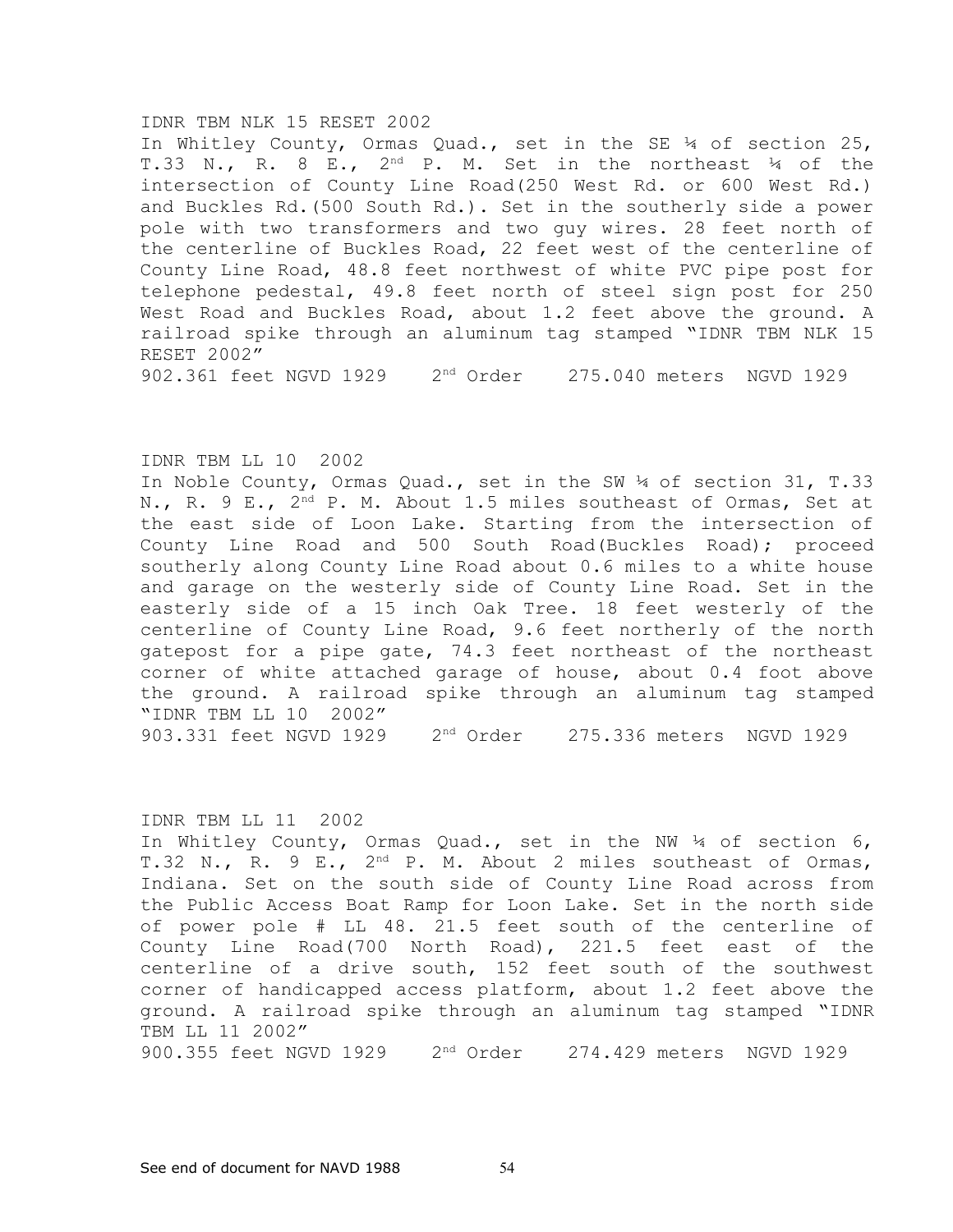#### IDNR TBM NOB 18 RESET 2002

In Whitley County, Ormas Quad., set in the SW ¼ of section 31, T.33 N., R. 9 E., 2<sup>nd</sup> P. M. About 2 miles southeast of Ormas, Indiana. Set at the Public Access Boat Ramp for Loon Lake. Set in the top of the northeast corner of the concrete Handicapped Access platform for boat ramp. 0.8 foot south of the north face of platform, 1.0 foot west of the east face of platform, 5.0 feet east of the west face of the platform, about 2.9 feet above concrete boat ramp. An Indiana Department of Natural Resources bronze bench mark tablet stamped "NOB 18 RESET 2002" 901.360 feet NGVD 1929 2nd Order 274.735 meters NGVD 1929

#### IDNR BM WIT 29 RESET 1995

In Whitley County, Columbia City Quad., set in the SW ¼ of section 11, T. 31 N., R. 9 E.,  $2^{nd}$  P. M. In Columbia City, Indiana. Set at the Whitley Street bridge over Blue River, set in top of the south bridge abutment on the east side of the bridge. 20.8 feet east of the centerline of the street, 0.6 foot east of the east concrete guardrail, 0.7 foot southwest of the northeast face of the southeast concrete wingwall, 1.5 feet south of the streamward face of the south bridge abutment. A standard IDNR bench mark tablet stamped, "WIT 29 RESET 1995" 838.549 feet NGVD 1929 3rd Order

#### IDOT BM F-38 WHI

In Whitley County, Columbia City Quad., set in the SW ¼ of section 11, T. 31 N., R. 9 E.,  $2^{nd}$  P. M. In Columbia City, Indiana. Set at the Whitley Street bridge over Blue River, set in top of the northwest wingwall of bridge. 16 feet west of the centerline of the street, 1.0 foot west of the concrete guardrail, 1.5 feet north of the streamward face of the north abutment, 0.9 foot northeast of the southwest face of the northwest wingwall, about level with the roadway. A standard IDOT bench mark tablet stamped, "F 38 WHI" 831.861 feet NGVD 1929 3rd Order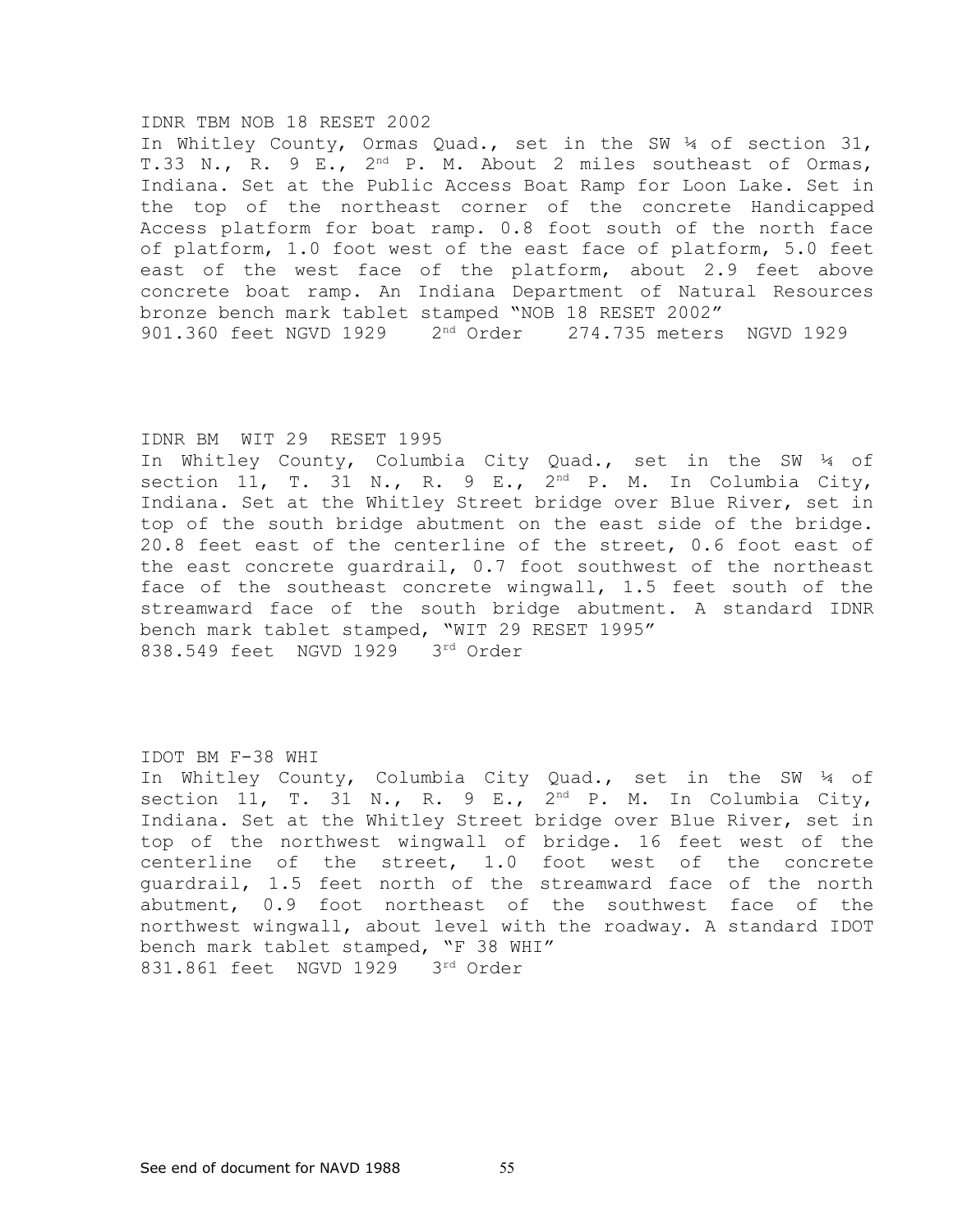#### IDNR TBM WITL 29A 1995

In Whitley County, Columbia City Quad., set in the SW ¼ of section 11, T. 31 N., R. 9 E.,  $2^{nd}$  P. M. In Columbia City, Indiana. Set near the Whitley Street bridge over Blue River, set in the east side of a power pole. About 166 feet north of the north end of the Whitley Street bridge over Blue River, 35.2 feet west of the centerline of Whitley Street, 24.0 feet southwest of a "SPEED LIMIT 20" sign post, 75.6 feet westerly an across the street from the northwest corner of the "DIVERSITEC INCORPORATED" building, about 1.5 feet above the ground. A railroad spike through an aluminum tag stamped "IDNR TBM WITL 29A 1995" 838.880 feet NGVD 1929 3rd Order

#### IDNR TBM WITL 29B 1995

In Whitley County, Columbia City Quad., set in the SW ¼ of section 11, T. 31 N., R. 9 E.,  $2^{nd}$  P. M. In Columbia City, Indiana. Set near the Whitley Street bridge over Blue River, set in the east side of a 17 inch twin trunk tree. About 75 feet north of the north end of the Whitley Street bridge over Blue River, 38.5 feet west of the centerline of Whitley Street, 28 feet south of a rock driveway leading west, 3 feet east of a north south fence line, about 0.5 foot above the ground. A railroad spike at a crooked angle through an aluminum tag stamped "IDNR TBM WITL 29B 1995" 834.280 feet NGVD 1929 3rd Order

#### IDNR TBM WITL 29C 1995

In Whitley County, Columbia City Quad., set in the SW ¼ of section 11, T. 31 N., R. 9 E.,  $2^{nd}$  P. M. In Columbia City, Indiana. Set near the Whitley Street bridge over Blue River, set in the west side of a power pole. About 19 feet south of the south end of the Whitley Street bridge over Blue River, 58 feet west of the centerline of Whitley Street, 2 feet north of the north edge of a gravel parking lot, about 1 foot above the ground. A railroad spike in the west side of power pole. An aluminum tag stamped "IDNR TBM WITL 29C 1995" nailed above the railroad spike.

825.333 feet NGVD 1929 3rd Order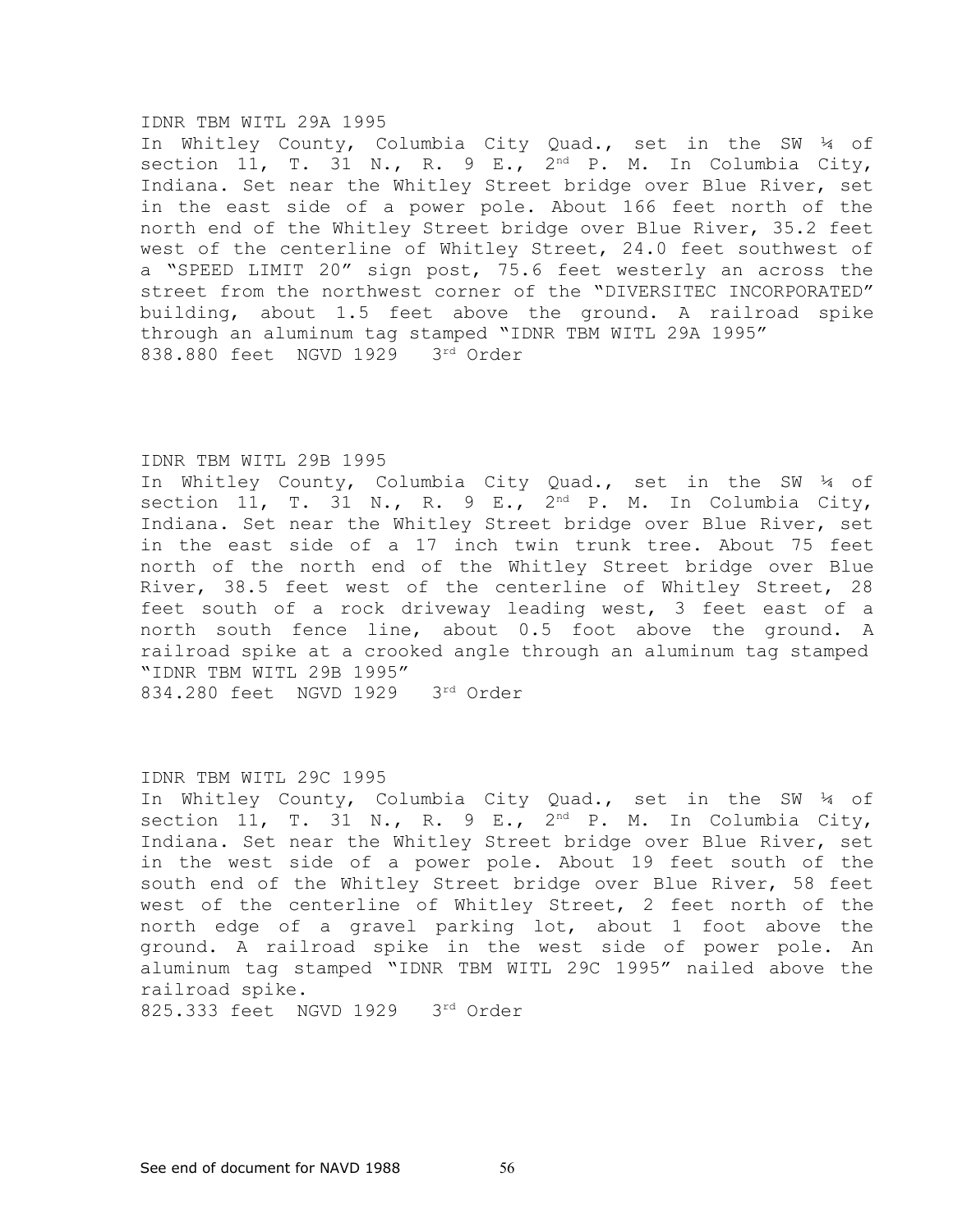#### IDOT BM F 31 WHI

In Whitley County, South Whitley West Quad., set in the NE ¼ of section 4, T. 30 N., R. 8 E., 2<sup>nd</sup> P. M. In South Whitley, Indiana. Set at the S. R. 5 & 14 bridge over the Eel River. Set in top of concrete guardrail, 23 feet northeast of the centerline of the highway, 1.8 feet southeast of the northwest end of the upstream concrete guardrail, 0.9 foot northwest of the upstream face of the upstream concrete guardrail, about 3.6 feet above the sidewalk. A standard IDOT bench mark tablet stamped "F 31 WHI" 803.512 feet NGVD 1929 3rd Order

#### IDNR TBM BLCS 1 2003

In Whitley Co., Churubusco Quad., SE  $\frac{1}{4}$  section 9, T. 32 N., R. 10 E.,  $2^{nd}$  P. M. About  $\pm$  3 mile northwest of Churubusco, Indiana. Set at the concrete control structure for Blue Lake. Set on the right side of the control structure. Set on top of a metal grove for stop logs. About 0.3 foot downstream of the upstream face of the control structure, 3.9 foot northwest of the southeast end of concrete abutment, 1.1 feet southwest of the southwest corner of the iron base for an I beam across the outlet channel, about 3.5 foot above the crest of the concrete spillway. A cut notch on top of the iron grove for stop logs. 853.811 feet NGVD 1929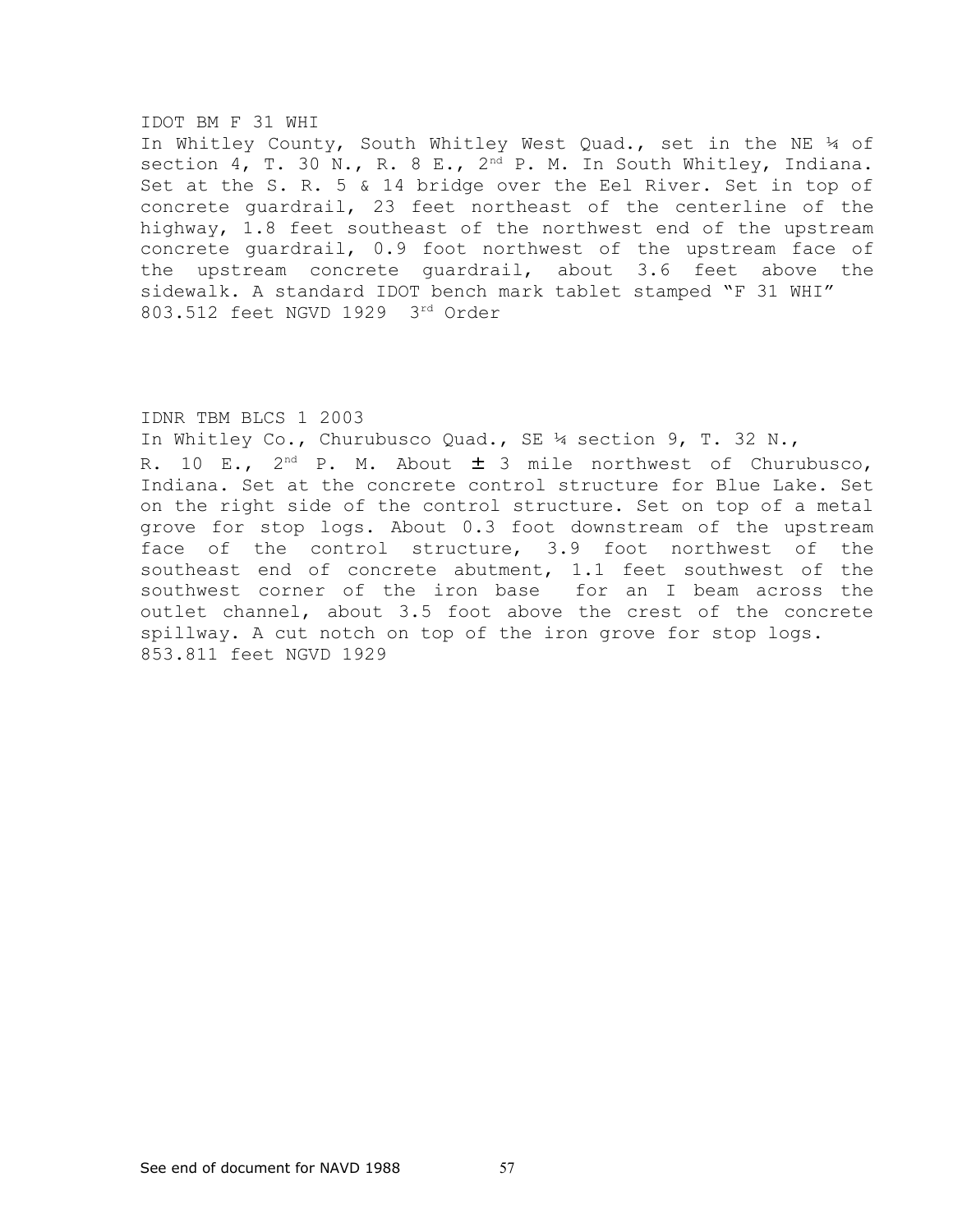#### IDNR BM LAKE MONUMENT SHRINER LAKE

In Whitley County, Columbia City Quadrangle, in the W ½ of Sec. 12, T. 32 N., R. 9 E., 2<sup>nd</sup> PM<sub>L</sub> about 3.1 miles south of Merriam (Noble County); 4.2 miles southwest along State Road 9 from its intersection with U.S. Highway 33 to an east-west crossroad (500 North Road), thence 1.0 mile east to a north-south crossroad 250 East Road (Old S. R. 102), thence 0.7 mile north, east and north to an outlet channel for Shriner Lake. Set in the top of a concrete lake level monument on the west side of the road. An IDNR BM tablet not stamped. 911.315 feet NGVD 1929 3rd Order

#### IDNR BM LAKE MONUMENT ROUND LAKE

In Whitley County, Columbia City Quadrangle, in the NW 14 of Sec. 12, T. 32 N., R. 9 E.,  $2^{nd} PM_L$  about 3.1 miles south of Merriam (Noble County); Set in the southwest corner of the Public Access Site for Round Lake. 37 feet east of the centerline of the Fish Hatchery road, 50.5 feet northeast of a power pole # WH142-376, 131.5 feet south of power pole # WH142-93, about 1.2 feet above the ground. Set in the top of a concrete lake level monument. An IDNR BM tablet not stamped. 908.927 feet NGVD 1929 3rd Order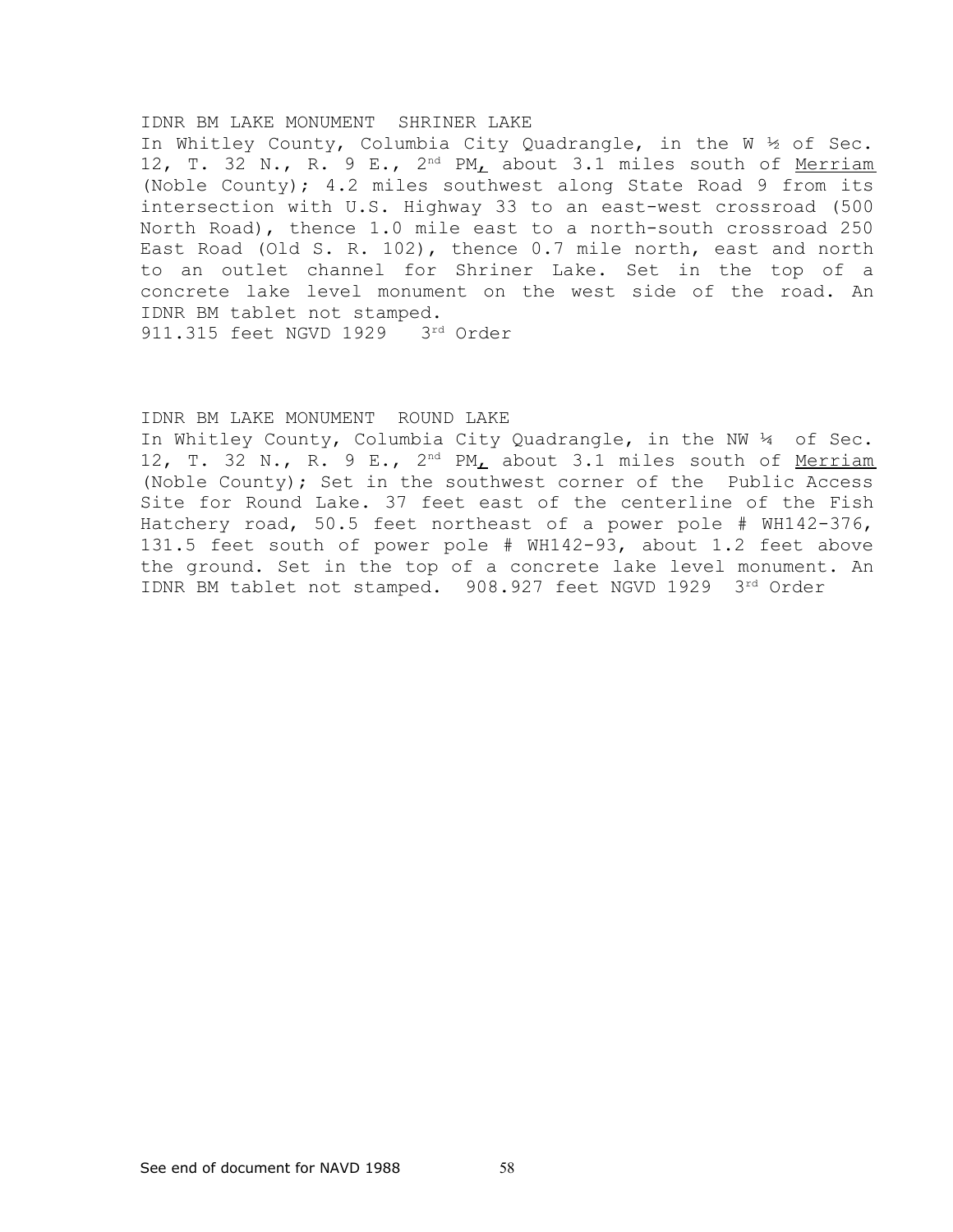| Agency     | Name                                          |                | Page NGVD1929 | <b>NAVD1988</b> |
|------------|-----------------------------------------------|----------------|---------------|-----------------|
| Army       | USCE BM - CR 300E & Eel River                 | 16             | 809.970       | 809.462         |
| Army       | USCE BM - SR 9 & Eel River                    | 13             | 811.208       | 810.713         |
| Army       | USCE BM - Washington Road & & Eel River       | 23             | 808.330       | 807.843         |
|            | Columbia City Columbia City 24 CASG 14        | $\overline{7}$ | 837.474       | 836.966         |
|            | Columbia City Columbia City 24 CASG 8         | $\overline{7}$ | 836.283       | 835.769         |
| <b>DNR</b> | <b>BLCS 1 2003</b>                            | 57             | 853.811       | Not Available   |
| <b>DNR</b> | BLUE 100 2000                                 | 52             | 859.971       | Not Available   |
| <b>DNR</b> | BLUE 101 2000                                 | 52             | 859.338       | Not Available   |
| <b>DNR</b> | BLUE 102 2000                                 | 53             | 876.137       | Not Available   |
| <b>DNR</b> | <b>KLK 10</b>                                 | 46             | 827.414       | Not Available   |
| <b>DNR</b> | <b>KLK 132</b>                                | 43             | 907.824       | 907.399         |
| <b>DNR</b> | LAKE MONUMENT ROUND LAKE                      | 58             | 908.927       | Not Available   |
| <b>DNR</b> | LAKE MONUMENT SHRINER LAKE                    | 58             | 911.315       | Not Available   |
| <b>DNR</b> | LL 10 2002                                    | 54             | 903.331       | Not Available   |
| <b>DNR</b> | LL 11 2002                                    | 54             | 900.355       | Not Available   |
| <b>DNR</b> | NLK15 RESET 2002                              | 54             | 902.361       | Not Available   |
| <b>DNR</b> | <b>NOB18 RESET 2002</b>                       | 55             | 901.360       | Not Available   |
| <b>DNR</b> | WIT <sub>1</sub>                              | 49             | 779.404       | 778.974         |
| <b>DNR</b> | WIT <sub>2</sub>                              | 50             | 778.590       | 778.157         |
| <b>DNR</b> | WIT <sub>3</sub>                              | 50             | 785.751       | 785.318         |
| <b>DNR</b> | WIT <sub>4</sub>                              | 50             | 799.316       | 798.880         |
| <b>DNR</b> | WIT <sub>5</sub>                              | 51             | 802.447       | 802.005         |
| <b>DNR</b> | WIT <sub>6</sub>                              | 44             | 797.002       | 796.558         |
| <b>DNR</b> | WIT <sub>7</sub>                              | 44             | 799.397       | 798.948         |
| <b>DNR</b> | WIT <sub>8</sub>                              | 45             | 794.445       | 793.995         |
| <b>DNR</b> | WIT <sub>9</sub>                              | 47             | 795.222       | 794.761         |
| <b>DNR</b> | <b>WIT 10</b>                                 | 47             | 803.719       | 803.252         |
| <b>DNR</b> | <b>WIT 11</b>                                 | 48             | 796.859       | 796.384         |
| <b>DNR</b> | <b>WIT 12</b>                                 | 14             | 805.639       | 805.140         |
| <b>DNR</b> | <b>WIT 13</b>                                 | 14             | 808.896       | 808.394         |
| <b>DNR</b> | <b>WIT 14</b>                                 | 17             | 812.647       | 812.137         |
| <b>DNR</b> | <b>WIT 15</b>                                 | 17             | 818.514       | 818.003         |
| <b>DNR</b> | <b>WIT 16</b>                                 | 3              | 833.151       | 832.638         |
| <b>DNR</b> | WIT <sub>17</sub>                             | 21             | 860.411       | 859.907         |
| <b>DNR</b> | <b>WIT 18</b>                                 | 12             | 854.342       | 853.836         |
| <b>DNR</b> | <b>WIT 19</b>                                 | 21             | 864.851       | 864.349         |
| <b>DNR</b> | <b>WIT 20</b>                                 | 22             | 871.331       | 870.828         |
| <b>DNR</b> | <b>WIT 21</b>                                 | $\overline{2}$ | 853.101       | 852.597         |
| <b>DNR</b> | <b>WIT 22</b>                                 | 11             | 856.378       | 855.869         |
| <b>DNR</b> | <b>WIT 23</b>                                 | 11             | 853.752       | 853.239         |
| <b>DNR</b> | <b>WIT 24</b>                                 | 10             | 845.579       | 845.058         |
| <b>DNR</b> | <b>WIT 25</b>                                 | 10             | 848.288       | 847.764         |
| <b>DNR</b> | <b>WIT 26</b>                                 | 18             | 835.256       | 834.727         |
| <b>DNR</b> | <b>WIT 27</b>                                 | 9              | 833.694       | 833.158         |
| <b>DNR</b> | <b>WIT 28</b>                                 | 8              | 833.146       | 832.637         |
| <b>DNR</b> | WIT 29 1976 Destroyed Mark Historic Elevation | $\overline{7}$ | 829.610       | 829.101         |
| <b>DNR</b> | <b>WIT 29 RESET 1995</b>                      | 55             | 838.549       | Not Available   |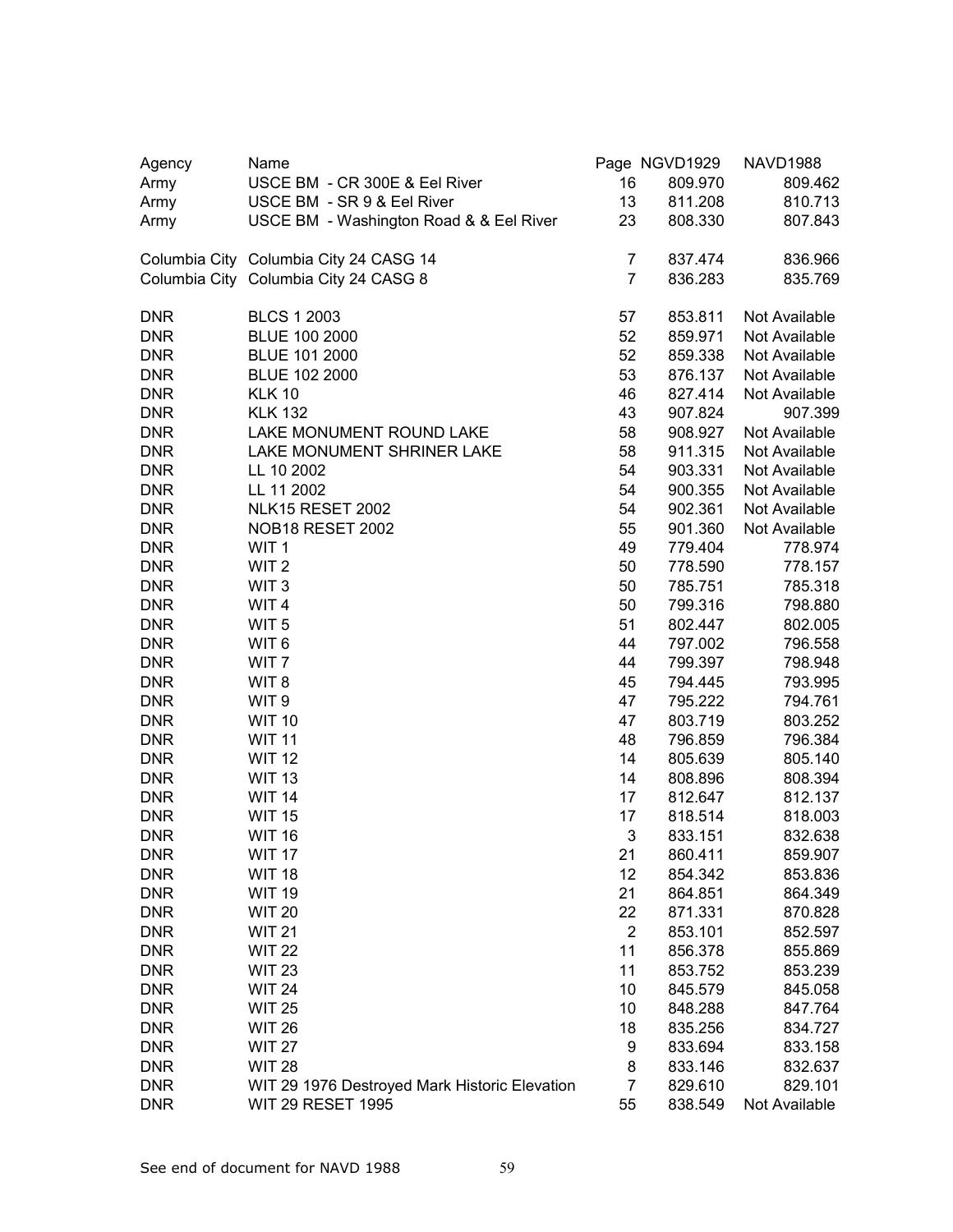| Agency     | Name                           | Page                    | NGVD'29 | NAVD'88       |
|------------|--------------------------------|-------------------------|---------|---------------|
| <b>DNR</b> | <b>WIT 30</b>                  | 7                       | 828.905 | 828.398       |
| <b>DNR</b> | <b>WIT 31</b>                  | 6                       | 838.939 | 838.433       |
| <b>DNR</b> | <b>WIT 32</b>                  | 5                       | 821.854 | 821.348       |
| <b>DNR</b> | <b>WIT 33</b>                  | $\mathbf 5$             | 812.858 | 812.367       |
| <b>DNR</b> | <b>WIT 34</b>                  | 12                      | 913.226 | 912.703       |
| <b>DNR</b> | WIT 35 Mark may not be stable  | 35                      | 907.510 | Not Available |
| <b>DNR</b> | <b>WIT 36</b>                  | 36                      | 906.991 | 906.551       |
| <b>DNR</b> | <b>WIT 37</b>                  | 35                      | 911.008 | 910.569       |
| <b>DNR</b> | <b>WIT 38</b>                  | 39                      | 906.848 | 906.396       |
| <b>DNR</b> | <b>WIT 39</b>                  | 38                      | 909.384 | 908.937       |
| <b>DNR</b> | <b>WIT 40</b>                  | 40                      | 898.722 | 898.278       |
| <b>DNR</b> | <b>WIT41</b>                   | 37                      | 915.453 | 914.977       |
| <b>DNR</b> | <b>WIT42</b>                   | 25                      | 922.676 | 922.225       |
| <b>DNR</b> | <b>WIT43</b>                   | 33                      | 916.072 | 915.599       |
| <b>DNR</b> | <b>WIT 44</b>                  | 24                      | 906.248 | 905.774       |
| <b>DNR</b> | <b>WIT45</b>                   | 43                      | 879.799 | 879.273       |
| <b>DNR</b> | <b>WIT 46</b>                  | 43                      | 883.734 | 883.308       |
| <b>DNR</b> | <b>WIT 47</b>                  | 30                      | 928.840 | 928.354       |
| <b>DNR</b> | <b>WIT 48</b>                  | 31                      | 908.554 | 908.079       |
| <b>DNR</b> | <b>WIT 49</b>                  | 29                      | 878.404 | 877.924       |
| <b>DNR</b> | <b>WIT 50</b>                  | 26                      | 892.872 | 892.393       |
| <b>DNR</b> | <b>WIT 51</b>                  | 28                      | 903.100 | 902.632       |
| <b>DNR</b> | <b>WIT 52</b>                  | 27                      | 866.848 | 866.366       |
| <b>DNR</b> | <b>WIT 53</b>                  | 31                      | 838.702 | 838.221       |
| <b>DNR</b> | <b>WIT 54</b>                  | 41                      | 903.139 | 902.667       |
| <b>DNR</b> | WITL 29A 1995                  | 56                      | 838.880 | Not Available |
| <b>DNR</b> | WITL 29B 1995                  | 56                      | 834.280 | Not Available |
| <b>DNR</b> | WITL 29C 1995                  | 56                      | 825.333 | Not Available |
| <b>DNR</b> | WLK1                           | 51                      | 833.473 | 833.047       |
| <b>DNR</b> | WLK <sub>2</sub>               | 52                      | 806.271 | 805.842       |
| <b>DNR</b> | WLK <sub>3</sub>               | 52                      | 790.314 | 789.883       |
| <b>DNR</b> | WLK4                           | 49                      | 784.986 | 784.553       |
| <b>DNR</b> | WLK <sub>5</sub>               | 50                      | 796.257 | 795.818       |
| <b>DNR</b> | WLK <sub>6</sub>               | 51                      | 798.147 | 797.706       |
| <b>DNR</b> | WLK7                           | 44                      | 803.412 | 802.965       |
| <b>DNR</b> | WLK8                           | 44                      | 797.463 | 797.014       |
| <b>DNR</b> | WLK <sub>9</sub>               | 45                      | 799.939 | 799.487       |
| <b>DNR</b> | <b>WLK 11</b>                  | 47                      | 803.299 | 802.837       |
| <b>DNR</b> | <b>WLK 12</b>                  | 48                      | 803.712 | 803.245       |
| <b>DNR</b> | <b>WLK 13</b>                  | 49                      | 798.874 | 798.406       |
| <b>DNR</b> | <b>WLK 14</b>                  | 48                      | 827.268 | 826.797       |
| <b>DNR</b> | <b>WLK 15</b>                  | 48                      |         | 796.362       |
| <b>DNR</b> |                                | 49                      | 796.837 | 821.445       |
|            | <b>WLK 16</b>                  |                         | 821.923 |               |
| <b>DNR</b> | <b>WLK 17</b><br><b>WLK 18</b> | 24                      | 814.436 | 813.955       |
| <b>DNR</b> |                                | $\sqrt{5}$              | 827.027 | 826.543       |
| <b>DNR</b> | <b>WLK 19</b>                  | 23                      | 816.480 | 815.994       |
| <b>DNR</b> | <b>WLK 20</b>                  | 38                      | 928.302 | 927.856       |
| <b>DNR</b> | <b>WLK 21</b>                  | 37                      | 895.240 | 894.798       |
| <b>DNR</b> | <b>WLK 22</b>                  | 36                      | 900.496 | 900.058       |
| <b>DNR</b> | <b>WLK 23</b>                  | $\overline{\mathbf{4}}$ | 826.978 | 826.488       |
| <b>DNR</b> | <b>WLK 24</b>                  | 13                      | 816.746 | 816.249       |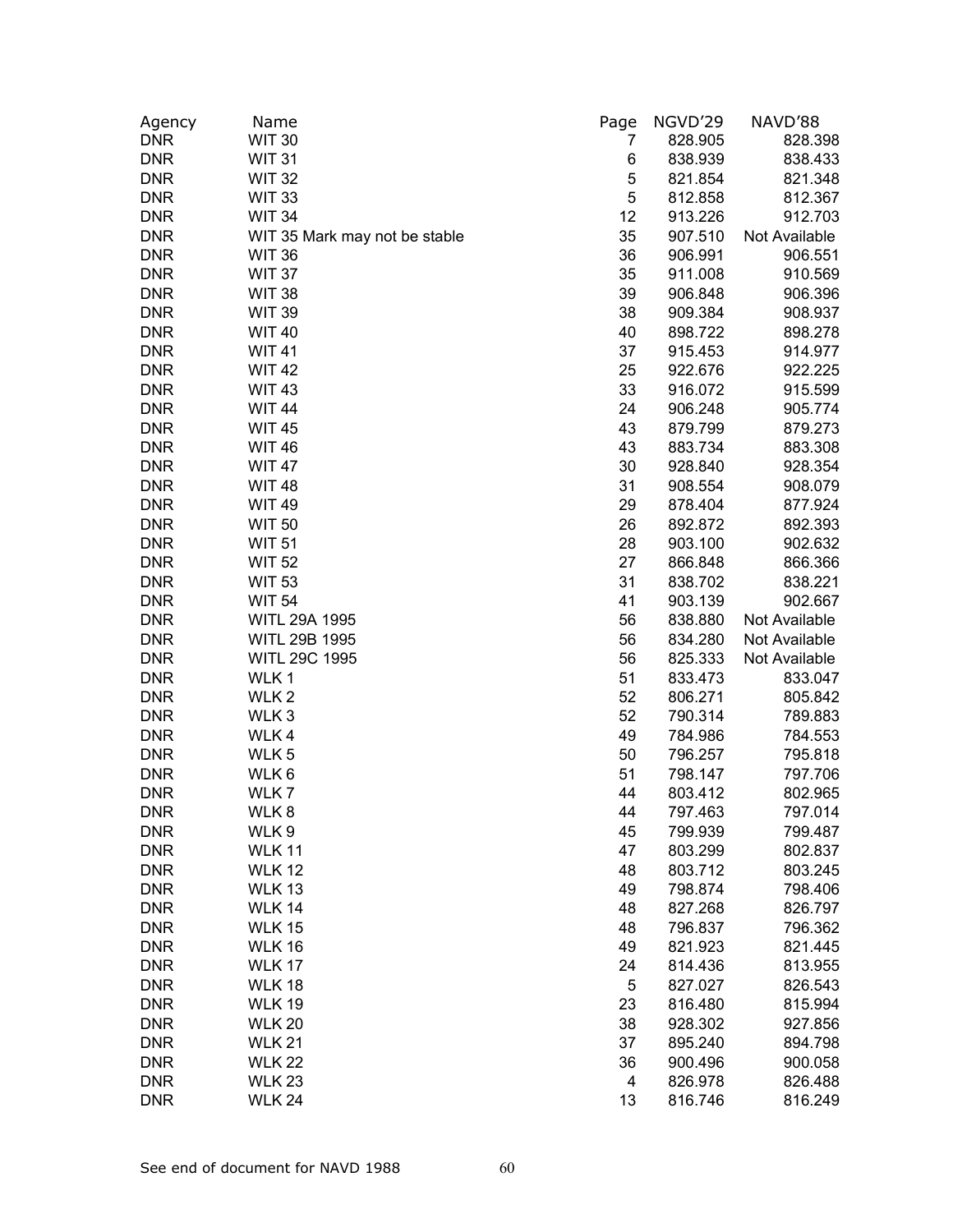| Agency       | Name                             | Page                      | NGVD'29            | NAVD'88            |
|--------------|----------------------------------|---------------------------|--------------------|--------------------|
| <b>DNR</b>   | <b>WLK 25</b>                    | 15                        | 807.301            | 806.795            |
| <b>DNR</b>   | <b>WLK 26</b>                    | 15                        | 807.563            | 807.057            |
| <b>DNR</b>   | <b>WLK 27</b>                    | 15                        | 815.426            | 814.919            |
| <b>DNR</b>   | <b>WLK 28</b>                    | 16                        | 816.477            | 815.970            |
| <b>DNR</b>   | <b>WLK 29</b>                    | 16                        | 833.031            | 832.523            |
| <b>DNR</b>   | <b>WLK 30</b>                    | 16                        | 808.694            | 808.185            |
| <b>DNR</b>   | <b>WLK 31</b>                    | 33                        | 916.872            | 916.399            |
| <b>DNR</b>   | WLK 31A                          | 17                        | 833.559            | 833.048            |
| <b>DNR</b>   | <b>WLK 32</b>                    | 24                        | 839.971            | 839.459            |
| <b>DNR</b>   | WLK 32A                          | 24                        | 907.521            | 907.046            |
| <b>DNR</b>   | <b>WLK33</b>                     | 40                        | 935.904            | 935.429            |
| <b>DNR</b>   | WLK 33A                          | $\overline{2}$            | 833.015            | 832.502            |
| <b>DNR</b>   | WLK 34                           | 30                        | 920.611            | 920.162            |
| <b>DNR</b>   | WLK 34A                          | $\ensuremath{\mathsf{3}}$ | 839.127            | 838.614            |
| <b>DNR</b>   | <b>WLK 35</b>                    | 29                        | 883.760            | 883.280            |
| <b>DNR</b>   | <b>WLK 36</b>                    | 23                        | 842.382            | 841.902            |
| <b>DNR</b>   | <b>WLK 37</b>                    | 31                        | 848.110            | 847.628            |
| <b>DNR</b>   | <b>WLK 38</b>                    | 31                        | 882.791            | 882.310            |
| <b>DNR</b>   | <b>WLK 39</b>                    | 32                        | 918.190            | 917.705            |
| <b>DNR</b>   | <b>WLK 40</b>                    | 27                        | 921.052            | 920.570            |
| <b>DNR</b>   | <b>WLK 41</b>                    | 23                        | 926.950            | 926.471            |
| <b>DNR</b>   | <b>WLK 42</b>                    | 24                        | 939.446            | 938.967            |
| <b>DNR</b>   | <b>WLK43</b>                     | 34                        | 929.142            | 928.662            |
| <b>DNR</b>   | <b>WLK 44</b>                    | 32                        | 898.014            | 897.534            |
| <b>DNR</b>   | <b>WLK 100</b>                   | 4                         | 839.712            | 839.178            |
| <b>DNR</b>   | <b>WLK 101</b>                   | 9                         | 838.394            | 837.858            |
| <b>DNR</b>   | <b>WLK 102</b>                   | 9                         | 858.469            | 857.937            |
| <b>DNR</b>   | <b>WLK 103</b>                   | 9                         | 859.949            | 859.423            |
| <b>DNR</b>   | <b>WLK 104</b>                   | 11                        | 853.642            | 853.129            |
| <b>DNR</b>   | <b>WLK 105</b>                   | 11                        | 878.862            | 878.351            |
| <b>DNR</b>   | <b>WLK 106</b>                   | 12                        | 865.049            | 864.542            |
| <b>DNR</b>   | <b>WLK 107</b>                   | 34                        | 888.517            | 888.012            |
| <b>DNR</b>   | <b>WLK 109</b>                   | 22                        | 868.363            | 867.861            |
| <b>DNR</b>   |                                  | 22                        |                    | 869.927            |
|              | <b>WLK 110</b><br><b>WLK 111</b> | 22                        | 870.430<br>862.793 | 862.288            |
| <b>DNR</b>   | <b>WLK 122</b>                   | 42                        |                    |                    |
| <b>DNR</b>   |                                  |                           | 924.957            | 924.531<br>879.098 |
| <b>DNR</b>   | <b>WLK 123</b>                   | 43                        | 879.524            |                    |
| <b>DNR</b>   | <b>WLK 124</b>                   | 41                        | 900.511            | 900.039            |
| <b>DNR</b>   | <b>WLK 300</b>                   | 37                        | 921.902            | 921.451            |
| <b>INDOT</b> | <b>INDOT F 31 WHI</b>            | 57                        | 803.512            | Not Available      |
| <b>INDOT</b> | <b>INDOT F 38 WHI</b>            | 55                        | 831.861            | Not Available      |
| <b>INDOT</b> | <b>ISCH WHIT F-14</b>            | 15                        | 812.990            | 812.483            |
| <b>INDOT</b> | ISHC F-12 WHILY                  | 21                        | 868.045            | 867.543            |
| <b>INDOT</b> | ISHC F19 WHIT                    | 35                        | 939.017            | 938.494            |
| <b>INDOT</b> | ISHC WHIT F-17                   | 8                         | 843.188            | 842.675            |
| <b>INDOT</b> | <b>ISHC WHTL F-11</b>            | 14                        | 813.097            | 812.592            |
| <b>NGS</b>   | B 165                            | 34                        | 885.861            | 885.359            |
| <b>NGS</b>   | C 196 RESET 1966                 | 8                         | 872.638            | 872.108            |
| <b>NGS</b>   | C 305                            | 14                        | 825.710            | 825.205            |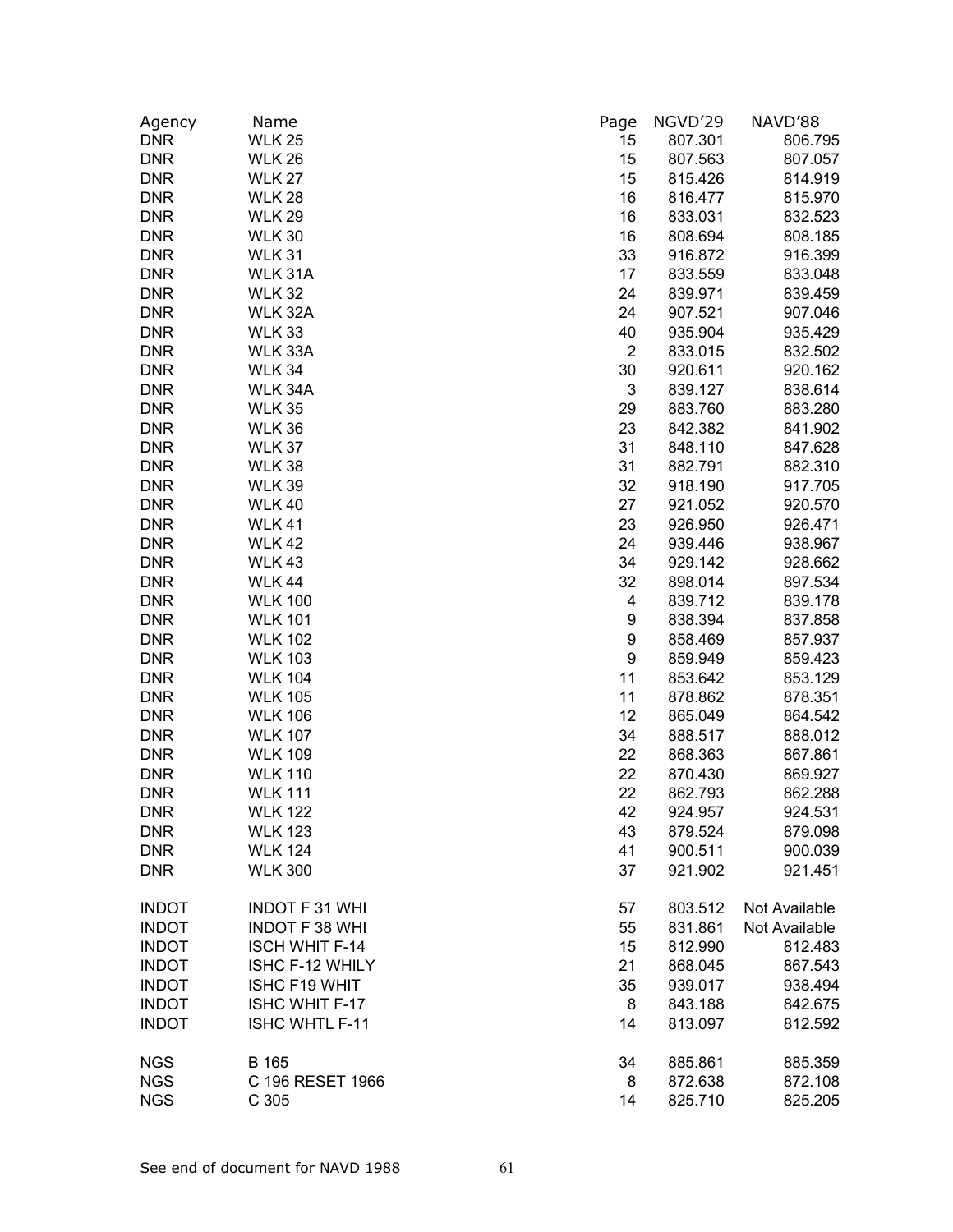| Agency      | Name                                | Page | NGVD'29 | NAVD'88       |
|-------------|-------------------------------------|------|---------|---------------|
| <b>NGS</b>  | E 196                               | 8    | 851.298 | 850.759       |
| <b>NGS</b>  | E 333                               | 27   | 948.627 | 948.161       |
| <b>NGS</b>  | F 165                               | 20   | 884.627 | 884.122       |
| <b>NGS</b>  | G 186                               | 47   | 831.980 | 831.521       |
| <b>NGS</b>  | H 165                               | 1    | 894.778 | 894.273       |
| <b>NGS</b>  | H 186                               | 45   | 840.517 | 840.064       |
| <b>NGS</b>  | H 196 RESET 1966                    | 12   | 950.188 | 949.665       |
| <b>NGS</b>  | HIVELY2                             | 20   | 947.928 | 947.405       |
| <b>NGS</b>  | HIVELY2 Azimuth                     | 19   | 945.986 | 945.463       |
| <b>NGS</b>  | HIVELY2 RM3                         | 18   | 946.148 | 945.625       |
| <b>NGS</b>  | J <sub>165</sub>                    | 1    | 897.022 | 896.514       |
| <b>NGS</b>  | K 333                               | 6    | 840.609 | 840.103       |
| <b>NGS</b>  | L 196                               | 13   | 848.820 | 848.296       |
| <b>NGS</b>  | Leedy                               | 26   | 958.854 | 958.374       |
| <b>NGS</b>  | Leedy Azimuth                       | 26   | 938.806 | 938.327       |
| <b>NGS</b>  | N 165                               | 39   | 935.615 | 935.159       |
| <b>NGS</b>  | N 186                               | 54   | 838.450 | 838.027       |
| <b>NGS</b>  | N 196 Reset 1966                    | 20   | 948.441 | 947.918       |
| <b>NGS</b>  | P 165                               | 37   | 940.982 | 940.531       |
| <b>NGS</b>  | Q 165                               | 30   | 943.946 | 943.496       |
| <b>NGS</b>  | R 165                               | 25   | 931.330 | 930.857       |
| <b>NGS</b>  | WHITLEY Reference Mark No.2 1947    | 46   | 859.811 | 859.354       |
| <b>NGS</b>  | S 14                                | 29   | 924.116 | 923.643       |
| <b>NGS</b>  | S 165                               | 29   | 960.621 | 960.149       |
| <b>NGS</b>  | S 186                               | 42   | 956.622 | 956.150       |
| <b>NGS</b>  | T 14                                | 28   | 885.602 | 885.120       |
| <b>NGS</b>  | T 165                               | 27   | 946.793 | 946.314       |
| <b>NGS</b>  | T 186                               | 42   | 911.273 | 910.801       |
| <b>NGS</b>  | U 165                               | 32   | 897.544 | 897.059       |
| <b>NGS</b>  | U 186                               | 40   | 920.603 | 920.131       |
| <b>NGS</b>  | W 14                                | 6    | 845.668 | 845.162       |
| <b>NGS</b>  | W 196 RESET                         | 3    | 823.870 | Not Available |
| <b>NGS</b>  | <b>WHITLEY</b>                      | 46   | 858.568 | 858.112       |
| <b>NGS</b>  | X 196                               | 4    | 877.377 | 876.862       |
| <b>NGS</b>  | Z 187                               | 41   | 949.004 | 948.535       |
|             |                                     |      |         |               |
| <b>USGS</b> | 124 M                               | 10   | 862.052 | 861.529       |
| <b>USGS</b> | 125 M                               | 17   | 867.964 | 867.433       |
| <b>USGS</b> | 130 M 1945 RESET 1954               | 21   | 879.588 | 879.086       |
| <b>USGS</b> | 145 M                               | 33   | 900.212 | 899.732       |
| <b>USGS</b> | 147 M                               | 32   | 928.407 | 927.981       |
| <b>USGS</b> | 150 M 1945                          | 38   | 938.302 | 937.843       |
| <b>USGS</b> | UE 906.0                            | 34   | 905.969 | 905.471       |
| <b>USGS</b> | Gaging Station RM New Lake          | 38   | 910.738 | 910.289       |
| <b>USGS</b> | Gaging Station RM Goose Lake        | 25   | 915.697 | 915.246       |
| <b>USGS</b> | Gaging Station RM Larwill Lake      | 28   | 899.145 | 898.677       |
| <b>USGS</b> | Gaging Station RM Round Lake        | 18   | 906.860 | 906.336       |
| <b>USGS</b> | RM No.2 Gaging Station Loon Lake    | 36   | 899.980 | 899.543       |
| <b>USGS</b> | RM NO.4 Gaging Station              | 1    | 857.103 | 856.598       |
| <b>USGS</b> | RM NO.4 Gaging Station Old Lake     | 39   | 910.688 | 910.236       |
| <b>USGS</b> | RM No.4 Gaging Station Shriner Lake | 19   | 910.595 | 910.070       |